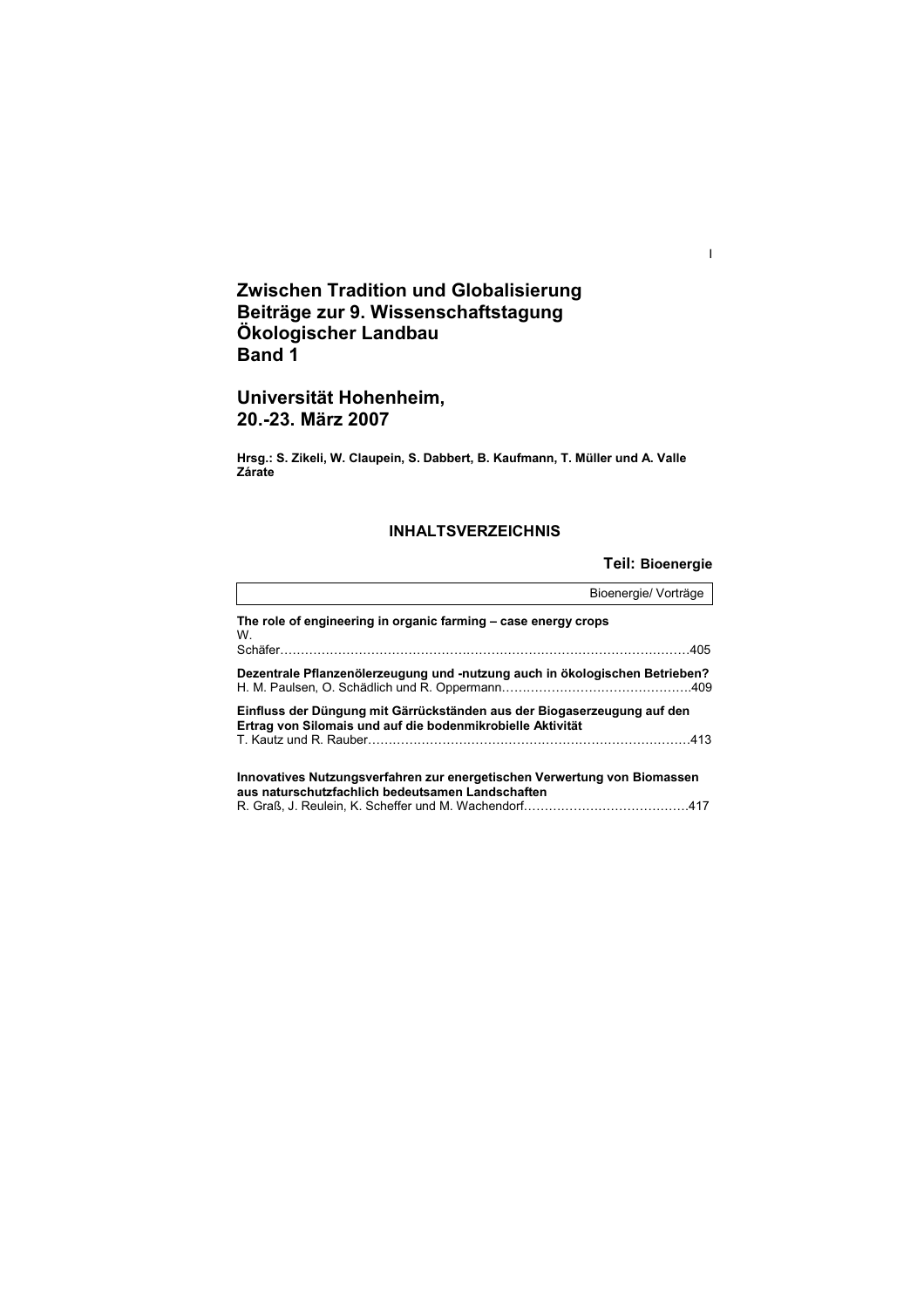|                                                                                             | Bioenergie / Poster |
|---------------------------------------------------------------------------------------------|---------------------|
| Bioenergie versus Ökolandbau: Flächenkonkurrenz als Entwicklungshemmnis?                    |                     |
| Nachhaltige Fruchtfolgesysteme für den biologischen Energiepflanzenanbau in<br>Österreich   |                     |
| Auswirkungen der Einbindung einer Biogasanlage in ein ökologisches<br><b>Betriebssystem</b> |                     |
| Strukturen landwirtschaftlicher Biogasproduktion im ökologischen Landbau in<br>Deutschland  |                     |

 $\mathbf{I}$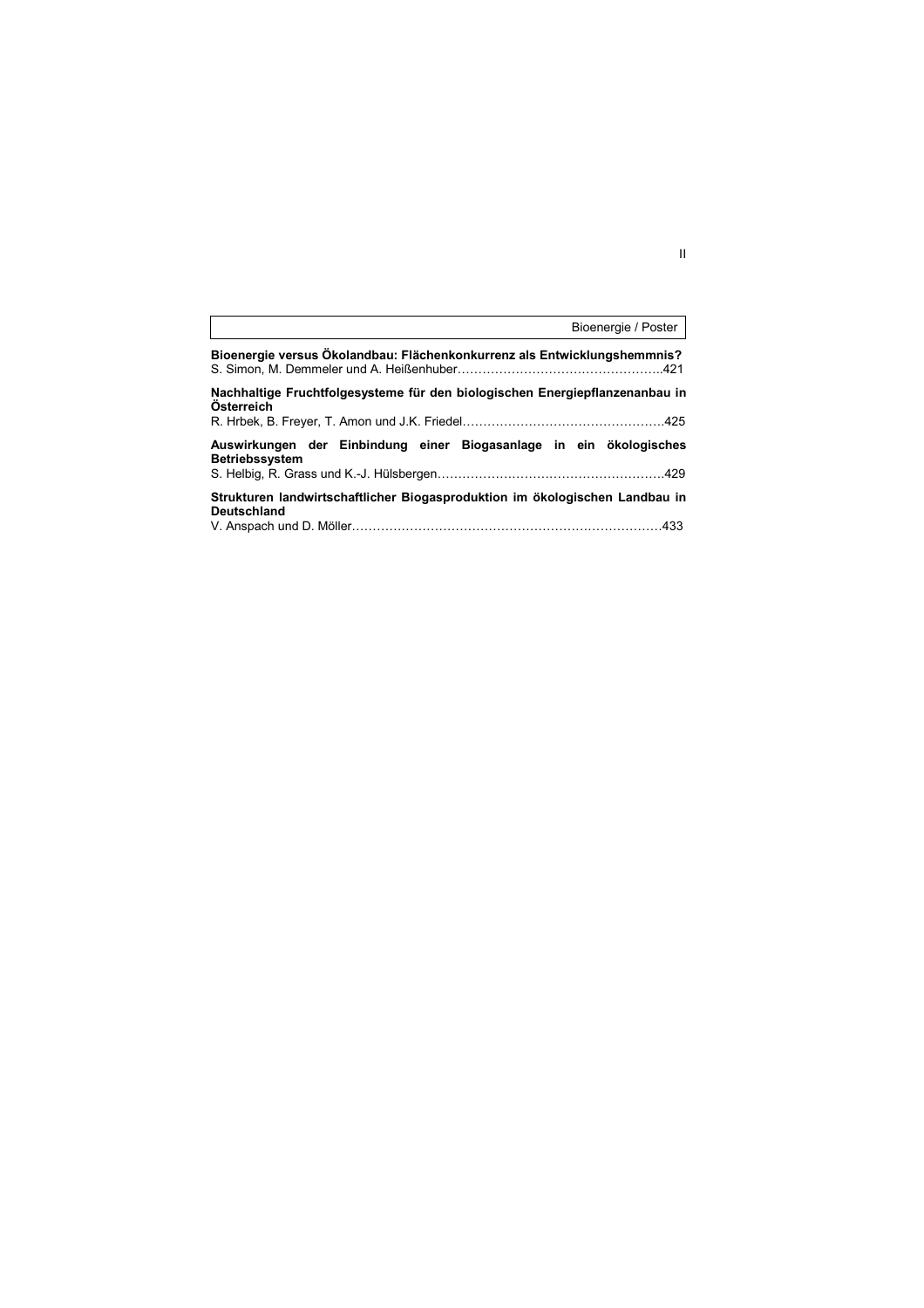## **The role of engineering in organic farming – case energy crops**

W. Schäfer<sup>1</sup>

**Keywords:** Nature protection and environmental compatibility, agricultural policy, crop farming, agricultural engineering, renewable energy

#### **Abstract:**

*Energy self-reliance and a closed nutrient cycle are basic principles of organic farming ever since. Engineering sciences methods in energy accounting may support efforts to introduce these principles into praxis. A method to calculate efficiency of energy crop production including sun energy, direct and indirect energy for cultivation, processing, and conversion into fuel is demonstrated using rape and derived fuels as an example. Every production and conversion step is a process and calculated separately. The overall efficiency includes energy input and output of all processes. The process*  efficiency of rape cultivation reaches in Finland up to 1100%. However, the overall energy efficiency of rape methyl ester (RME) is 1 to 2 ‰ only. The production of *biogas from manure of dairy fed by rape meal results in a process energy efficiency of 33 to 41%, but the overall energy efficiency of RME and biogas together is only 1.2 to 2.5 ‰. In contrast, thermal or photovoltaic solar collectors improve overall efficiency 1 to 3 orders of magnitude compared to fuel production from rape, because the process efficiency of photosynthesis attains about 0.6% whereas solar collector's efficiency reaches about 90%. However, for the time being solar energy based techniques are more expensive than the use of fossil energy sources since environmental benefits in terms of GHG mitigation, reduction of nutrient run off and use of renewable energy do not create cash income in both organic and main stream production. This and the low photosynthesis efficiency in Finland encourage bio-refinery enterprises to purchase energy crop produce for fuel production from the tropics. Mineral fertilisers as well as genetic modification increase the technical efficiency of photosynthesis. Thus, environmental pollution of mainstream agriculture is exported to developing countries in the tropics.* 

### **Introduction and Objectives:**

 $\overline{a}$ 

Engineering sciences lead a shadowy existence within organic farming research. However, agricultural machinery and buildings cause up to 40% of production cost in organic farming too. The high cost of technical input forces to specialisation of farm production, narrow crop rotations, and dependency from fossil fuels and run contrary to organic farming principles. In short, the entropy of organic farming systems increases. However, a physical and technological approach and engineering proficiency may contribute to the aims of organic farming also in respect of energy crop issues. The crop scientist focuses his research on high quantity and quality of yield based on a sustainable tilth. The engineer is interested in maximisation of the process efficiency. He interprets the crop scientist's approach as maximisation of photosynthesis efficiency. Objective of this paper is to support the assessment of energy crop production in organic farming applying engineering sciences methods in energy accounting.

<sup>&</sup>lt;sup>1</sup>Animal Production Research, MTT Agrifood Research Finland, FI-03400 Vihti, Vakolantie 55, Finland, Winfried.Schafer@mtt.fi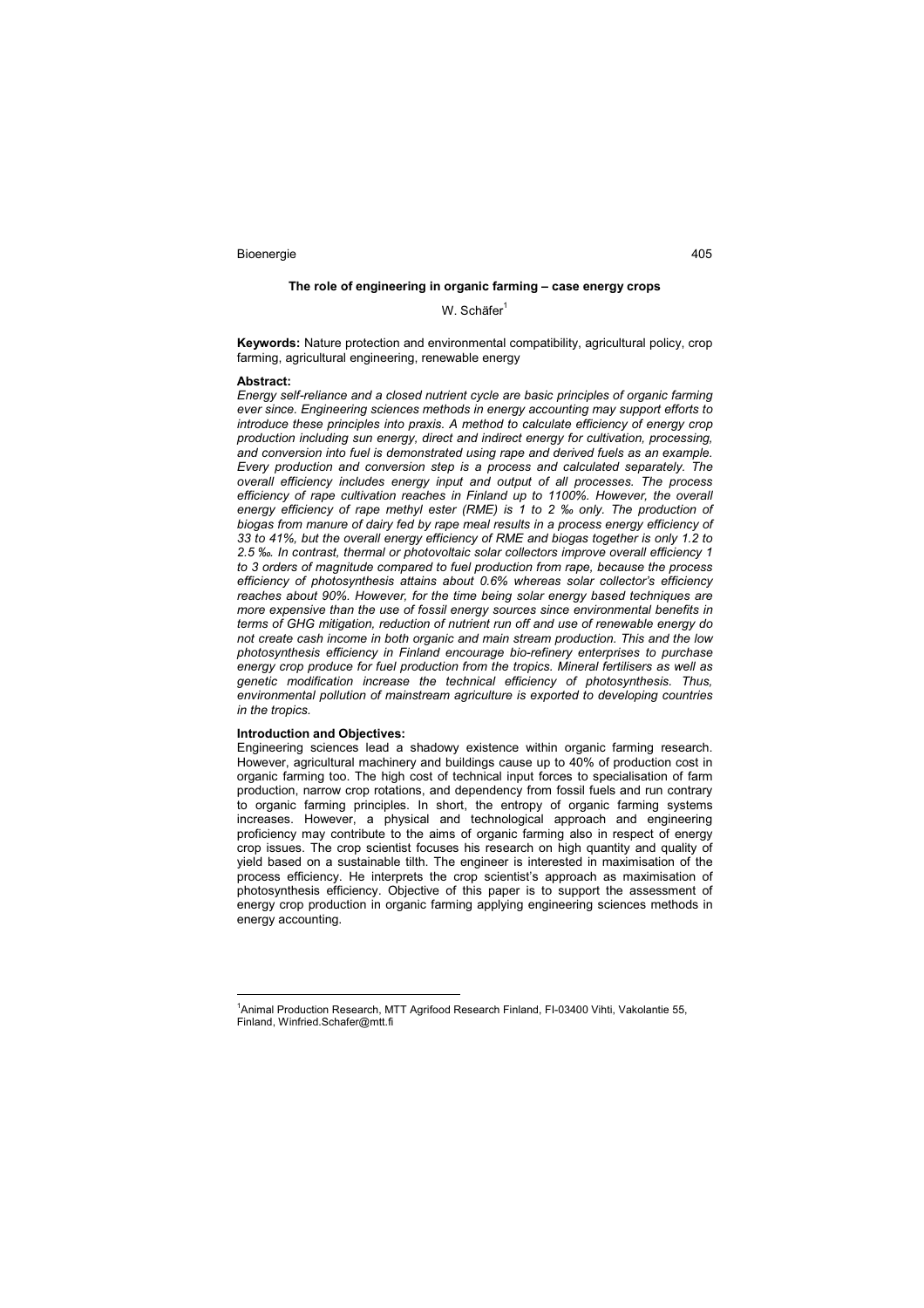### **Methods:**

The engineer quantifies the sustainability of energy crop production by means of the overall efficiency  $\eta_0$  that is the energy output divided by the energy input of all processes involved:

$$
\boldsymbol{\eta}_{\scriptscriptstyle O} = \left(\sum_{i=1}^n (A_i \cdot S_i \cdot \boldsymbol{\eta}_i)\right) \cdot \left(\sum_{i=1}^n [A_i \cdot (S_i + P_i + K_i)]\right)^{-1}
$$

A denotes the area, S the solar energy, P the energy input of crop cultivation, K the energy input of fuel conversion,  $n_i$  the technical efficiency of photosynthesis and i the member of crop rotation. The crop scientist concerns for  $\eta_i$  and to some extent for P while K and P is of engineers and partially animal production scientist's interest. Please note that the solar-radiation intensity is limited like the cultivating area too. The equation is applicable for farm level, national level, and worldwide. However, it does not take into consideration the energy saving potential of crop fibre for heat insulation. The calculation of the process energy efficiency includes the process energy input and the free energy (exergy) before and after processing. The engineer considers photosynthesis, cultivation, and conversion each as process. The process efficiency of burning biomass for heat production depends only on incinerator efficiency and on energy input for transport of biomass and ash. Additional treatment like pelleting, extraction of oil, anaerobic digestion, ethanol fermentation etc. raises the energy input considerably. The production of ethanol from corn renders always a negative energy balance due to the thermodynamic laws (PATZEK 2004). Crop processing generates usually different products. Some are suitable for energy production others for fibre production, human nutrition or animal feed. This fact causes a methodical problem, called allocation. The process energy for rape crop production may be allocated to seed, straw and roots. The process energy input for extraction, refining, and esterification of rapeseed oil has to be split between rape methyl ester (RME), meal, and glycerine, the by-product of esterification of rape oil. Depending on the allocation method, the process energy balance may diverge in a wide range.

### **Results and Discussion:**

Tab. 1 shows a chain of processes of rape production and processing, their efficiencies and the resulting cumulated overall efficiency. The results show that the high process energy efficiency of the rapeseed cultivation fosters common acceptance of rape as energy crop. Even under Finnish climate conditions, exergy of rape crop exceeds up to 11-times the energy input for production and exergy of seed up to 3.7-times. Conversion of rapeseed into fuel decreases the energy surplus. Rape methyl ester (RME) delivers still 1.2-fold the energy input for cultivation and conversion. The whole rape crop (root, straw, seed) contains 3 to 6 ‰ of the overall energy input, RME 1 to 2 ‰ only. Animal production converts rape meal feed into manure, which is suitable for anaerobic digestion together with glycerine. The biogas augments the overall efficiency additionally 0.2 to 0.5 ‰. Rape cultivation requires a 4 to 7-year crop rotation. This and the low overall efficiency make it difficult for an organic farm in Finland to achieve energy self-sufficiency replacing diesel fuel by RME.

The technical efficiency of the photosynthesis limits the maximum energy yield and reaches up to 5% of the sun energy input in the tropics and up to 0.8% in Finland (LAMPINEN et al. 2006). For rape, the efficiency is 3.3 to 6.3 $\%$  only. Mainstream production renders better photosynthesis efficiencies on expense of lower cultivation efficiencies. Because of photosynthesis' low efficiency, even a double biomass yield improves the overall efficiency only marginally. Vice versa, 20 to 56% lower energy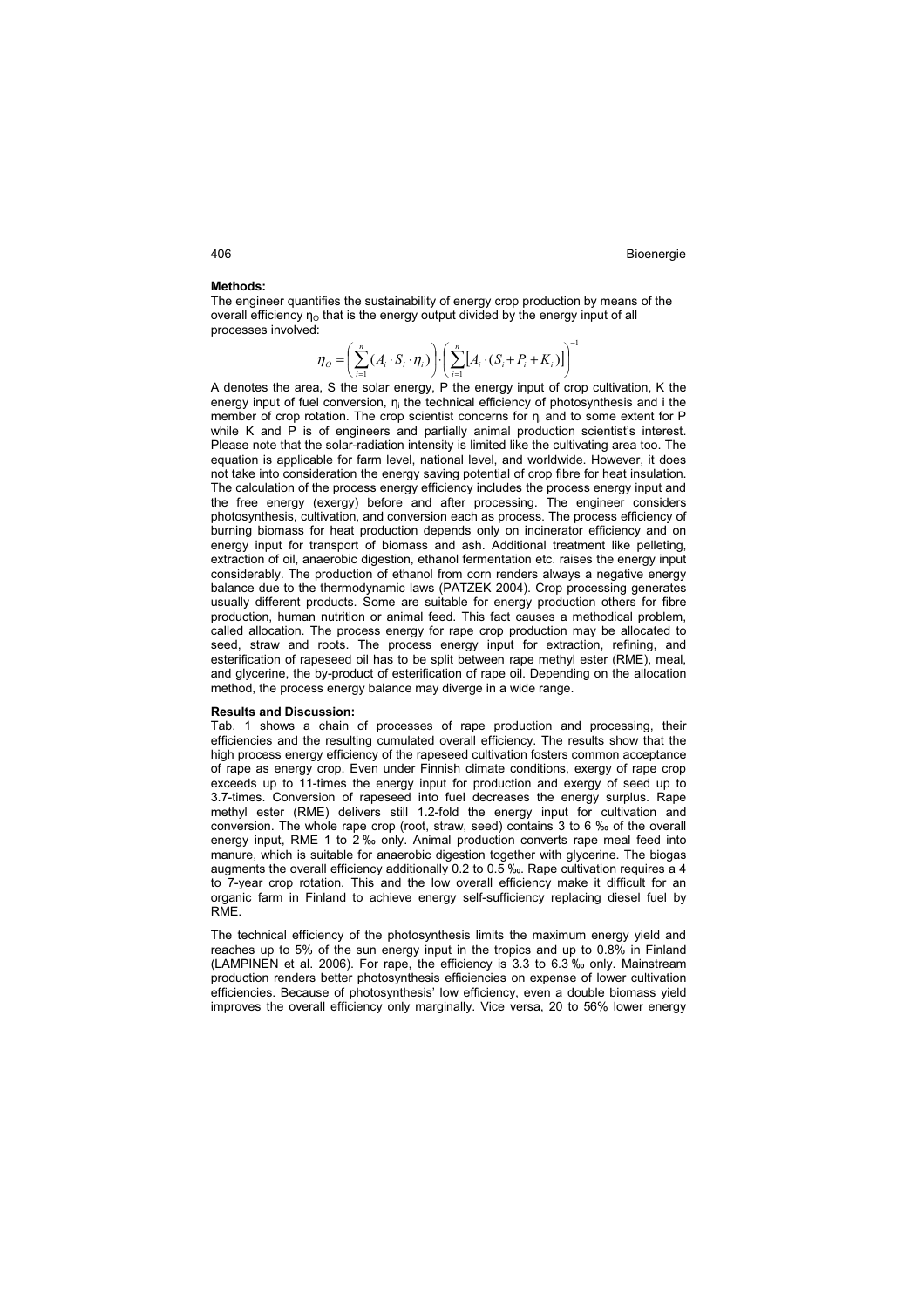input in organic crop production (MÄDER et al. 2002) increases only marginally the overall efficiency.

By comparison, the efficiency of a photovoltaic collector is 165 to 248-fold better than power production by burning biomass or biogas produced from rapeseed and rape straw. The efficiency of the thermal collector exceeds heat production from burning the rape crop 157 to 443-fold. However, storage and continuous production of power and heat from sun energy is very limited. For that reason, the storage of sun energy in liquid carbon hydrates is subject of present research. Future biotechnology produces hydrogen and liquid carbon hydrates from  $CO<sub>2</sub>$  and  $H<sub>2</sub>O$  powered by sun energy (CENTI et al. 2006).

Tab. 1: Energy input, energy output, process efficiency and overall efficiency of rape production and rape processing in Finland.

| <b>Process</b>                | Input<br>kWh $m^2$ a <sup>-1</sup>             |                                                      | Output<br>$kWh$ m <sup>-2</sup> a <sup>-1</sup>               |                                                 | Process-<br>efficiency<br>%                                                  | Overall<br>efficiency<br>%                                            |
|-------------------------------|------------------------------------------------|------------------------------------------------------|---------------------------------------------------------------|-------------------------------------------------|------------------------------------------------------------------------------|-----------------------------------------------------------------------|
| crop<br>cultivation           | direct<br>and<br>indirect energy <sup>a)</sup> | $0.3 - 0.8$                                          | root<br>straw<br>$\leq$ eedb)                                 | $3.3 - 6.3$                                     | 262 - 366<br>$262 - 366$<br>262 - 366                                        | 787 - 1100                                                            |
| photo-<br>synthesis           | sun light                                      | 1000                                                 | root<br>straw<br>seed <sup>b)</sup>                           | $1.1 - 2.1$<br>$1.1 - 2.1$<br>$1.1 - 2.1$       | $0.11 - 0.21$<br>$0.11 - 0.21$<br>$0.11 - 0.21$                              | $0.33 - 0.63$                                                         |
| incineration                  | straw<br>seed                                  | $2.2 - 4.2$                                          | calorific<br>heat                                             | $1.76 - 3.78$                                   | $80 - 90$                                                                    | $0.18 - 0.38$                                                         |
| oil and<br>meal<br>production | seed<br>energy                                 | $1.1 - 2.1$<br>0.1                                   | oil.<br>meal<br>total                                         | $0.64 - 1.21$<br>$0.46 - 0.89$<br>$1.1 - 2.1$   | $52.9 - 55.1$ <sup>c)</sup><br>$38.7 - 40.3^{d}$<br>$91.7 - 95.5^{\text{e}}$ | $0.06 - 0.12$ <sup>c)</sup><br>$0.05 - 0.09^{d}$<br>$0.11 - 0.21^{e}$ |
| bio-refinery                  | seed<br>energy <sup>f)</sup>                   | $1.1 - 2.1$<br>$0.1 - 0.2$                           | <b>RME</b><br>meal                                            | $0.64 - 1.21$<br>$0.46 - 0.89$                  | $84.6 - 95.5^{e}$                                                            | $0.11 - 0.21^{e}$                                                     |
| milk<br>production            | meal<br>direct and<br>indirect energy          | $0.46 - 0.89$<br>$0.2^{9}$                           | milk <sup>h</sup><br>manure<br>heat, CH <sub>4</sub><br>total | $0.09 - 0.18$<br>$0.16 - 0.31$<br>$0.21 - 0.40$ | $14.1 - 16.5$<br>$17.1 - 19.1$<br>$22.6 - 25.2$<br>$53.9 - 60.7$             | $0.01 - 0.02$<br>$0.02 - 0.03$<br>$0.02 - 0.04$<br>$0.05 - 0.09$      |
| anaerobic<br>digestion        | manure<br>heat and power                       | $0.16 - 0.31$<br>$0.03 - 0.15$ effluent <sup>1</sup> | biogas <sup>17</sup>                                          | $0.08 - 0.15$<br>$0.08 - 0.15$                  | $33.3 - 41.7$<br>$33.3 - 41.7$                                               | $0.01 - 0.02$<br>$0.01 - 0.02$                                        |
| power<br>production           | biogas                                         | $0.08 - 0.15$                                        | power<br>heat                                                 | $0.03 - 0.05$<br>$0.05 - 0.10$                  | 33.3<br>66.7                                                                 | < 0.01<br>< 0.01                                                      |
| thermal<br>collector          | sun energy<br>manufacture                      | 1000<br>$2.3^{j}$                                    | heat                                                          | $600 - 800$                                     | $60 - 80$                                                                    | $59.9 - 79.8$                                                         |
| photovoltaic<br>collector     | sun energy<br>manufacture                      | 1000<br>$6 - 11^{k}$                                 | power                                                         | $100 - 150$                                     | $10 - 15$                                                                    | $9.9 - 14.9$                                                          |

<sup>a)</sup>Direct and indirect energy input of Finnish agriculture is 0.83 kWh m<sup>-2</sup> a<sup>-1</sup>, of which 0.34 kWh m<sup>-2</sup>  $a^{-1}$  fossil fuels, of which 0.07 to 0.14 kWh m<sup>-2</sup>  $a^{-1}$  diesel/RME (LAMPINEN et al. 2006, NYHOLM et al. 2005, ELSAYED et al. 2003, BUGGE 2000, SCHÄFER et al. 1986). <sup>b)</sup>Seed yield 160 to 310 g  $m<sup>-2</sup>$ ; allocation of energy output: 1/3 seed, straw, and root respectively. <sup>c)</sup>In respect of oil. <sup>d)</sup>In respect of meal. <sup>e)</sup>In respect of oil/RME and meal. <sup>f)</sup>Oil extraction 416 Wh kg<sup>-1</sup> seed; esterification 476 Wh kg<sup>-1</sup> seed (CAMPA®- BIODIESEL GMBH & CO. KG 2006, <u>http://www.campa</u>biodiesel.de/cadeunof/cadnumw3.htm). <sup>g)</sup>Estimated. h)Allocation: milk 20.2%; manure 34.4%; heat 40.4%; methane 5% (HORN et al. 1994). <sup>i)</sup>Allocation: 50% each. <sup>j)</sup>Mass 15 kg m<sup>-2</sup>; estimated energy input for production 3.9 kWh kg<sup>-1</sup>; depreciation 25 years. <sup>k)</sup>KNAPP et al. 2000.

Farmers own 6.6 million ha land or 19% of Finland's area. A mean photosynthesis efficiency of 5 ‰ results in 472 GWh a<sup>-1</sup> bio-energy potential (LAMPINEN et al. 2006). Present thermal solar technique operating at 50% overall efficiency occupies only 0.6% of this area to cover the present fossil energy consumption in Finland of 292 GWh a<sup>-1</sup>.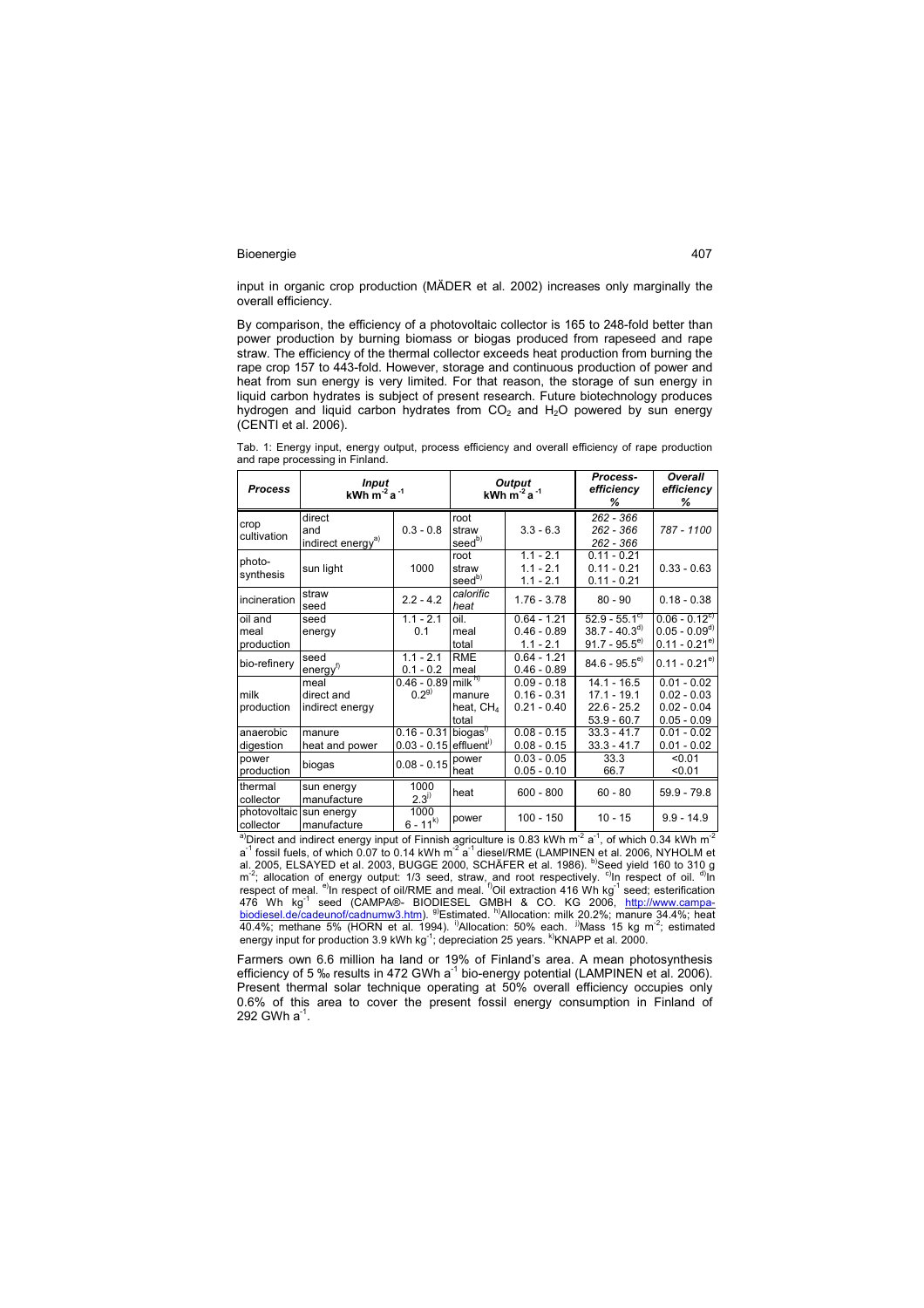# **Conclusion:**

Energy crop production is captivating with many win-win situations: environmentally neutral bio-fuels replace polluting fossil fuels, farmers get better prices for energy crops, the agrochemical industry gains from intensification of energy crop production, and turn over of power industry grows due to increasing energy consumption to produce agrochemicals and to process biomass into fuel. As a following, the state tax income improves too. However, better prices for mainstream energy crops may trigger export of environmental pollution at the expense of food production because higher overall efficiency in tropical countries favours the import of organic raw material for bio fuel production. Yet, high process efficiencies of technical processes to convert biomass into fuel justify the production of renewable energy from organic waste and residues. Thus, both organic and mainstream agriculture should not focus on energy crop production but produce high quality food environment-friendly. The overall efficiency of energy production from energy crops will never be competitive with solar techniques. Solar collectors replace fossil fuels for heat production outside agriculture already now sustainable and more efficient. Research on solar-technical processes to produce liquid carbon hydrates from methane, carbon dioxide and water powered by solar energy without diversion into photosynthesis offers much a greater potential than research on energy crop production.

#### **References:**

Bugge J. (2000): Note: Rapeseed oil for transport 1: energy balance and CO<sub>2</sub> balance. The Danish Energy Agency's Model for Economic And Environmental Assessment Of Biofuels, DK-7760 Hurup Thy, http://www.folkecenter.dk/plant-oil/publications/organic\_rape\_cultivation.htm (accessed 2007-  $(1 - 12)$ 

Centi G., Perathoner S. (2006): Converting CO<sub>2</sub> to fuel: A dream or a challenge? The 232<sup>nd</sup> ACS<br>National Meeting, San Francisco, CA, September 10-14, 2006, http://oasys2.confex.com/ acs/232nm/techprogram/P990579.HTM (accessed 2007-01-12).

Elsayed M., Matthews R., Mortimer N. (2003): Carbon and energy balances for a range of biofuels options. Project report number B/B6/00784/REP, Department of Trade and Industry Sustainable Energy Programme URN, 03/836, Resources Research Unit, Sheffield Hallam University, United Kingdom. Final Report for the Energy Technology Support Unit. Report No. 21/3, p. 27.

van Horn H., Wilkie A., Powers W., Nordstedt R. (1994): Components of dairy manure management systems. J Dairy Sci 77: 2008-2030.

Knapp E., Jester T. (2000): An empirical perspective on the energy payback time for photovoltaic modules. American Solar Energy Society, Solar 2000 Conference, Madison, Wisconsin June 16- 21, 2000, http://www.ecotopia.com/apollo2/knapp/pvepbtpaper.pdf (accessed 2007-01-12).

Lampinen A., Jokinen E. (2006): Suomen maatilojen energiatuotantopotentiaalit. University of Jyväskylä, Department of Biological and Environmental Science. Research reports in biological and environmental sciences 84, p. 160.

Mäder P., Fließach A., Dubois D., Gunst L., Fried P., Niggli U. (2002): Soil fertility and biodiversity in organic farming. Science 296: 1694-1697.

Nyholm A., Risku-Norja H., Kapuinen P. (2005): Maaseudun uusiutuvien energiamuotojen kartoitus. MTT:n selvityksiä 89, p. 35.

Patzek T. (2004): Thermodynamics of the corn-ethanol biofuel cycle. Critical Reviews in Plant Sciences 23: 519-567.

Schäfer W., Luomi V., Palva T., Parmala S., Ahokas J. (1986): Kasviöljyt dieselmoottorin polttoaineena. VAKOLAn tutkimusselostus 42: 1-37.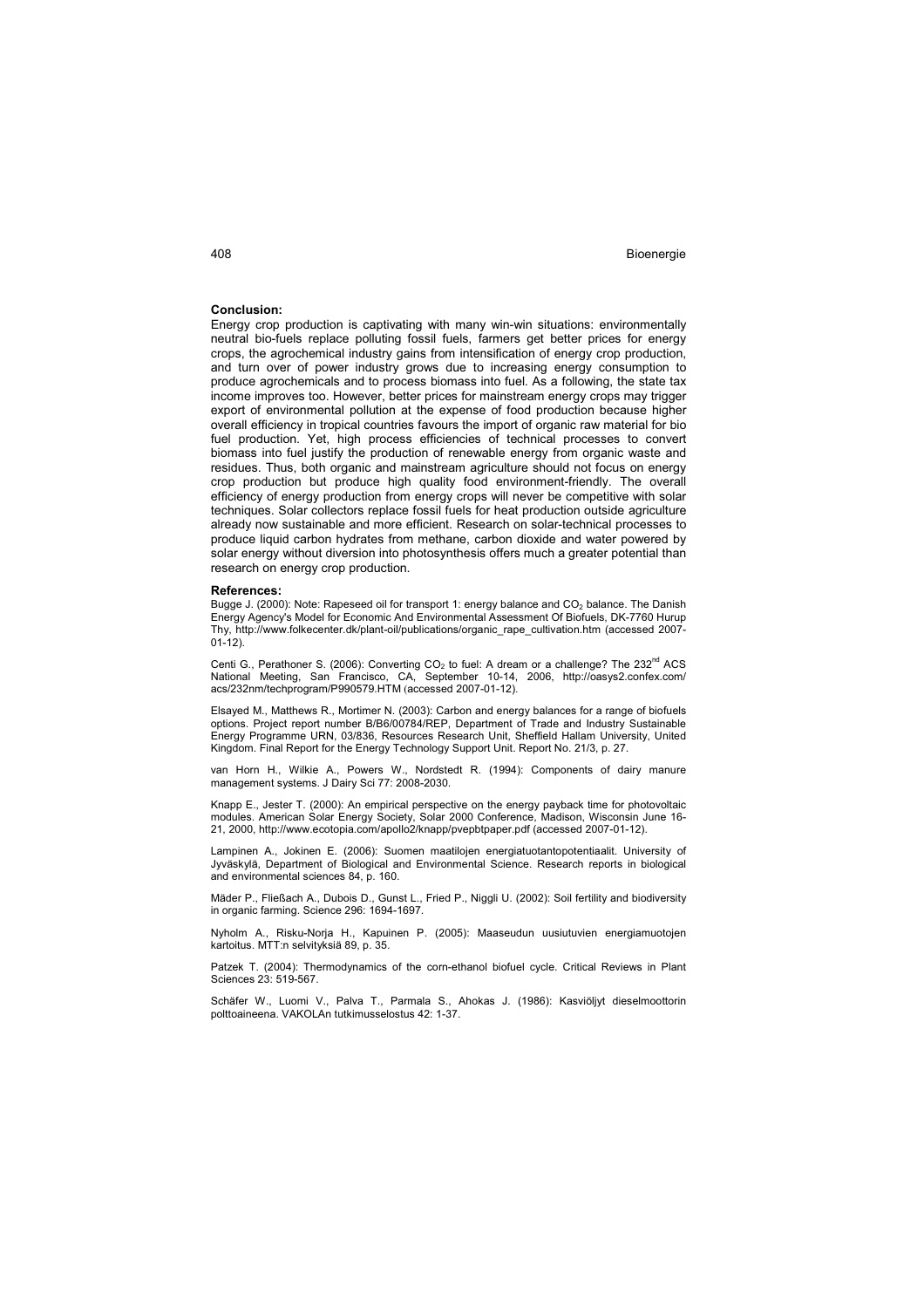### **Dezentrale Pflanzenölerzeugung und – nutzung auch in ökologischen Betrieben?**

# **Is Local Vegetable Oil Production and Use on Organic Farms Suitable?**

# H. M. Paulsen<sup>1</sup>, O. Schädlich und R. Oppermann

**Keywords:** regional economics, crop farming, agricultural engineering, ecobalance

**Schlagwörter:** Regionalwirtschaft, Pflanzenbau, Landtechnik, Ökobilanz

#### **Abstract:**

*Local oil mills, processing organic oilseeds solely, suffer competitive disadvantages by lower workloads due to low organic yields. Organic rapeseed oil as substitute for diesel fuel is not economically justifiable due to its high production costs and opportunity costs in the food market. Only organic sunflower oil or oil of false flax (*Camelina sativa*) grown in mixed cropping systems have production costs comparable to conventional rapeseed oil. An ecobalance showed that false flax oil from mixed cropping systems as substitute for diesel has clear ecological advantages compared to oil from single cropped oilseeds. But the use of false flax as fuel in engines is still not proofed in science and technology.* 

#### **Hintergrund:**

 $\overline{a}$ 

Das Interesse landwirtschaftlicher Betriebe an einer eigenen Erzeugung und Nutzung von Pflanzenöl als Biokraftstoff ist überwiegend betriebswirtschaftlich und maßgeblich durch die hohen Dieselpreise bedingt. Ökologisch wirtschaftende Betriebe fragen neben dem Einsparungspotential beim Treibstoff nach Möglichkeiten ökologisches Pflanzenöl in eigenen Ölpressen zu produzieren und nach den Ökobilanzen des Verfahrens (SCHÄDLICH et al. 2006, PAULSEN & SCHÄDLICH 2005).

In diesem Beitrag sollen grundlegende Erkenntnisse und Diskussionsbeiträge verschiedener Veröffentlichungen und Tagungen der letzten Jahre zur Nutzung und Erzeugung von Pflanzenöl aus kleineren Ölmühlen, die Ölfrüchte aus einem näherem räumlichen Umfeld verarbeiten (dezentrale Ölmühlen) dargestellt werden. Dabei sollen Diskussionsbeiträge, Schlussfolgerungen und Erkenntnisse, die speziell für die Verarbeitung und Nutzung ökologisch erzeugter Ölfrüchte bzw. Öle von Bedeutung sind, im Vordergrund stehen.

Nach STOTZ & REMMELE (2005) werden heute 80% des gesamten konventionell und ökologisch erzeugten und in dezentralen Ölmühlen Deutschlands produzierten Pflanzenöls als Grundstoff für die Biodieselherstellung oder als Pflanzenölkraftstoff verwendet. Überwiegend wird konventioneller Raps verarbeitet. Nur 1% des Öls wird im Speisemarkt und 14% im Futtermarkt abgesetzt. Nur 9% der Betreiber verwenden das Öl komplett im eigenen Betrieb. Über 50% der Ölmühlen vermarkten das erzeugte Öl ausschließlich. Pflanzenölmühlen sind damit marktorientierte Unternehmen. Der anfallende Presskuchen wird in höherem Maße selbst in der Fütterung eingesetzt. 47% der Betriebe verwerten den Presskuchen komplett selbst, 22% zu über 50%.

Bei Ölpressen mit Leistungen zwischen 300 und 500 kg/h liegen die niedrigsten Presskosten vor. Bei einer jährlichen Auslastung von 6000 Stunden werden bei dieser Größenordnung zwischen 1800 und 3000 t Ölsaaten verarbeitet.

<sup>1</sup>Institut für ökologischen Landbau, Bundesforschungsanstalt für Landwirtschaft (FAL), Trenthorst 32, 23847 Westerau, Deutschland, hans.paulsen@fal.de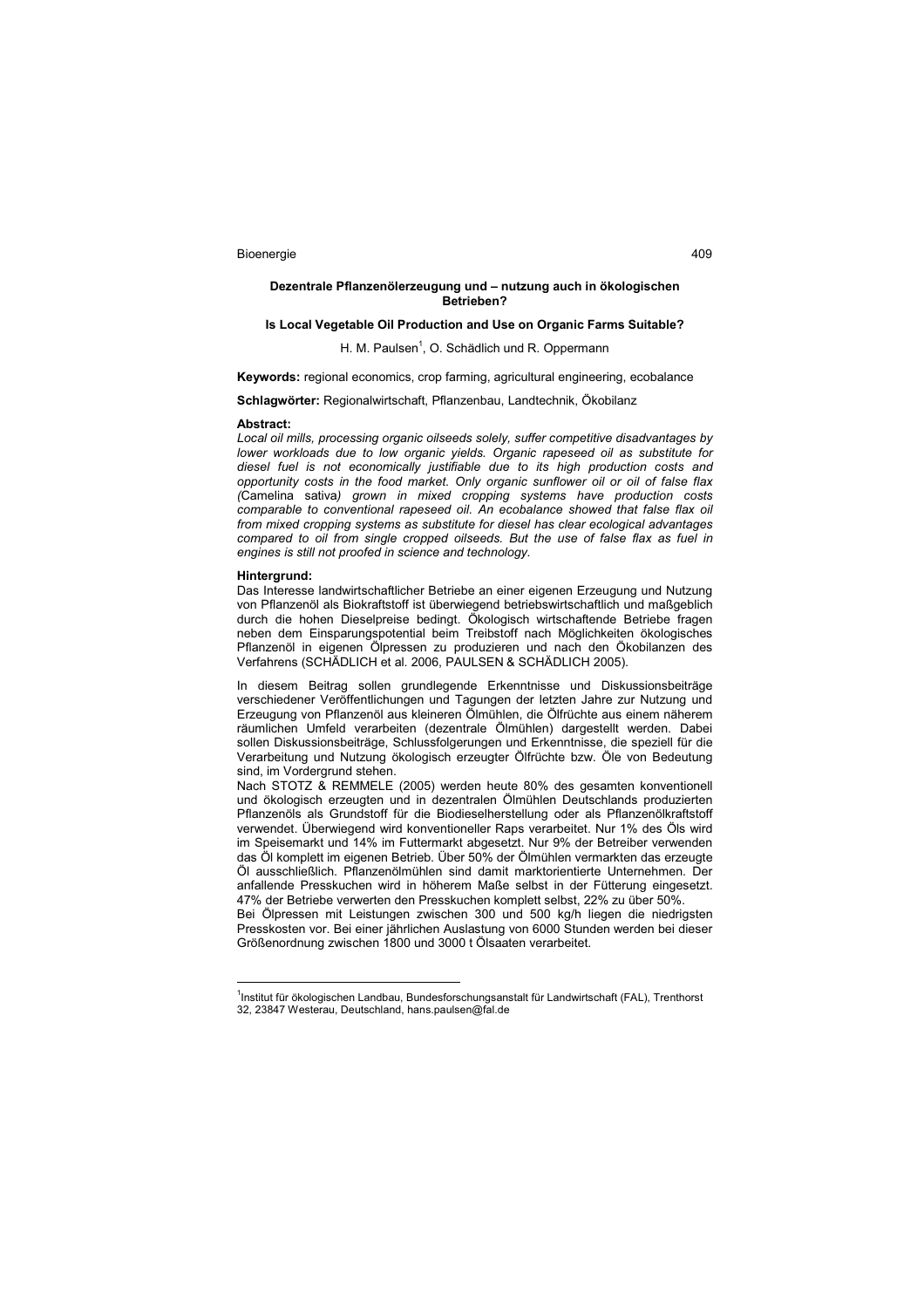Biologische Betriebe erzeugen je nach angebauter Kulturart und Anbauform jedoch nur zwischen 0,3 und 3 t Ölsaaten pro Hektar (PAULSEN 2003, REINBRECHT & CLAUPEIN 2004, Tab. 1).

Tab. 1: Ertragsniveau und Ölgehalt von Ölfrüchten im ökologischen Landbau.

| Ölfrucht                    | [dt ha <sup>-1</sup> | [%] |
|-----------------------------|----------------------|-----|
| Sonnenblumen                | $20 - 30$            | 45  |
| Winterraps                  | $10 - 25$            | 40  |
| Saflor                      | $10 - 20$            | 25  |
| Leindotter                  | $10 - 20$            | 40  |
| Leindotter-Mischfruchtanbau | $3 - 10$             | 40  |
| Soja                        | $10 - 15$            | 25  |
| Öllein                      | $10 - 15$            | 40  |

Eine Beschickung von Ölmühlen<br>der oben genannten genannten Größenordnungen mit ausschließlich öko-logisch erzeugten Ölen würde eine Anbaufläche von mindestens 900 ha voraussetzen. Eine Auslastung einer solchen Ölmühle mit Öko-Ölsaaten erscheint daher für die überwiegende Zahl der Standorte

sehr fraglich. Es müssten auch konventionelle Ölsaaten verarbeitet werden. Wöchentlich würden von Ölmühlen dieser Größenordnung zwischen 10 t und 17 t Pflanzenöl und zwischen 24 t und 40 t Presskuchen erzeugt. Eine Sicherung der Nachfrage für die erzeugten Produkte ist unbedingt erforderlich.

Kleinere Anlagen haben deutlich höhere Kosten pro kg Öl, die allenfalls bei einer hochpreisigen Pflanzenölvermarktung z. B. im Öko-Speisesektor oder bei sehr niedrigen Investitionskosten wirtschaftlich erscheinen. Insbesondere bei der Kraftstoffproduktion sind niedrige Produktionskosten entscheidend für die Wettbewerbsfähigkeit. Für dezentrale Ölmühlen sind die heute aufgrund des Biodieselbooms steigenden Rohstoffpreise kritisch. Denn die Rohstoffkosten machen bereits bei konventionell erzeugten Ölsaaten etwa 80% der Betriebskosten einer Ölmühle aus. Der Bereich der ökologischen Ölerzeugung arbeitet jedoch schon länger mit hohen Rohstoffpreisen. Ökologisch erzeugter Raps-, Sonnenblumen-, Lein- und Sojakuchen kann komplett in den Futtermittelmarkt abgesetzt werden. Ökologisch erzeugte Speiseöle sind ebenfalls gefragt. Fraglich ist, ob die erforderlichen ökologisch erzeugten Saatmengen eingekauft bzw. erzeugt werden können. Soll ökologisches Pflanzenöl als Treibstoff genutzt werden, müssten die Produktionskosten deutlich verringert werden, um eine Alternative zu konventionellem Pflanzenöl oder zu Dieselkraftstoff darzustellen.

#### **Erzeugungskosten von ökologisch erzeugtem Pflanzenöl:**

Im Vergleich zur konventionellen Rapserzeugung sind die Produktionskosten für ökologisches Rapsöl fast doppelt so hoch (Tab. 2). Bei günstigen Produktionsbedingungen könnte ökologisches Sonnenblumenöl mit ähnlichen Produktionskosten wie konventioneller Raps angeboten werden. Aber auch Leindotteröl aus dem Mischfruchtanbau würde bei gutem Ertragsniveau von der Produktionskostenseite her eine echte Alternative zum Rapsöl auf dem Treibstoffmarkt darstellen.

Für Leindotteröl gibt es jedoch zurzeit keine abgesicherten Einsatzszenarien für die direkte Treibstoffnutzung oder Biodieselproduktion. Darüber hinaus ist die Nutzung von Leindotter (Öl, Saat, Presskuchen) als Futtermittel verboten (WEISSMANN et al. 2006, PAULSEN et al. 2005). Leindotterprodukte können daher heute nur in begrenztem Maße in Nischenmärkten für die menschliche Ernährung abgesetzt werden.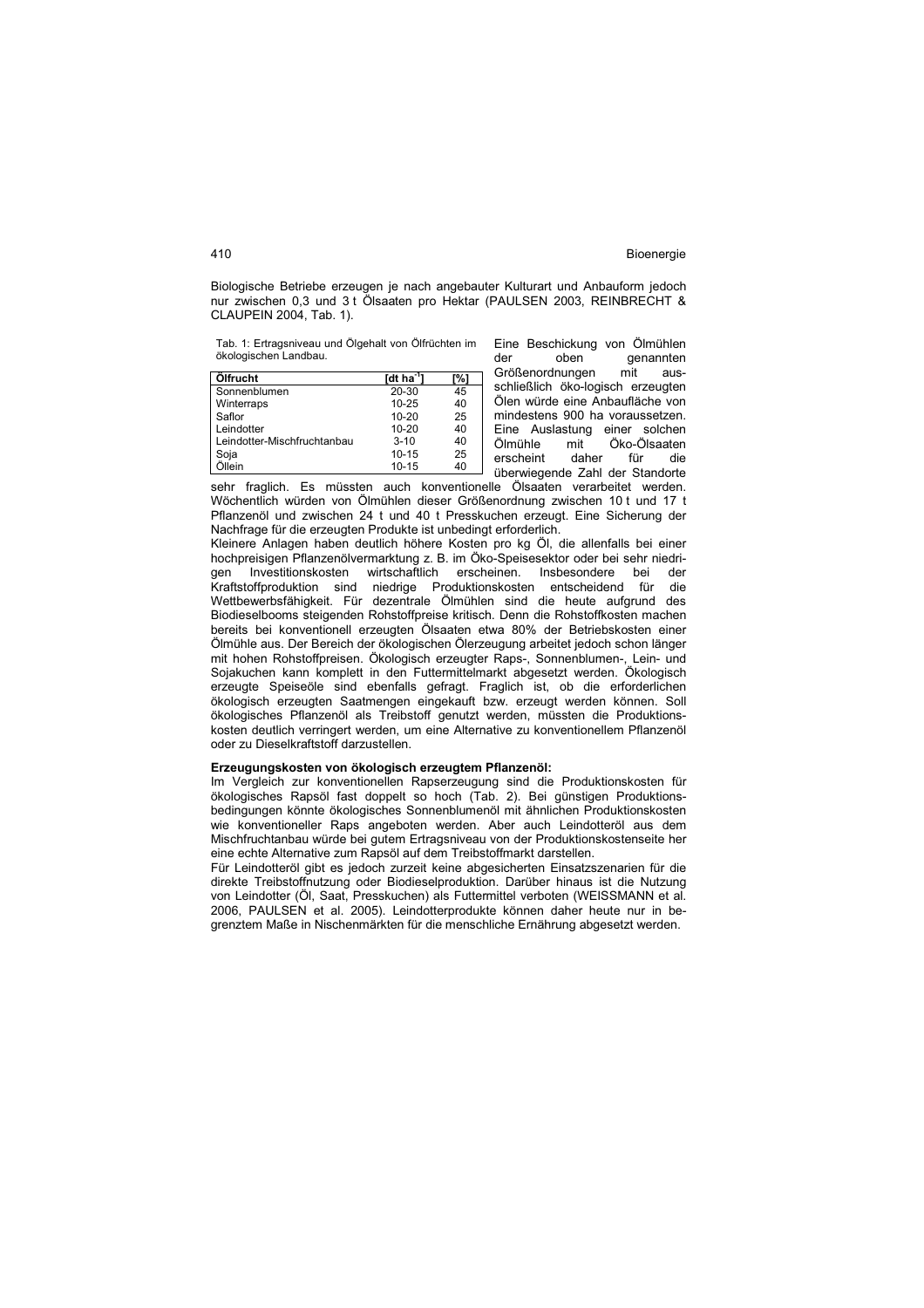Tab. 2: Produktionskosten und Deckungsbeiträge der Erzeugung von Ölsaaten in ökologischen Rein- und Mischanbausystemen im Vergleich zu konventioneller Rapsproduktion.

|                                                                         |                             | Reinsaaten |          |            |              | Mischfrucht- |          |  |
|-------------------------------------------------------------------------|-----------------------------|------------|----------|------------|--------------|--------------|----------|--|
|                                                                         |                             |            |          |            |              |              | anbau    |  |
|                                                                         |                             | Konvent.   |          | Ökologisch |              | Ökologisch   |          |  |
|                                                                         |                             | Winter-    | Winter-  | Sonnen-    | <b>Erbse</b> | <b>Erbse</b> | Lein-    |  |
|                                                                         |                             | raps       | raps     | blumen     |              | x            | dotter*  |  |
| Ertrag                                                                  | $dt$ ha <sup>-1</sup>       | 45         | 15       | 25         | 32           | 32           | 4-8      |  |
| <b>Bruttopreis</b>                                                      | $\epsilon$ dt <sup>-1</sup> | 21         | 49       | 35         | 25           | 25           | 25       |  |
| Marktleistung                                                           | $\epsilon$ ha <sup>-1</sup> | 957        | 736      | 875        | 800          | 800          | 100-200  |  |
| Saatgutkosten                                                           | $\epsilon$ ha <sup>-1</sup> | 65         | 125      | 100        | 180          | 180          | 40       |  |
| Pflanzenschutz                                                          | $\epsilon$ ha <sup>-1</sup> | 142        | $\Omega$ | 0          | 0            | O            | 0        |  |
| Maschinenkosten                                                         | $\epsilon$ ha <sup>-1</sup> | 122        | 122      | 235        | 100          | 90           | 20       |  |
| Masch.ring/Ernte                                                        | $\epsilon$ ha <sup>-1</sup> | 123        | 123      | 95         | 123          | 123          | 0        |  |
| Düngung                                                                 | $\epsilon$ ha <sup>-1</sup> | 217        | 24       | 50         | 85           | 85           | 0        |  |
| Hagelversicherung                                                       | $\epsilon$ ha <sup>-1</sup> | 57         | 44       | 25         | 60           | 60           | 0        |  |
| Trocknung                                                               | $\epsilon$ ha <sup>-1</sup> | 15         | 5        | 0          | 12           | 6            | $\Omega$ |  |
| Aufbereitung                                                            | $\epsilon$ ha <sup>-1</sup> | 30         | 10       | 0          | 24           | 24           | 16       |  |
| Summe var. Kosten                                                       | $\epsilon$ ha <sup>-1</sup> | 771        | 453      | 505        | 584          | 568          | 76       |  |
| Deckungsbeitrag                                                         | $\epsilon$ ha <sup>-1</sup> | 186        | 283      | 370        | 216          | 232          | 24-124   |  |
| Variable Spezial-                                                       | $\epsilon$ dt <sup>-1</sup> | 17,1       | 30,2     | 20,2       |              |              | 19-9.5   |  |
| kosten                                                                  |                             |            |          |            |              |              |          |  |
| Produktionskosten nach Vorgaben der LFL Freising und eigenen Erhebungen |                             |            |          |            |              |              |          |  |
| *=Nischenmarkt, nicht alle können Leindotter absetzen                   |                             |            |          |            |              |              |          |  |

# **Ökobilanz der Pflanzenölproduktion zur Nutzung als Treibstoff:**

Die Verwendung von Pflanzenöl als Kraftstoff spart Primärenergie ein und führt nach Berechnungen von SERGIS-CHRISTIAN und BROWERS (2005) zu geringeren Treibhausgasemissionen als Dieselkraftstoff (Abb. 1).



Abb. 1: Ökologischer Vergleich von Dieselkraftstoff mit dezentral hergestellten, kaltgepressten Pflanzenölen (nach: SERGIS-CHRISTIAN & BROWERS 2005).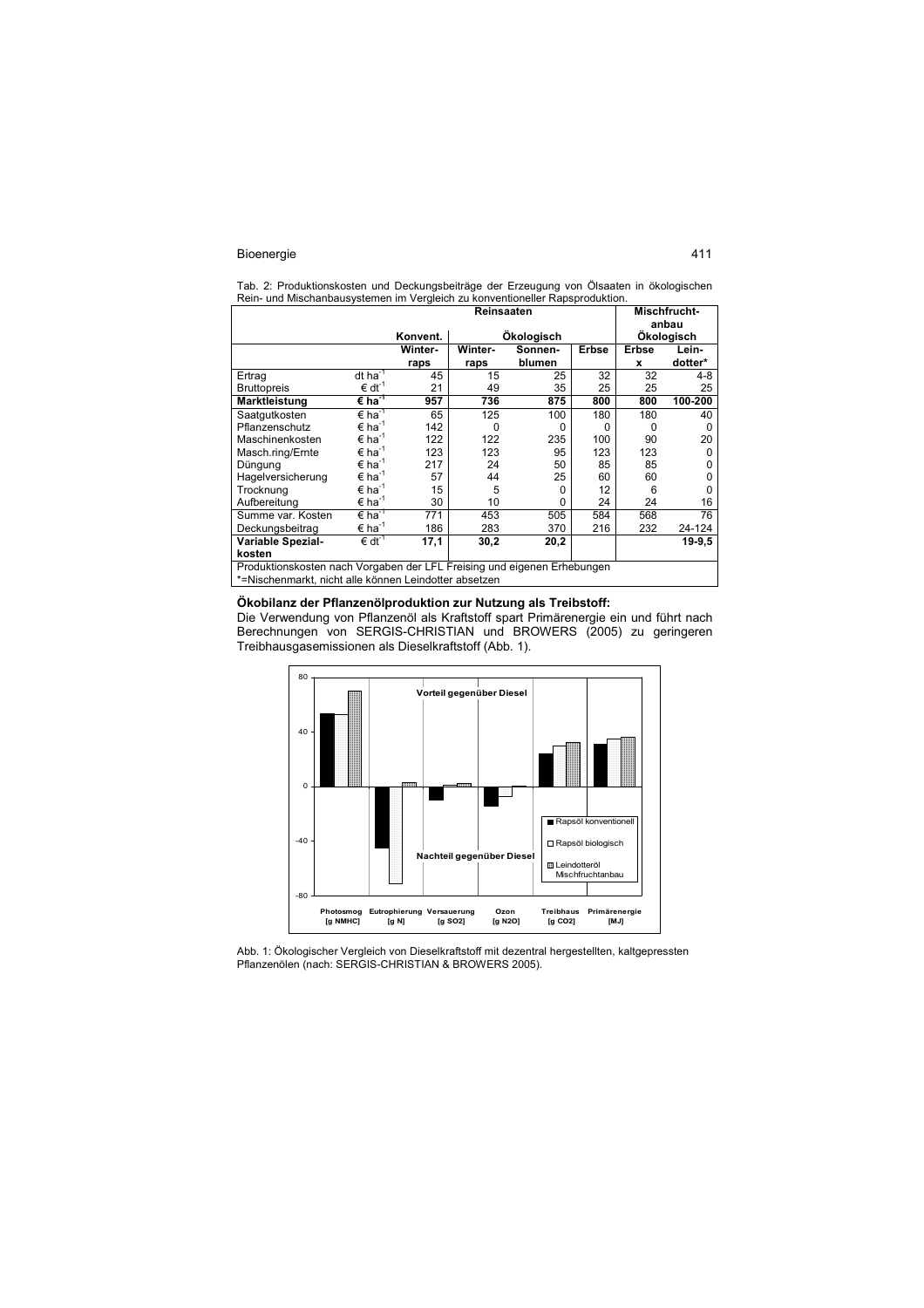Bei der Flächenbewirtschaftung für die Erzeugung regenerativer Energien entstehen jedoch landwirtschaftstypische Emissionen (Versauerung, Nährstoffeintrag, Lachgasemissionen), die bei der Produktion von Dieselkraftstoff nicht auftreten. Dies wird in Ökobilanzen dem Pflanzenölen negativ angerechnet, würde aber bei der Nahrungsmittelproduktion auf diesen Flächen ebenfalls auftreten. Die Nutzung von Rapsöltreibstoff aus ökologischer Erzeugung führt aufgrund des geringen Ertragsniveaus zu höheren N-Überschüssen pro Liter Dieseläquivalent (Abb. 1) als die Nutzung konventionellen Rapsöls. Auf die Flächenemission bezogen gilt dies jedoch nicht. Dies wird daran deutlich, dass das Potential zur Versauerung und zur Ozonzerstörung beim ökologischen Rapsanbau aufgrund des geringeren Düngemitteleinsatzes geringer ist. Im Vergleich zu konventioneller und ökologischer Rapsproduktion wäre die Nutzung von Öl aus Mischfruchtanbau mit Leindotter als ökologisch optimale Variante zu beurteilen. Hier treten keine zusätzlichen Emissionen durch die Flächenbewirtschaftung auf, da das Öl als Produkt einer Zweitfrucht anfällt. Sie können dem Hauptfruchtbau dann allein angelastet werden, wenn keine Ertragsminderungen durch den Mischfruchtanbau auftreten. So tritt z. B. kein zusätzlicher Treibstoffverbrauch für die Aussaat der Mischkultur auf, wenn dies in einem Arbeitsgang mit der anderen Kultur geschieht. Bilanzrelevante Aufwendungen für die Zweitkultur entstehen z. B. bei Saatgutbeschaffung, Ernte und Lagerung. Auch bei dem in der dargestellten Ökobilanz nicht berücksichtigten Sonnenblumenanbau würden bewirtschaftungstypische Emissionen auftreten, die allein den Sonnenblumen angerechnet werden müssten.

#### **Literatur:**

Paulsen H. M.(2003): Fruchtfolgegestaltung im Ökobetrieb zur Erlangung einer Treibstoffautarkie. 7.Tagung Erneuerbare Energien in der Landwirtschaft. Bundschuh Biogas-Gruppe e.V., Aulendorf, http://orgprints.org /2211/.

Paulsen H. M., Schädlich O., Oppermann R. (2006): Pflanzenöl - lohnt der Einstieg? Bioland (5): 5-28.

Paulsen H. M., Weißmann F., Fischer K., Halle I., Matthäus B., Bauer M., Pscheidl M., Vogt-Kaute W. (2005): Leindotterpresskuchen in ökologischen Futterrationen: Stand der Forschung. In: Heß J., Rahmann G. (Hrsg.): Ende der Nische: Beiträge zur 8. Wissenschaftstagung Ökologischer Landbau. Kassel, 1.-4. März 2005, S. 387-388.

Paulsen H. M., Schädlich O.(2005): Traktoren mit reinem Rapsöl. Bioland (10): 25-27.

Reinbrecht C., Claupein W. (2004): Vergleich der Anbaueignung verschiedener Ölpflanzenarten und sorten für den Ökologischen Landbau unter den Aspekten Speiseölgewinnung und Eiweißquelle. Bericht, Institut für Pflanzenbau und Grünland, Universität Hohenheim, http://orgprints.org/4844/.

Schädlich O., Paulsen H. M., Oppermann R. (2006): Dezentrale Pflanzenölerzeugung in der Region Lübecker Bucht. VdFF e.V., ISBN 3-86576-016-3.

Sergis-Christian L., Brouwers J. (2005): Dezentral hergestelltes, kaltgepresstes Pflanzenöl im ökologischen Vergleich mit Dieselkraftstoff. Sonderheft 3, Schriftenreihe der AG Land- und Regionalentwicklung am Fachbereich ökologische Agrarwissenschaften der Universität Kassel.

Stotz K., Remmele E. (2005): Daten und Fakten zur dezentralen Ölgewinnung in Deutschland. Berichte aus dem TFZ 3, Technologie und Förderzentrum im Kompetenzzentrum für nachwachsende Rohstoffe, Straubing.

Weißmann F., Paulsen H. M., Fischer K., Matthäus B., Bauer M., Pscheidl M., Vogt-Kaute W. (2006): Zum Einfluss der Fütterung von Leindotterpresskuchen auf die Mast- und Schlachtleistung von Broilern aus ökologischer Mast. Mitteilungsblatt der Fleischforschung Kulmbach 45(174): 229-236.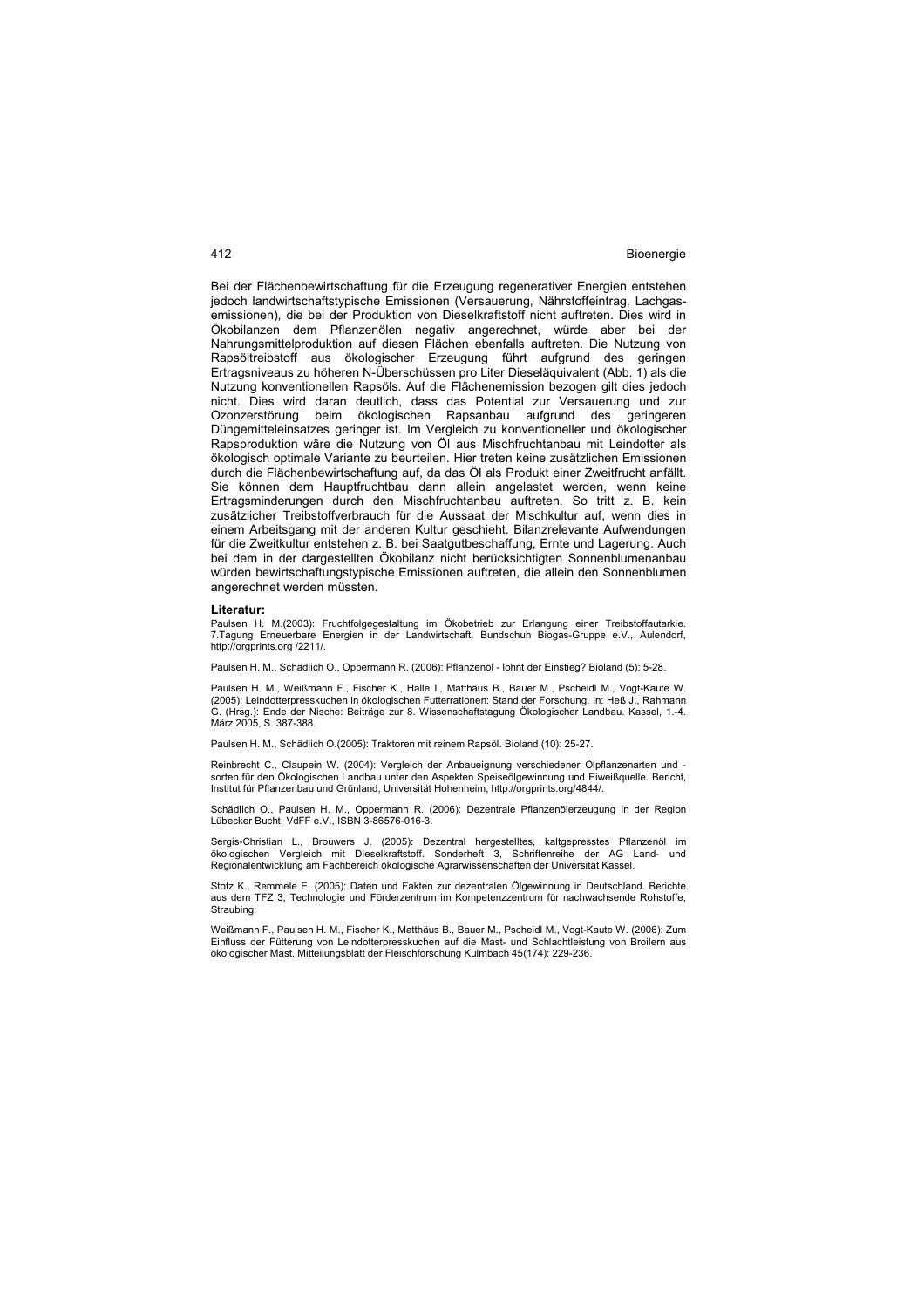**Einfluss der Düngung mit Gärrückständen aus der Biogaserzeugung auf den Ertrag von Silomais und auf die bodenmikrobielle Aktivität** 

## **Effects of biogas slurry on yield of maize for silage and on soil microbial activity**

## T. Kautz<sup>1</sup> und R. Rauber<sup>2</sup>

**Keywords:** crop farming, soil fertility, plant nutrition, production systems, biogas slurry

**Schlagwörter:** Pflanzenbau, Bodenfruchtbarkeit, Pflanzenernährung, Betriebssysteme, Gärrückstände

#### **Abstract:**

 $\overline{a}$ 

*Organic manuring with slurry from biogas plants may contribute to plant nutrition and maintenance of soil fertility in organic farming. However, the chemical properties of biogas slurry depend markedly on substrate input and process technology. The aim of this study was to gain more insights into the relationship between the quality of biogas slurry and its influences on plant and soil parameters when applied as organic manure. We studied the effects of slurries from two different biogas plants on yield of maize and soil microbial activity in a two-year field experiment. The investigation took place on a loam-clay soil near Göttingen, Lower Saxony. Biogas slurry A was obtained from a biogas plant with liquid pig manure as main input, slurry B originated from a biogas plant operated with renewable primary products. Slurries were applied as 30 and 60 m<sup>3</sup> ha-1 respectively. Highest yield of maize was obtained in the treatment with slurry B when given as 60 m<sup>3</sup> ha-1. N content in biomass of maize was the highest in*  the treatment with slurry A (60 m<sup>3</sup> ha<sup>-1</sup>). β-glucosidase activity was not affected by any *of the slurries. Conversely, both slurries were found to significantly increase dehydrogenase activity as well as total soil C and N contents.* 

### **Einleitung und Zielsetzung:**

Der Anbau von Energiepflanzen für die Biogaserzeugung kann auch für ökologisch wirtschaftende Betriebe interessant sein, da bei der Vergärung des Ernteguts Krankheiten und Schädlinge eine untergeordnete Rolle spielen, so dass auf Fungizide und Insektizide verzichtet werden kann. Unkräuter sind von relativ geringer Bedeutung, da sie mitgeerntet werden können und so in der Biogasanlage als zusätzliches Substrat für die Methanproduktion dienen. Zudem ist Mineraldünger-Einsatz im Hinblick auf die Energiebilanz kritisch zu betrachten. Beim Anbau von Nutzpflanzen zur Biogaserzeugung bestehen hinsichtlich des Nährstoffkreislaufs erhebliche Unterschiede zum Anbau von Pflanzen zur Nahrungsproduktion: Zum einen wird bei der Ernte die gesamte oberirdische Biomasse vom Acker abgefahren. Ernterückstände, die in anderen Bodennutzungssystemen einen Beitrag zur Reproduktion der organischen Bodensubstanz leisten, werden somit aus dem Agrarökosystem entfernt. Zum anderen fallen aber bei der Biogaserzeugung nährstoffreiche Gärrückstände an, die als organische Dünger wieder aufs Feld gebracht werden können. Gärrückstände aus der Biogaserzeugung sind im ökologischen Landbau als Düngemittel und Bodenverbesserer gemäß Anhang II der EG-Ökoverordnung zulässig. Es besteht die Möglichkeit, dass mit der Applikation der Gärrückstände Pflanzennährstoffe weitgehend rezykliert werden, so dass auf externe

<sup>&</sup>lt;sup>1</sup>Institut für Organischen Landbau, Universität Bonn, Katzenburgweg 3, 53115 Bonn, Deutschland, tkautz@uni-bonn.de<br><sup>2</sup>Department für Nutzpflanzenwissenschaften, Universität Göttingen, Von-Siebold-Str. 8, 37075

Göttingen, Deutschland, rrauber@uni-goettingen.de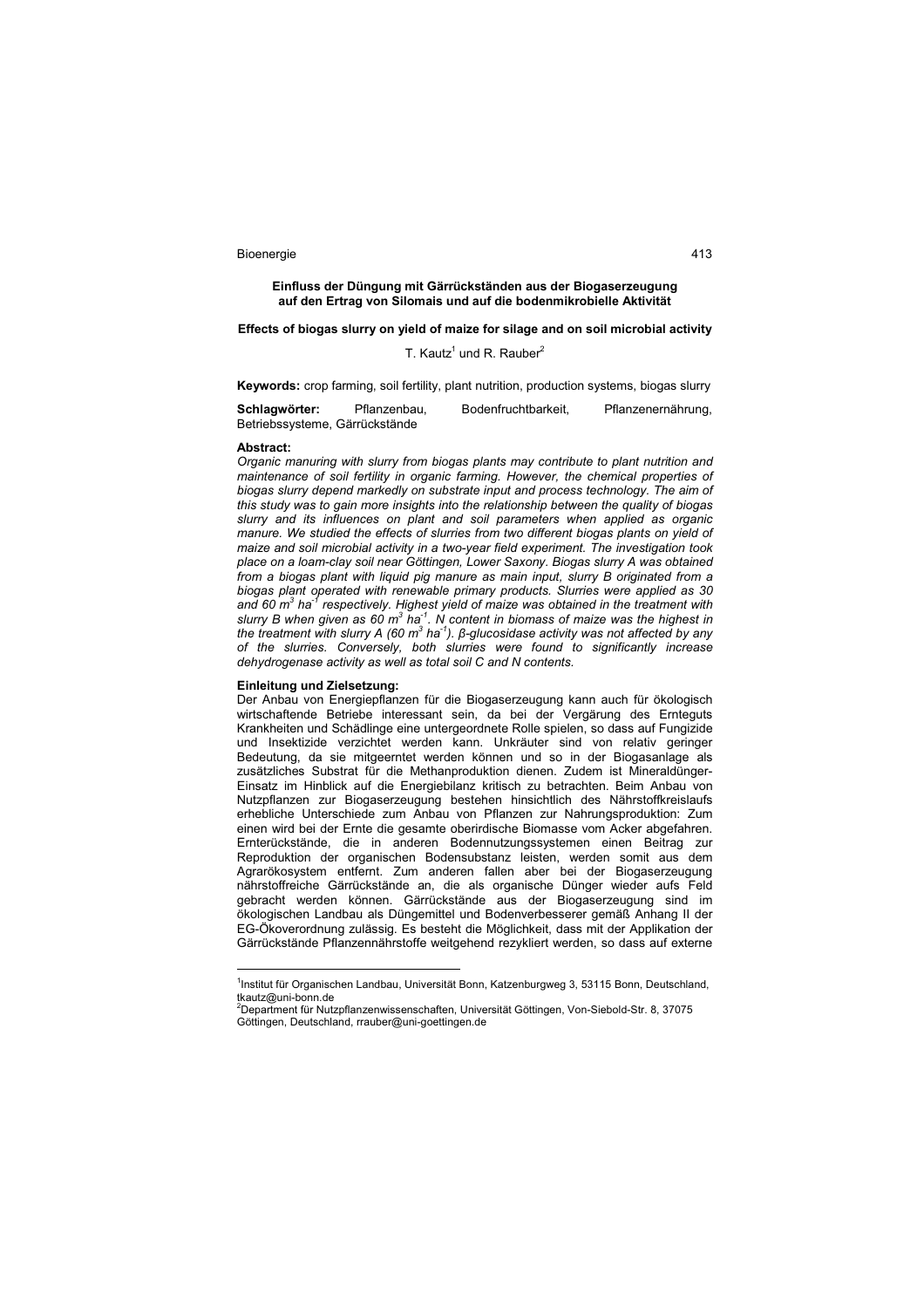Nährstoffzufuhr verzichtet werden kann. Damit wird die Versorgung des Agrarökosystems mit organischer Substanz auf eine qualitativ neue Grundlage gestellt. Verschiedene Gärrückstände aus der Biogaserzeugung können sich hinsichtlich ihrer Qualität in Abhängigkeit von den eingesetzten Substraten und der Prozesstechnik erheblich voneinander unterscheiden. Um zu näheren Erkenntnissen über Qualitätsunterschiede von Gärrückständen zu gelangen, sollen in einem Feldversuch die Wirkung eines Gärrückstandes aus Schweinegülle und eines Gärrückstandes aus silierten Pflanzenresten auf Boden- und Pflanzenparameter untersucht werden. Der Untersuchung liegen die Fragestellungen zu Grunde, wie sich Gärrückstände verschiedener Herkunft in ihrem Einfluss auf den Biomasseertrag von Energiemais und auf die bodenbiologische Aktivität unterscheiden.

#### **Methoden:**

Die Anlage des Feldversuchs erfolgte im Jahr 2005 auf dem Klostergut Reinshof bei Göttingen auf tonigem Lehm aus Schwemmlöß bei 654 mm Niederschlag und 8,7 °C im langjährigen Mittel. Der Versuch ist eine randomisierte Blockanlage mit 4 Feldwiederholungen bei einer Parzellengröße von 36 m<sup>2</sup> und wurde im Jahr 2006 auf derselben Fläche weitergeführt. In beiden Vegetationsperioden wurde die Silomaissorte Atletico (S 280) angebaut. Es wurden zwei Gärrückstände unterschiedlicher Herkunft und Qualität untersucht. Substrat A stammt aus einer Biogasanlage, in der überwiegend Schweinegülle eingesetzt wird. Substrat B wurde aus einer Biogasanlage bezogen, die überwiegend mit nachwachsenden Rohstoffen gefahren wird. Hinsichtlich ihrer chemischen Charakteristika wiesen die untersuchten Substrate deutliche Unterschiede über die beiden Untersuchungsjahre auf (Tab. 1). Beide Gärrückstände wurden jeweils in den Intensitätsstufen 30 m $^3$  ha $^1$  und 60 m $^3$  ha $^1$ 1 ausgebracht, zudem gab es eine Kontrolle ohne Gärrückstände. Die Ausbringung erfolgte jeweils vor der Aussaat des Maises mit sofortiger Einarbeitung der Substrate in den Boden.

| Substrat                            |       |      |      | R    |
|-------------------------------------|-------|------|------|------|
| Jahr                                | 2005  | 2006 | 2005 | 2006 |
| TM $(%)$                            | 8.63  | 9.40 | 7.18 | 6.15 |
| $C(%)$ i.d. TM                      | 29,1  | 31,0 | 40.1 | 37,5 |
| N (%) i.d. TM                       | 3,6   | 2.7  | 2,2  | 2.7  |
| Phosphor (% $P_2O_5$ i.d. TM)       | 1,99  | 2,11 | 2.06 | 1.45 |
| Kalium (% K <sub>2</sub> O i.d. TM) | 11.02 | 7.56 | 7.06 | 6.42 |
| Magnesium (% MgO i.d. TM)           | 0.67  | 0.79 | 0.89 | 0.67 |
| pH-Wert                             | 8,3   | 7.9  | 8,5  | 8.4  |

Tab. 1: Chemische Eigenschaften der Gärrückstände. A: Vergorene Gülle, B: Vergorenes Pflanzenmaterial.

Für die Ermittlung der Hektarerträge von Silomais wurden zur Teigreife Miniplots beerntet. Da für die bioenergetische Nutzung der gesamte Feldaufwuchs verwendet werden kann, wurde zusätzlich eine Beerntung des Beikrauts vorgenommen. Die Entnahme der Bodenproben erfolgte mit 20 Bohrstockeinstichen pro Parzelle aus 0–15 cm Bodentiefe jeweils nach dem Auflaufen der Maispflanzen Anfang Juni, zur Blüte (Anfang August) sowie zur Ernte. Nach der Entnahme wurden die Proben homogenisiert und auf 2 mm gesiebt. Aliquote der Proben für die bodenmikrobiologischen Untersuchungen wurden bis zur Analyse bei -20 °C gelagert. Bestimmt wurden die Dehydrogenase-Aktivität als Maß für die gesamte bodenmikrobielle Aktivität (THALMANN 1967) sowie die β-Glucosidase-Aktivität (TABATABEI 1994) zur Abschätzung des mikrobiellen Beitrags zum Abbau von Polysacchariden. Für bodenchemische Analysen wurden Aliquote der Proben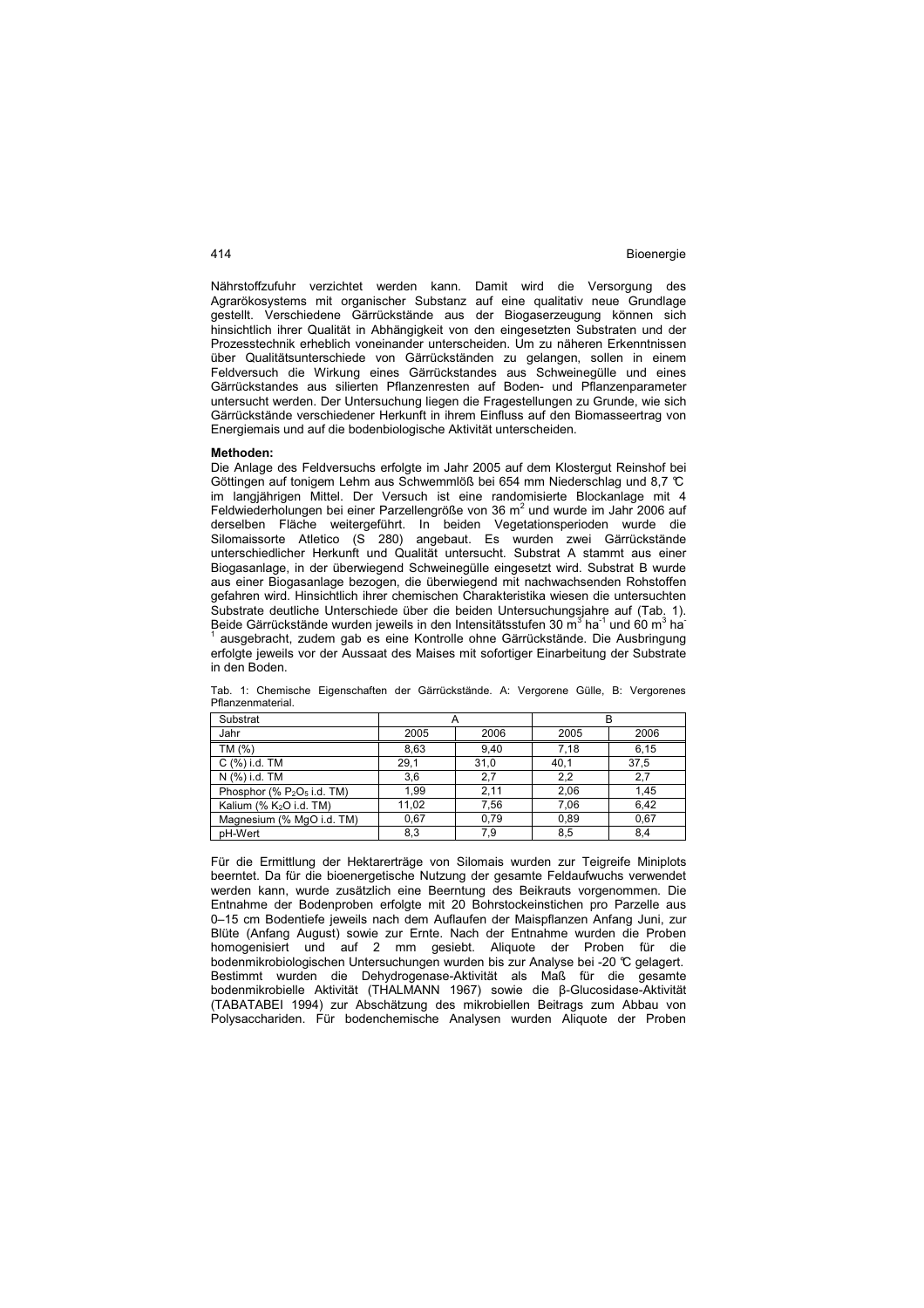luftgetrocknet und für die Bestimmung von Gesamt-Kohlenstoffgehalt und Gesamt-Stickstoffgehalt herangezogen.

# **Ergebnisse und Diskussion:**

Die Hektarerträge von Silomais lagen im Jahr 2005 zwischen 139,8 und 165,5 dt TM ha-1. Während das Substrat A nicht ertragswirksam wurde, führte das Substrat B in der Aufwandmenge 60 m $3$  ha $1$  zu einer tendenziellen Ertragserhöhung gegenüber der Kontrolle (Tab. 2). Im Jahr 2006 führten beide Substrate zu tendenziellen Mehrerträgen, wobei die hohen Aufwandmengen jeweils höhere Erträge bewirkten (Daten nicht gezeigt). Diese Ergebnisse sind konsistent mit früheren Studien, in denen die Düngewirkung von Gärrückständen belegt wurde (BRENNER & CLEMENS 2005, PÖTSCH et al. 2004). Zusätzlich zum Mais wurde zwischen 9,2 und 12,2 dt TM ha<sup>-1</sup> Beikraut geerntet, wobei sich jedoch keine signifikanten Unterschiede zwischen den Düngungsvarianten ergaben. Die höchsten N-Gehalte in der Sprossmasse des Maises wurden in den mit Substrat A gedüngten Varianten gemessen. Da die C-Gehalte der Pflanzen durch die Düngung nahezu unverändert blieben, ergaben sich aus den Unterschieden der N-Gehalte auch Differenzierungen im C/N-Verhältnis. Im Boden wurden C-Gehalte zwischen 1,06% in der Kontrolle und 1,14% in der Variante mit Substrat B in 60  $m^3$  ha<sup>-1</sup> Aufwandmenge bestimmt (Tab. 2). Die N-Gehalte im Boden waren sowohl bei Düngung mit Substrat A als auch bei Düngung mit Substrat B höher als in der Kontrolle.

Tab. 2: Hektarerträge von Silomais und Beikraut sowie C- und N-Gehalte in der Sprossmasse und im Boden bei differenzierter Düngung mit Gärrückständen im Jahr 2005. A: Vergorene Gülle, B: Vergorenes Pflanzenmaterial.

| Substrat                                        | Kontrolle | А         | A          | B        | B          |
|-------------------------------------------------|-----------|-----------|------------|----------|------------|
| Aufwandmenge (m <sup>3</sup> ha <sup>-1</sup> ) |           | 30        | 60         | 30       | 60         |
| Mais-Ertrag (dt TM ha <sup>-1</sup> )           | 143,8     | 149,3     | 139,8      | 152.4    | 165,5      |
| Beikraut-Ertrag (dt TM ha <sup>-1</sup> )       | 9,2       | 11,3      | 9,4        | 12,2     | 10,5       |
| Gesamt-Ertrag (dt TM ha <sup>-1</sup> )         | 153,1     | 160,6     | 148,4      | 164,6    | 176,0      |
| C (%) Sprossmasse Mais                          | 44,45     | 44.04     | 43.84      | 44,09    | 44,29      |
| N (%) Sprossmasse Mais                          | 1.02      | $1.16*$   | $1.22***$  | 1,01     | 1.15       |
| C/N-Verhältnis Mais                             | 43,75     | 38,06*    | 35,81**    | 43,57    | 38,45      |
| C (%) Boden                                     | 1,06      | 1,10      | $1.11***$  | $1,10**$ | $1.14***$  |
| N (%) Boden                                     | 0.112     | $0.120**$ | $0.121***$ | 0.117    | $0.120***$ |
| C/N-Verhältnis Boden                            | 9,23      | 8.94      | 8,85       | 9.34     | 9,25       |

Signifikante Unterschiede gegenüber der Kontrolle: \*p<0,05, \*\*p<0,01, \*\*\*p<0,001 (Dunnett-Test)

Die Dehydrogenase-Aktivität im Boden reagiert sensibel auf Menge und Qualität organischer Düngung (KAUTZ et al. 2004). Von der differenzierten Düngung mit Gärrückständen zeigte sich die Dehydrogenase-Aktivität signifikant beeinflusst (Abb. 1). Die höchste Dehydrogenase-Aktivität lag im Juni 2005 mit 93,4 µg TPF<br>g Boden<sup>-1</sup> 24 h<sup>-1</sup> in der Düngungsvariante mit Gärrückständen aus der Biogasanlage, in der überwiegend Schweinegülle eingesetzt wird (Substrat A). Eine Erhöhung der<br>Aufwandmenge von 30 auf 60 m<sup>3</sup> ha<sup>-1</sup> ergab in diesem Jahr keine Steigerung der Dehydrogenase-Aktivität. Demgegenüber führte bei dem Gärrückstandsdünger aus nachwachsenden Rohstoffen nur die hohe Intensitätsstufe zu einer signifikant höheren Dehydrogenase-Aktivität als in der Kontrolle. Im Jahr 2006 wurde der höchste Wert im August in der Variante mit Applikation des Substrats A (vergorene Gülle) in der Intensitätsstufe 60 m<sup>3</sup> ha<sup>-1</sup> gemessen (88,6 µg TPF g Boden<sup>-1</sup> 24 h<sup>-1</sup>). Auch das Substrat B aus nachwachsenden Rohstoffen führte bei einer Aufwandmenge von 60 m<sup>3</sup> ha<sup>-1</sup> zu einer gegenüber der Kontrolle signifikant erhöhten Dehydrogenase-Aktivität. Die β-Glucosidase-Aktivität zeigte sich hingegen nicht von der Gärrückstandsdüngung beeinflusst (Daten nicht gezeigt). Dies deutet darauf hin, dass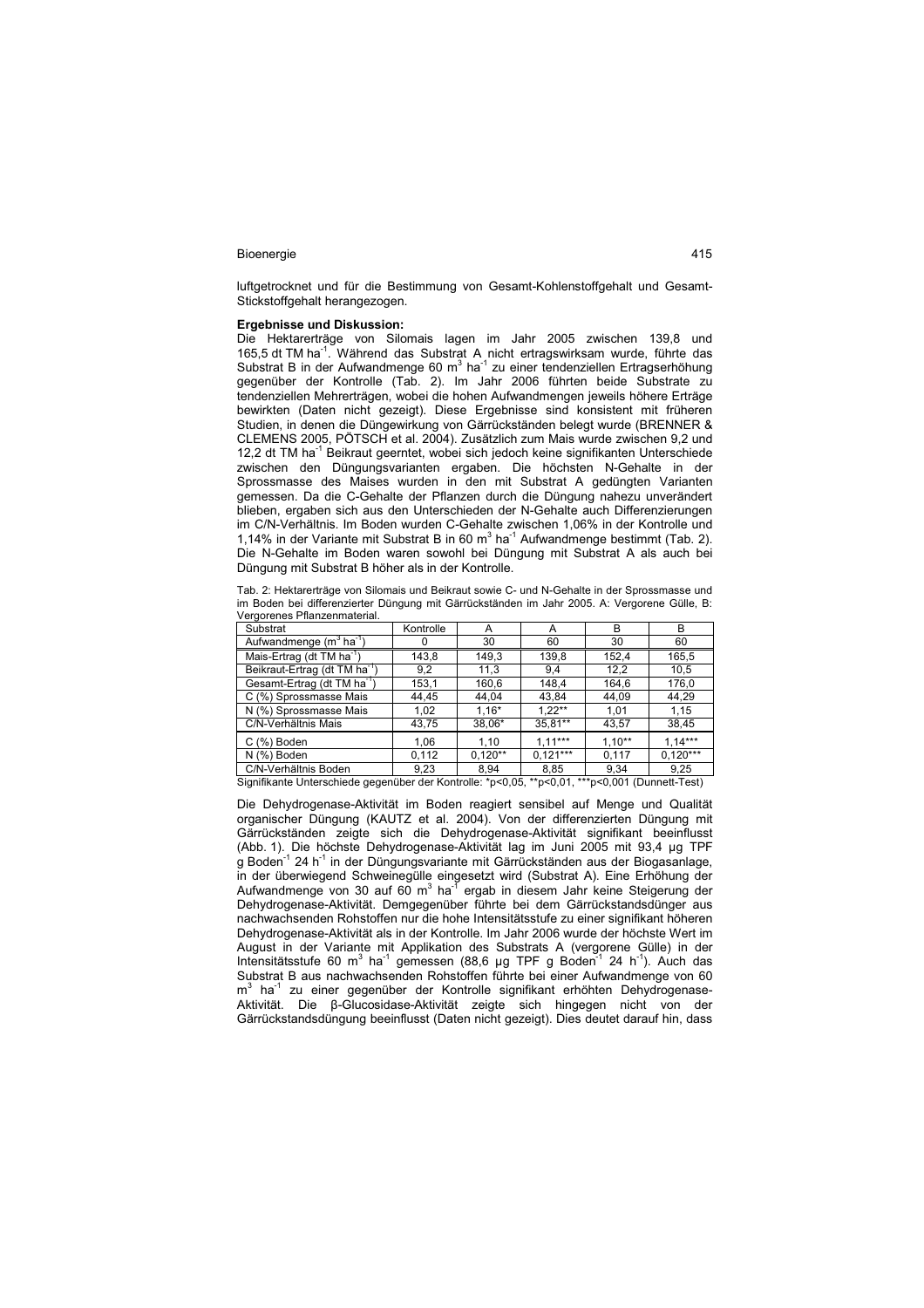die für die Bodenmikroorganismen potentiell fördernde Wirkung der Gärrückstände weniger auf ihre Wirkung als C-Quelle zurückzuführen ist, sondern vor allem in Zusammenhang mit einer Verbesserung der Nährstoffversorgung steht.



Gärrückständen. A: Vergorene Gülle, B: Vergorenes Pflanzenmaterial. Werte, die mit gleichen Buchstaben gekennzeichnet sind, unterscheiden sich innerhalb eines Probenahmetermins nicht signifikant (LSD-Test, p<0,05). Die Fehlerbalken stellen die Standardabweichungen dar.

#### **Schlussfolgerungen:**

Es zeigte sich, dass Herkunft und Qualität von Gärrückständen für ihre Wirkung auf Nährstoffversorgung von Nutzpflanzen sowie auf bodenchemische und bodenbiologische Kenngrößen von Bedeutung sind. Die nachgewiesene Förderung der Dehydrogenase-Aktivität als Maß für die bodenmikrobiologische Aktivität deutet darauf hin, dass Düngung mit Gärrückständen einen Beitrag zur Förderung der Bodenfruchtbarkeit leisten kann. Allerdings erschwert die schwankende Qualität der Gärrückstände die Prognose der Wirkung auf Erträge und Bodenparameter.

## **Danksagung:**

Wir danken der KWS Saat AG für die Bereitstellung des Saatguts sowie den Betreibern der Biogasanlagen für die Bereitstellung der Gärrückstände. Unser Dank gilt weiterhin Gabriele Kolle und Kerstin Jespersen für die Durchführung der Laborarbeit.

#### **Literatur:**

Brenner A., Clemens J. (2005): Vergleich der Stoffflüsse mit ökologischer Bilanzierung von zwei Kofermentationsanlagen. Landwirtschaftliche Fakultät der Universität Bonn, Schriftenreihe des Lehr- und Forschungsschwerpunkts USL 128.

Kautz T., Wirth S., Ellmer F. (2004): Microbial activity in a sandy arable soil is governed by the fertilization regime. European J Soil Biol 40: 87-94.

Pötsch E. M., Pfundtner E., Resch R., Much P. (2004): Stoffliche Zusammensetzung und Ausbringungseigenschaften von Gärrückständen aus Biogasanlagen. 10. Alpenländisches Expertenforum, Bundesanstalt für alpenländische Landwirtschaft Gumpenstein.

Tabatabai M. A. (1994): Soil Enzyms. In: Weaver R. W., Augle S., Bottomly P.J., Bezdicek D., Smith S., Tabatabai M. A., Wollum A. (Hrsg.): Methods of Soil Analysis, Part 2. Microbiological and Biochemical Properties. SSSA, Madison, S. 775-883.

Thalmann A. (1967): Über die mikrobielle Aktivität und ihre Beziehungen zu<br>Fruchtbarkeitsmerkmalen einiger Böden unter besonderer Berücksichtigung der Fruchtbarkeitsmerkmalen einiger Böden unter besonderer Berücksichtigung der Dehydrogenaseaktivität. Dissertation, Universität Gießen.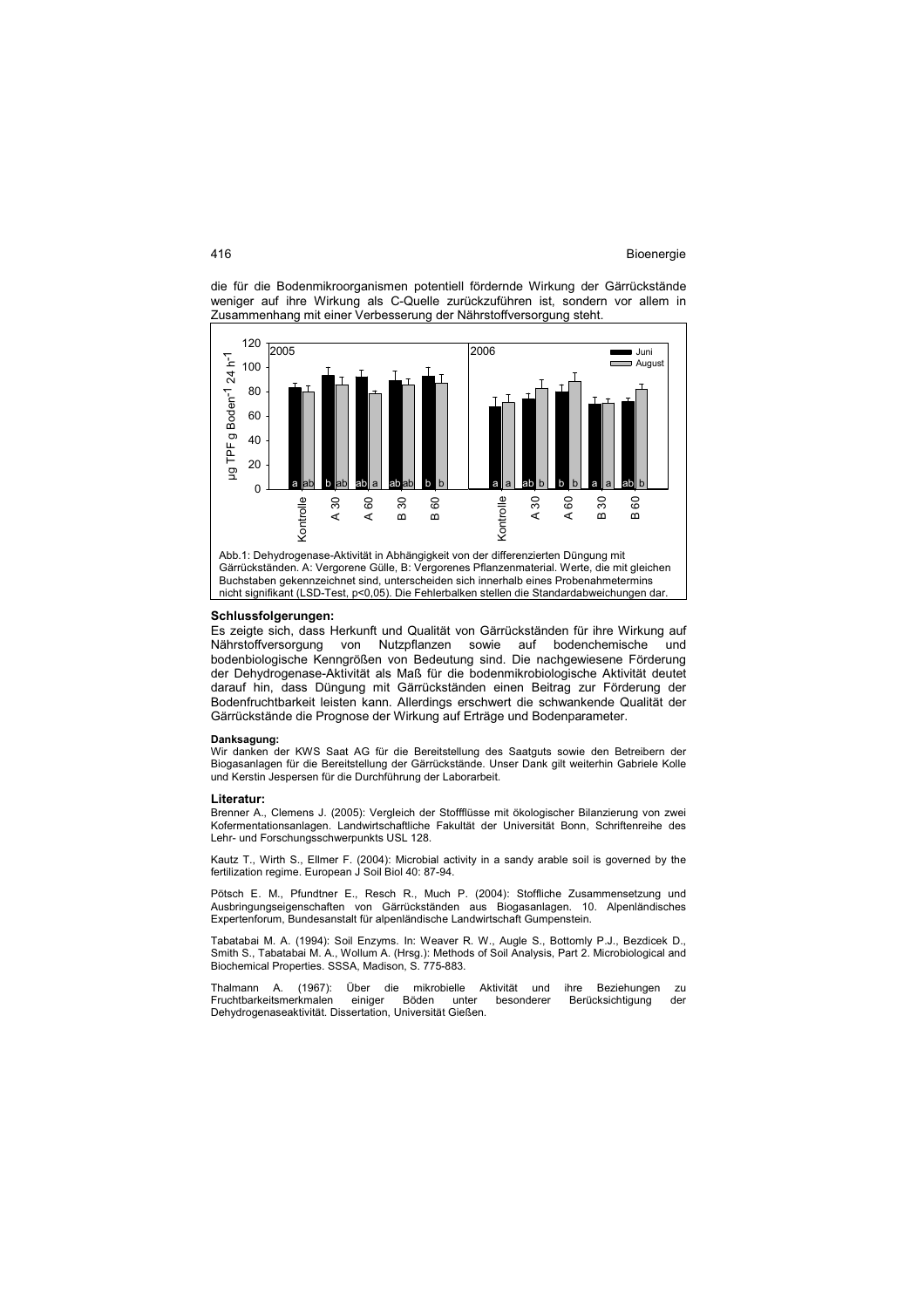#### **Innovatives Nutzungsverfahren zur energetischen Verwertung von Biomassen aus naturschutzfachlich bedeutsamen Landschaften**

### **Innovative techniques for energetic using of biomasses from ecologically valuable areas**

## R. Graß<sup>1</sup>, J. Reulein<sup>1</sup>, K. Scheffer<sup>2</sup> und M. Wachendorf<sup>1</sup>

**Keywords:** biogas, nature protection and environmental compatibility, biodiversity

#### **Schlagwörter:** Biogas, Naturschutz und Umweltverträglichkeit, Biodiversität

### **Abstract:**

*Biomasses from ecologically valuable areas (e.g. extensive grasslands) can not economically be used in conventional biogas plants as such substrates have a low digestibility. In the procedure proposed ensiled biomass from such vegetations are mechanically dried. Only the sap pressed out is used in the digester for methane production with retention times below 10 days and with methane yields of more than 450 l/kg organic dry matter. The heat produced in the combined heat and power plant is used on-site for drying the press cake. The dried cake is then processed to form a marketable solid fuel. The technology proposed has less demand towards the digestibility of biomass than conventional biogas techniques.* 

#### **Einleitung und Zielsetzung**:

Unterschiedliche Studien gehen davon aus, dass in Zukunft bis zu 1/3 der landwirtschaftlichen Nutzfläche in Deutschland für den Anbau nachwachsender Rohstoffe zur Energieerzeugung verwendet werden. Auch im Ökologischen Landbau (ÖL) steigt das Interesse an der Erzeugung regenerativer Energien und der Etablierung eines neuen Betriebszweiges. Allerdings wird gerade im ÖL der Energiepflanzenanbau kontrovers diskutiert. Besonders wird die Flächenkonkurrenz zwischen Nahrungsmittel- und Futterbau einerseits und dem Energiepflanzenbau andererseits kritisch beurteilt. Ferner besteht die Befürchtung, dass der Energiepflanzenanbau ähnlich wie im konventionellen Landbau zu einer Vereinfachung der Fruchtfolgen mit einer Abnahme der Artenvielfalt führt. Dies wird mit der Fixierung auf den Maisanbau im konventionellen Landbau bestätigt. Aspekte des Natur- und Umweltschutzes werden dabei nicht berücksichtigt. Das hängt auch damit zusammen, dass der Mais für die Biogastechnologie hervorragende<br>Vergärungseigenschaften besitzt. Mittlerweile werden Alternativen im Vergärungseigenschaften besitzt. Mittlerweile werden Alternativen im Energiepflanzenanbau entwickelt (GRAß & SCHEFFER 2005), um negative Auswirkungen wie Artenverarmung, Nährstoffauswaschung, Bodenerosion, usw. zu reduzieren. Dennoch ist weiterhin die Verwertung der Aufwüchse von Naturschutzflächen, später geschnittenen Grünlandbeständen oder Saumflächen wie Blühstreifen in Biogasanlagen aufgrund schlechterer Vergärungseigenschaften unrentabel (LEMMER & OECHSNER 2001). Der ursprünglichen Zielsetzung des Ökologischen Landbaus würde es aber entsprechen, eine derartige Flächennutzung zu erhalten und zu fördern, da sie im gesamten Ökosystem wichtige Funktionen bekleiden. Eine grundlegende Anforderung an den Energiepflanzenbau sollte daher

 $\overline{a}$ 

<sup>&</sup>lt;sup>1</sup>Universität Kassel, Fachgebiet Grünlandwissenschaften und Nachwachsende Rohstoffe, Nordbahnhofstraße 1a, 37213 Witzenhausen, Deutschland, grass@wiz.uni-kasel.de,

reulein@wiz.uni-kassel.de

<sup>&</sup>lt;sup>2</sup>Großer Bruch 15, 37133 Friedland, Deutschland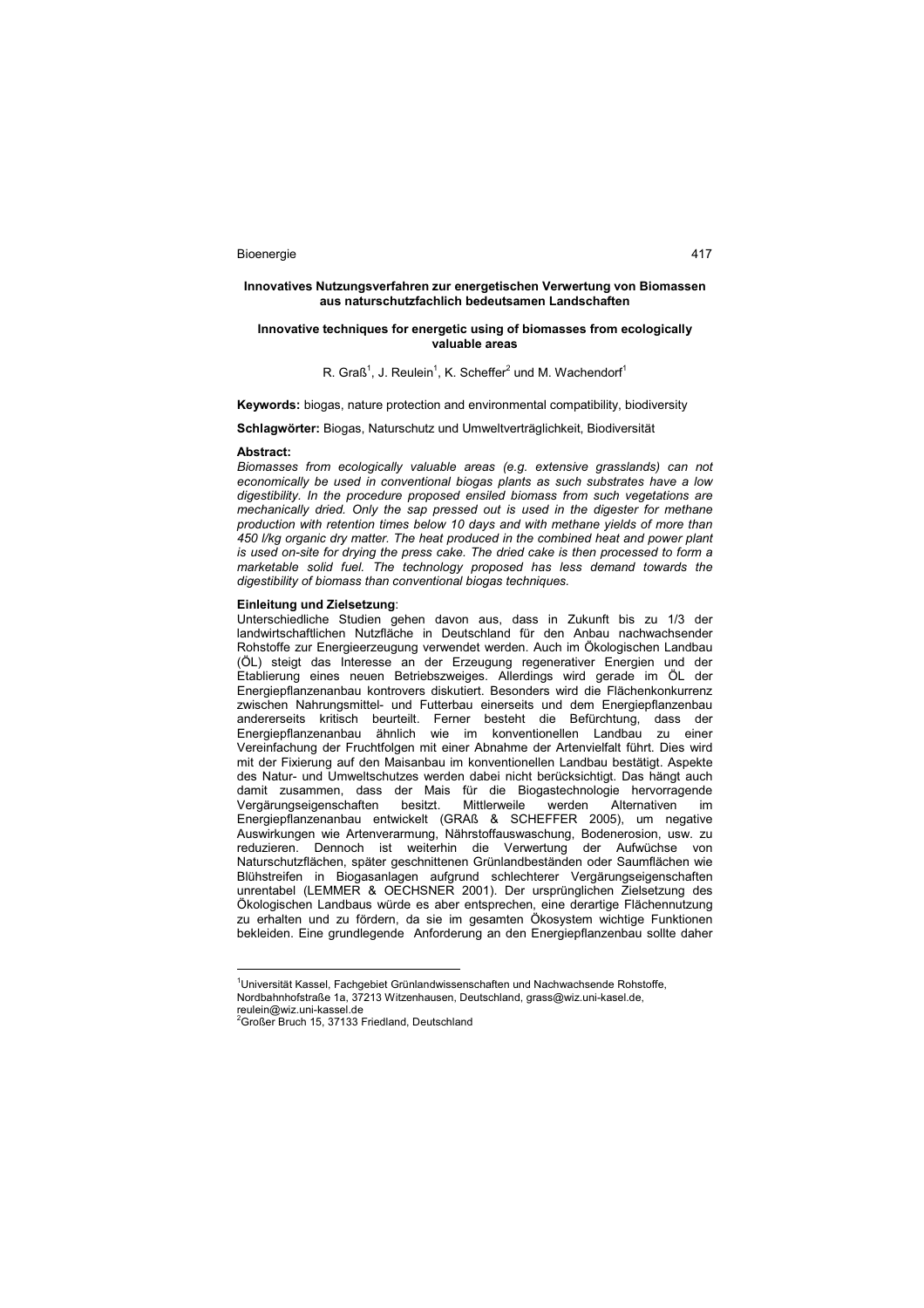sein, dass mit ihm keine Artenverarmung und keine Erhöhung der negativen Umweltauswirkungen einhergehen.

Allerdings bleibt das Problem bestehen, wie solche Aufwüchse von Naturschutzflächen, extensivem Grünland, Saumflächen usw. sinnvoll und damit wirtschaftlicher genutzt werden können. Eine energetische Nutzung dieser Aufwüchse, bei der die Qualität keine primäre Bedeutung hat, wäre dabei sehr interessant.

Mit einem neuen Verfahren zur Energieerzeugung aus Biomasse sollen diese Aspekte berücksichtigt werden.

### **Das neue Biogas-Nutzungsverfahren:**

Bei dem neuen Nutzungsverfahren, das schematisch in Abb. 1 dargestellt ist, werden Silagen unterschiedlicher Biomassen mechanisch entwässert. Diese Entwässerung erfolgt mittels einer Schneckenpresse und als Produkt entstehen dabei eine flüssige Phase (Presssaft) und eine feste Phase (Presskuchen). Der Presssaft wird in einer Biogasanlage zu Methan vergoren, woraus Strom und Wärme produziert werden. Der Presskuchen wird nach Trocknung zu Brennstoff aufbereitet. Im Folgenden werden die einzelnen Schritte und die dabei durchgeführten Prozesse detailliert erläutert.

Ganzpflanzensilagen können aus nahezu allen Kultur- und Wildpflanzen hergestellt werden. Mit dem Silieren wird die Konservierung der Biomasse sichergestellt, so dass das Verfahren über das Ganze Jahr hinweg gleichmäßig betrieben werden kann. Die Biomasse wird in Abhängigkeit ihrer Beschaffenheit mechanisch und thermisch vorkonditioniert (z.B. Anmaischen) und gelangt danach in eine Schneckenpresse. Durch Druck und Reibung wird ein großer Teil des in den Silagen enthaltenen Rohwassers ausgepresst. Zurück bleibt ein Presskuchen mit einem Trockensubstanzgehalt von ca. 50%. Im Presssaft ist neben den wasserlöslichen Mineralstoffen auch ein erheblicher Anteil an organischen Verbindungen enthalten. Diese zeichnen sich durch eine hohe und effiziente Vergärbarkeit in einer Biogasanlage zu Methangas aus. Somit werden sehr kurze Verweilzeiten von ca. 10 Tagen im Fermenter erreicht. Durch die mechanische Entwässerung werden überproportional hohe Anteile an Nährstoffen (Mineralstoffe) aus der Ausgangssilage in den Presssaft überführt (REULEIN et al. 2006). Zugleich wird damit der Mineralstoffgehalt im Presskuchen reduziert. Dies ist besonders interessant hinsichtlich von Mineralstoffen, die bei der Verbrennung negative Auswirkungen aufweisen: Stickstoff, Kalium und Chlor. Dadurch wird ein umwelt- und anlagenverträglicherer Brennstoff hergestellt. Zugleich wird über den höheren Mineralstoffgehalt im Presssaft eine überproportional höhere Rückführung von Nährstoffen in den landwirtschaftlichen Kreislauf ermöglicht, da nach der Nutzung in der Biogasanlage der Presssaft als Dünger wieder auf die Felder gelangt.

Die gesamte bei der Biogasverstromung anfallende Wärme wird ganzjährig zur Nachtrockung des Presskuchens verbraucht.

Als Endprodukt liegen ca. 60 bis 70% des Flächenertrages als trockener, pelletierfähiger, asche-, mineralstoff- und stickstoffreduzierter Brennstoff aus Biomasse vor.

Bei der "herkömmlichen" Nutzung der Biomasse in Biogasanlagen, ist das Ziel, die gesamte Pflanze möglichst effektiv in Methangas umzuwandeln. Dabei bleiben jedoch ca. 20 bis 40% der C-Verbindungen energetisch ungenutzt, da diese anaerob nicht abgebaut werden können. Hinzu kommt, dass vielerorts kein schlüssiges Konzept für Nutzung der bei der Verstromung anfallenden Wärme besteht. Dies führt dazu, dass bei der Biogasproduktion mit stationärer Verstromung maximal 50% der auf der Fläche gewachsenen Energie zur Substitution von fossilen Energieträgern genutzt wird.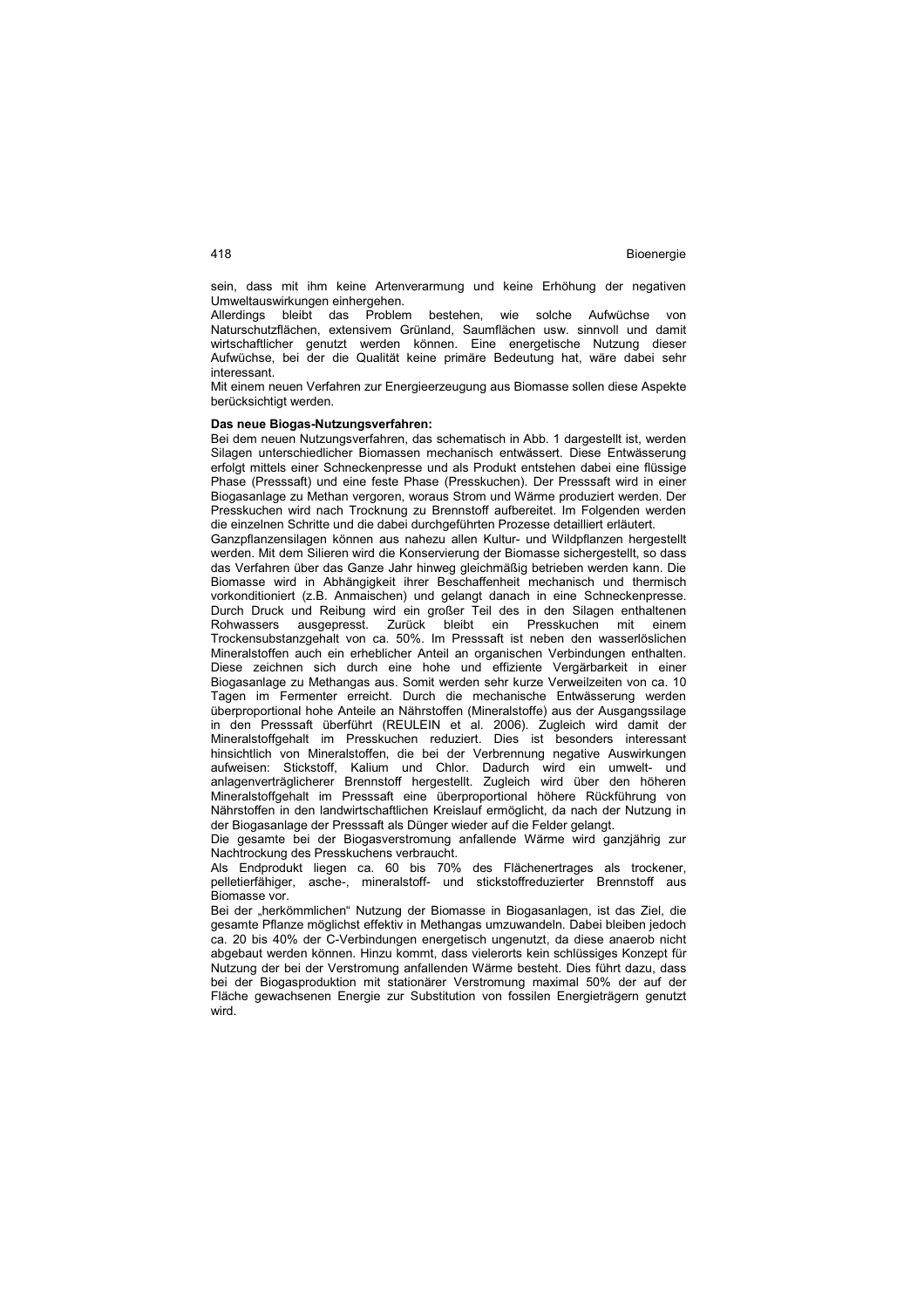Ein anderer Weg zur energetischen Biomassenutzung ist die Brennstoffbereitstellung aus trocken geernteten Kulturpflanzen wie z. B. Getreidekorn. Die Vorteile dabei sind, dass die Verwertung orts- und zeitunabhängig mit sehr hohen Wirkungsgraden von über 90% möglich ist. Zudem sind diese Brennstoffe sehr preiswert und technisch ausgereift produzierbar. Die Brennstoffeigenschaften wie z.B. die Kalium- und Chlorgehalte dieser Biomassen sind zwar mit technischen Mitteln in den Griff zu bekommen, die entstehenden Abgase sind durch hohe Staub- und NOx-Gehalte aber oft nicht als "unbedenklich" im Sinne des Umweltschutzes einzustufen. Außerdem werden durch die Verbrennung alle in den Aschen enthaltenen Mineralstoffe und der Stickstoff aus dem landwirtschaftlichen Kreislauf genommen.



Die mechanische Entwässerung von Ganzpflanzensilagen verbindet die beiden Verfahren Biogasnutzung und Verbrennung von Biomasse. Grundgedanke ist die Herstellung von Brennstoffen hoher Qualität aus Ganzpflanzensilagen, um damit die Vorteile aus hohem Biomasseertrag (Energieertrag) je Flächeneinheit und einer bedarfsgerechten und effektiven Energiebereitstellung zu nutzen. An die Qualität der Biomasse werden nur geringe Ansprüche gestellt, so dass es in diesem System auch möglich ist, Aufwüchse von anfangs beschriebenen Flächen in die energetische Nutzung mit aufzunehmen. Dabei häufig auftretende Qualitätsminderungen hinsichtlich einer energetischen Nutzung aufgrund späterer Mahdtermine, um naturschutzfachlichen Ansprüchen zu genügen und eine hohe Biodiversität zu erhalten, sind dabei von untergeordneter Rolle. Ferner würde somit die gerade im Ökologischen Landbau geführte Diskussion um die Flächenkonkurrenz von Energiemit Nahrungs- und Futterpflanzen entschärft werden.

#### **Ausblick:**

In einer Voruntersuchung werden derzeit Aufwüchse von Naturschutzflächen und von unterschiedlichen Grünlandgesellschaften verschiedener Regionen, Höhenlagen und Nutzungsintensitäten hinsichtlich ihrer Eignung zur Verwertung in dem vorgestellten Verfahren untersucht. Die Ergebnisse werden im Vortrag auf der Tagung präsentiert.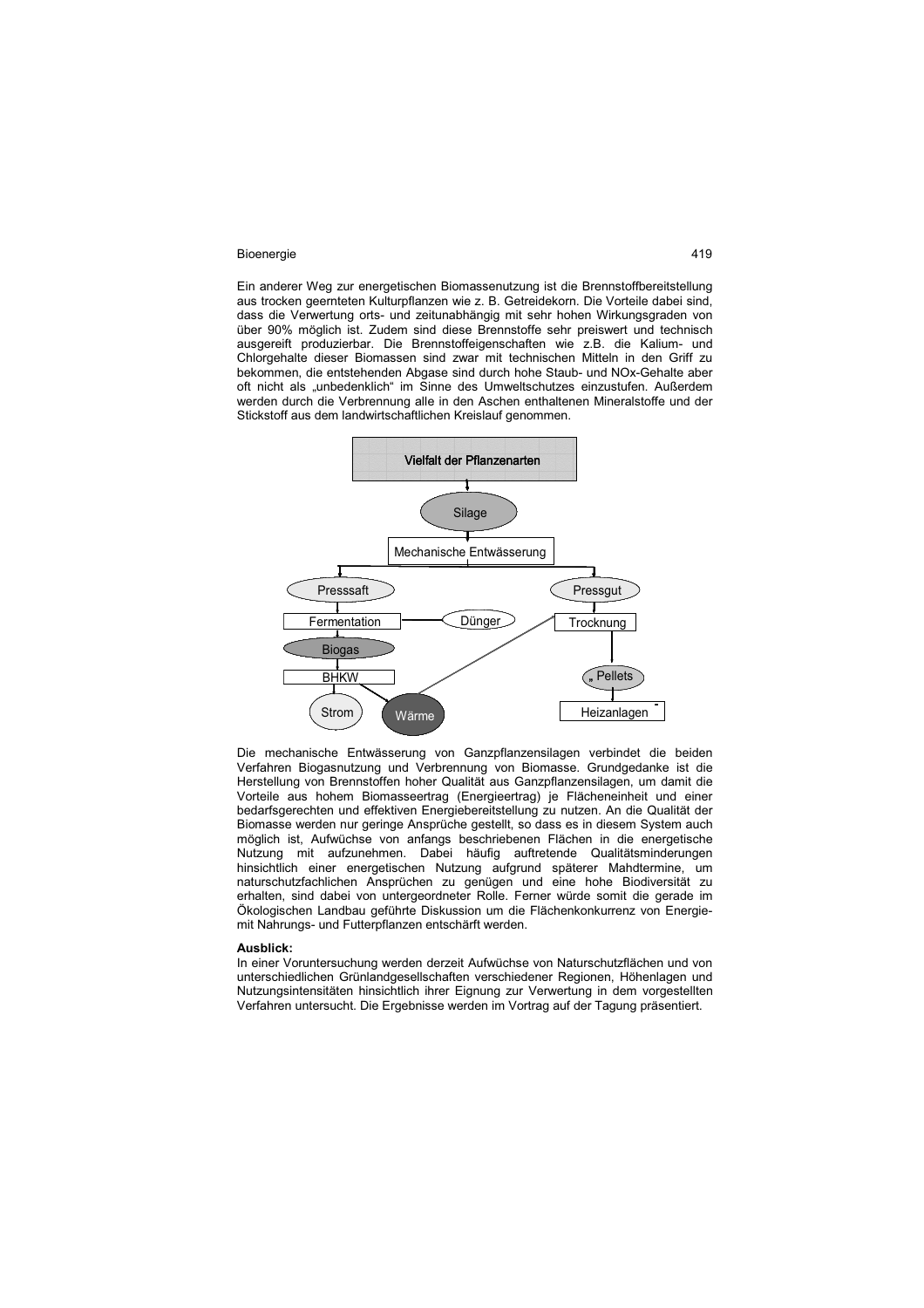# **Fazit:**

Mit dem vorgestellten Verfahren der mechanischen Entwässerung können Ressourcen optimal genutzt, spezifische Erntetermine eingehalten und eine kostengünstige bzw. wirtschaftliche Verwertungsalternative für energetisch schwierig zu nutzende Biomassen geschaffen werden. Die Nutzung und Erhaltung von naturschutzfachlich wertvollen Flächen könnte somit verbessert werden.

#### **Literatur:**

Graß R., Scheffer K. (2005): Alternative Anbaumethoden: Das Zweikulturnutzungssystem. Natur und Landschaft 9/10:435-439.

Lemmer A., Oechsner H. (2001): Kofermentation von Gras und Silomais. Landtechnik 6:412-413.

Reulein J., Scheffer K., Wachendorf M. (2006): Aufbereitung von Nachwachsenden Rohstoffen zur energetischen Nutzung mittels mechanischer Entwässerung. Rostock, Mitt. Ges. Pflanzenbauwissenschaften 18:120-121.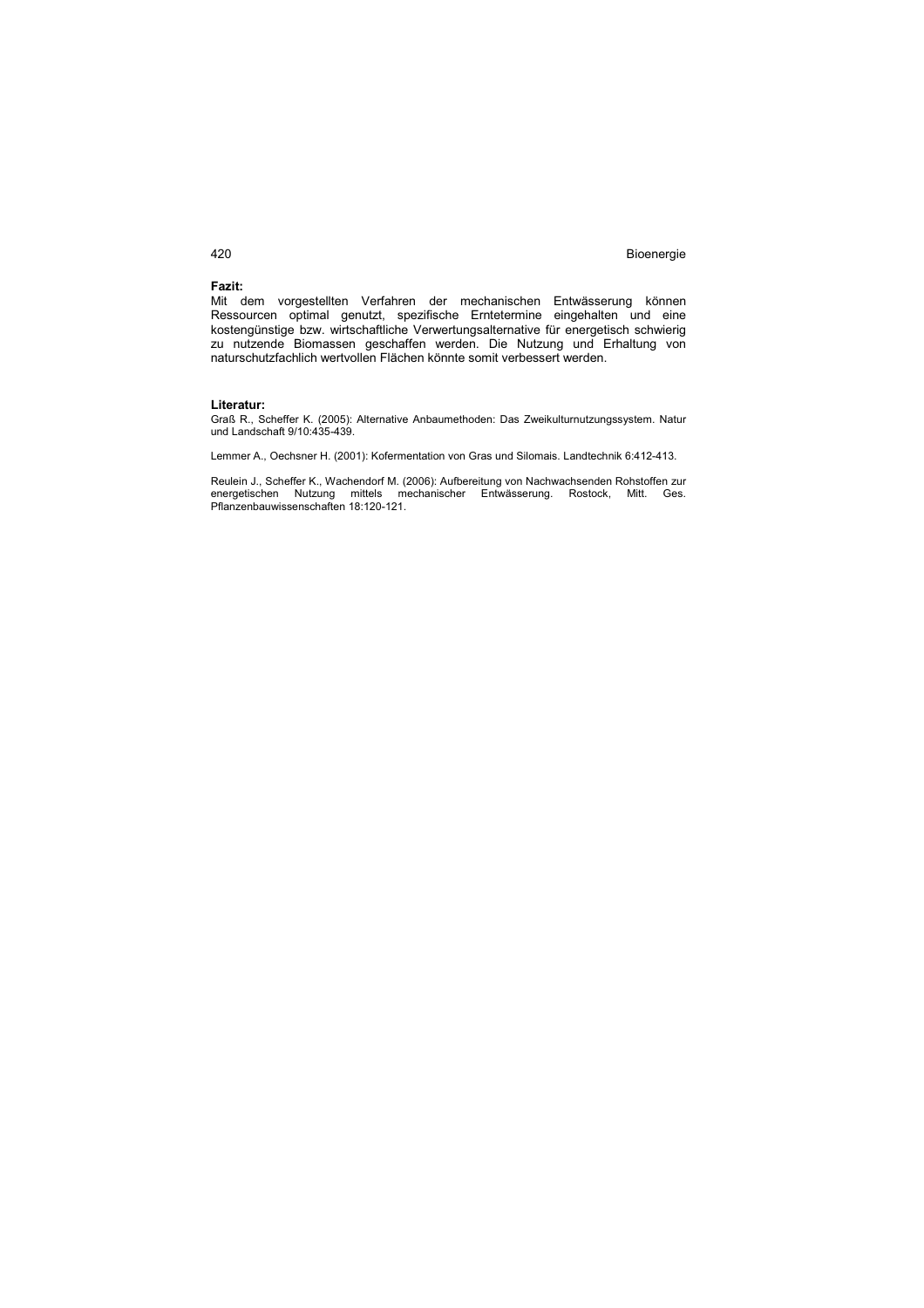#### **Bioenergie versus Ökolandbau: Flächenkonkurrenz als Entwicklungshemmnis?**

## **Bioenergy versus organic agriculture: Is competition for land restricting the development?**

## S. Simon<sup>1</sup>, M. Demmeler<sup>2</sup> und A. Heißenhuber<sup>2</sup>

**Keywords:** bioenergy, nature protection and environmental compatibility, development of organic agriculture

**Schlagwörter:** Bioenergie, Naturschutz und Umweltverträglichkeit, Entwicklung Ökologische Landwirtschaft

#### **Abstract:**

*To satisfy national sustainability targets in Germany, both bioenergy and organic*  farming claim a growing area of farmland. Analyses with a land use model and *accompanying expert interviews show, how the competition for land is growing in certain regions. A restricted area potential for energy crops – even with an ever intensifying farming opposes targets for an increasing share of land for organic agriculture and nature conservation. Thus there is a need for policy action, to discuss and solve this goal conflict. An ongoing study currently develops strategies for two selected German regions for a more ecologically compatible bioenergy production.* 

### **Einleitung und Zielsetzung:**

Die Bioenergiewirtschaft und die Ökologische Lebensmittelwirtschaft werden in der Umweltpolitik als zukunftsfähige Alternativen zu herkömmlichen Konzepten ("Energiewende" und "Agrarwende") betrachtet. Beide sind auf die Rohstoffbereitstellung durch die Landwirtschaft angewiesen, die beiden Ansätze sind jedoch nicht zielkongruent. Während sich der Ökologische Landbau einen gesetzlich eindeutig festgelegten Rahmen gibt, definiert sich die Bioenergiewirtschaft allein über den Output an erneuerbarerer Energie. Der Anbau von Energiepflanzen zur Bioenergiegewinnung belegt zunehmend Flächen, die bisher für die Nahrungsmittelproduktion genutzt wurden. Gleichzeitig benötigt ökologische Nahrungsmittelerzeugung pro erzeugte Einheit einen höheren Flächeneinsatz als konventionelle Produktion.

Eine zentrale Frage lautet daher: Wie viel Fläche steht wofür zukünftig zur Verfügung? Im vorliegenden Beitrag werden zunächst Flächenpotenziale analysiert, die unter Umständen zukünftig nicht mehr in der Nahrungsmittelproduktion genutzt werden. Für Deutschland wird anhand zweier Szenarien aufgezeigt, um welche Flächen alternative Nutzungskonzepte, wie Ökologischer Landbau oder die Biomasseerzeugung, konkurrieren. Neben der quantitativen stellt sich jedoch auch die qualitative Frage: Welche Nutzungsintensitäten mit welchen ökologischen und naturschutzfachlich relevanten Auswirkungen finden statt? Mögliche Auswirkungen werden in einer Beispielregion mit hoher Biogasanlagendichte analysiert.

 1 Institut für Technische Thermodynamik, Systemanalyse und Technikbewertung, Deutsches Zentrum für Luft- und Raumfahrt, Pfaffenwaldring 38-40, 70569 Stuttgart, Sonja.Simon@dlr.de<br><sup>2</sup>Lehrstuhl für Wirtschaftslehre des Landbaues der TU München, Alte Akademie 14, 85350 Freising-Weihenstephan, Deutschland, demmeler@wzw.tum.de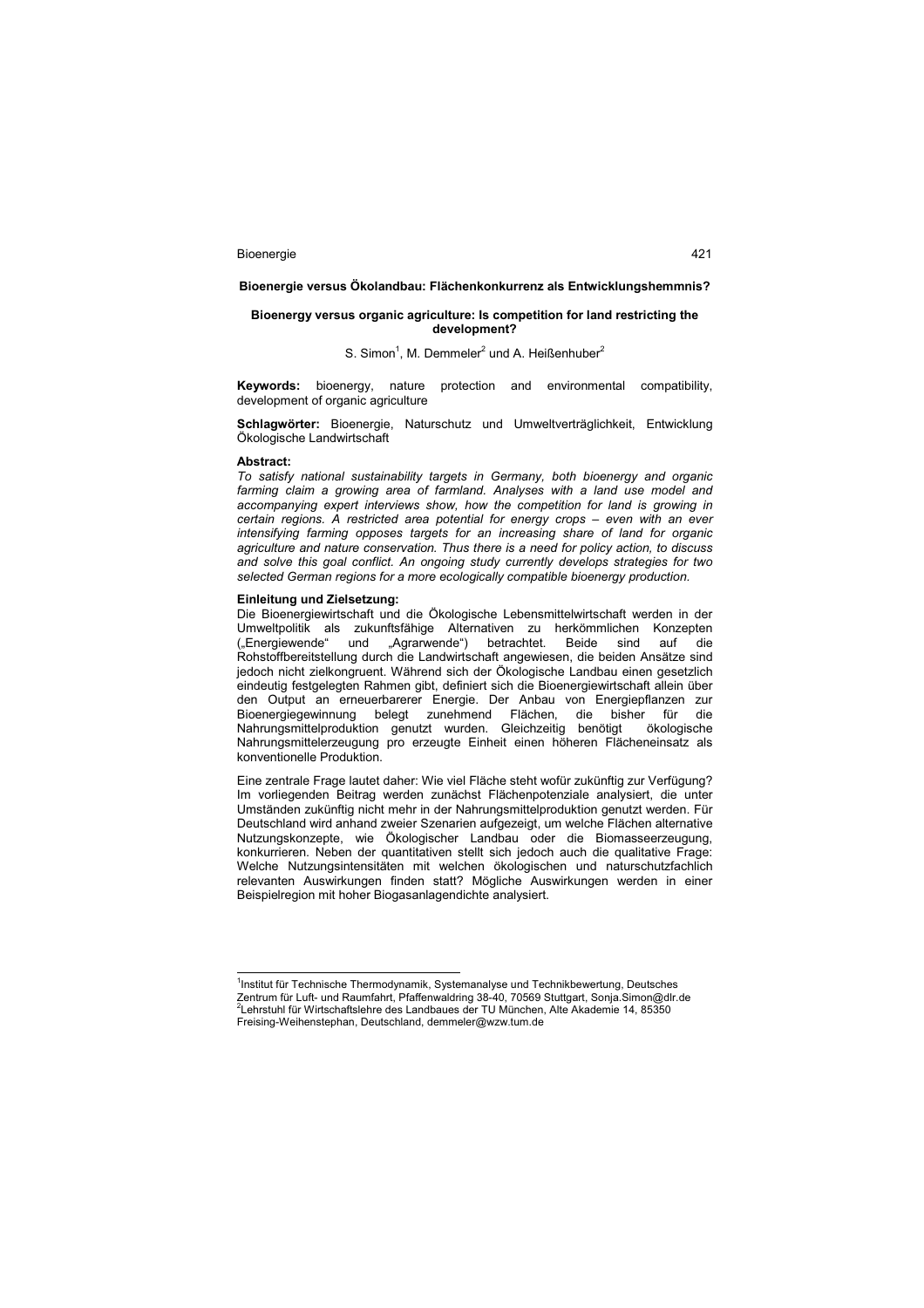#### **Methoden: Flächenmodell HEKTOR**

Die Ermittlung verfügbarer Flächen erfolgt mit dem Modell HEKTOR. Das Modell bildet den zukünftigen Flächenbedarf für die Nahrungsmittelproduktion im Rahmen von Szenarien ab und umfasst ausgehend vom gegenwärtigen Zustand einen Betrachtungshorizont bis 2030. (Für eine detaillierte Dokumentation des Modells vgl. SIMON 2006, FRITSCHE et al. 2004). Die Wirkzusammenhänge des Modells sind wie folgt (Abb. 1): Ausgehend von Bevölkerung und Pro-Kopf-Verbrauch an Nahrungsmitteln wird der Gesamtnahrungsverbrauch errechnet. Dieser wird mittels pflanzlicher und tierischer Produktionsprozesse und Selbstversorgungsgrade von unterschiedlicher Intensität in Flächennutzung umgewandelt.



Der ermittelte Flächenbedarf wird von der landwirtschaftlich genutzten Fläche eines Landes abgezogen. Ein weiterer Schritt berücksichtigt die außer-landwirtschaftliche Nachfrage von Siedlung, Verkehr und Naturschutz an Flächen, die gegenwärtig noch landwirtschaftlich genutzt werden. Hieraus ergeben sich verfügbare Flächen, die künftig beispielsweise durch Energiepflanzenanbau oder für eine Extensivierung der Nahrungsmittelproduktion genutzt werden können.

Da diese Flächen stark von der zukünftigen Ausrichtung der landwirtschaftlichen<br>Produktion abhängen, wurden HFKTOR Szenarien für die künftige abhängen, wurden HEKTOR Szenarien für die künftige Nahrungsmittelproduktion vorgegeben, anhand derer Aussagen über Flächenkonkurrenz und Flächenwirksamkeit veränderter Flächennutzung getroffen werden. Dem Referenzszenario, das die aktuellen Entwicklungen in der Nahrungsund Futtermittelproduktion in Deutschland fortschreibt wurde ein "Öko-plus-Szenario" gegenübergestellt. Dieses Szenario soll gesellschaftlichen Zielen bezüglich einer nachhaltigen Entwicklung Rechnung tragen und beinhaltet einen Ausbau des ökologischen Landbaus auf einen Anteil von 30% bis 2030, einen sinkenden Flächenverbrauch für Siedlung und Verkehr auf 25 ha/d bis 2030 und eine gesteigerte Ausweisung von Naturschutzflächen (SIMON 2006).

#### Experteninterviews:

Die quantitative Bestimmung der Flächenkonkurrenz zwischen Ökolandbau und Energiepflanzenanbau für Deutschland wird durch eine qualitative Analyse ausgewählter Regionen gestützt. Im empirischen Teil wurden leitfadengestützte Experteninterviews durchgeführt, die sich mit den ökologischen und ökonomischen Auswirkungen der regionalen Biomasseerzeugung befassen. In den Regionen Ostprignitz-Ruppin/Brandenburg und Chiemgau/ Bayern wurden aus den Bereichen (Bio-) Landwirtschaft, Energiewirtschaft, Naturschutz und Tourismus je 16 Experten befragt. Erste Auswertungen liegen bislang für die Region Chiemgau (Bayern) vor. Die Region kennzeichnet sich nicht nur durch einen großen Anteil an Biolandwirten, sondern weist aufgrund der hohen Dichte an Biogasanlagen eine sehr gute Eignung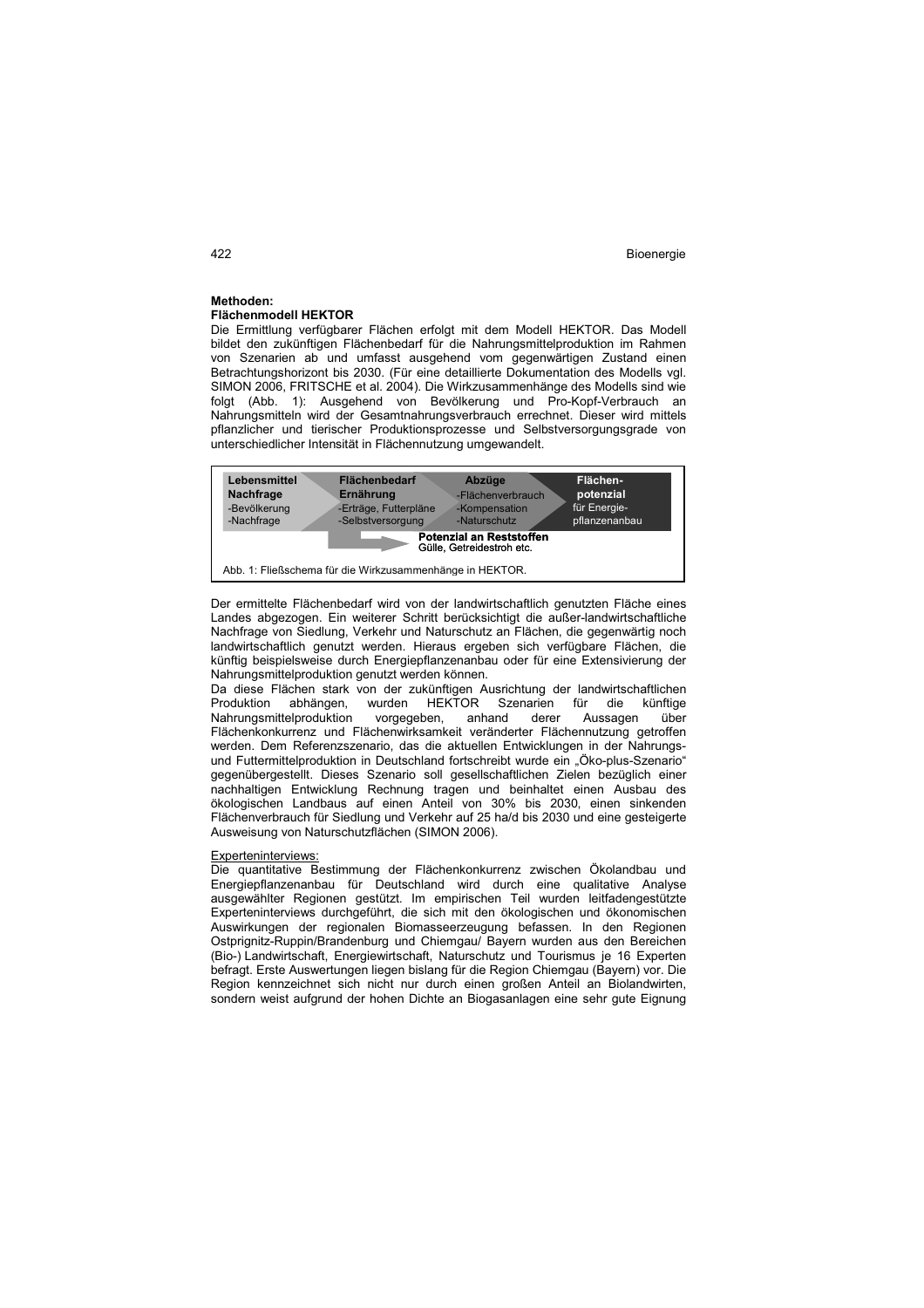zur Charakterisierung der die Bioenergieentwicklung begleitenden Rahmenbedingungen und Auswirkungen auf.

# **Ergebnisse und Diskussion:**

Die Berechnungen mit HEKTOR zeigen die Verfügbarkeit an landwirtschaftlich genutzter Fläche bis 2030 (Abb. 2). Wenn sich im Referenzszenario die bisherigen Trends für die landwirtschaftliche Produktion, den Flächenverbrauch und Naturschutz fortsetzen, entwickelt das Flächenpotenzial eine erhebliche Dynamik und erreicht bis 2030 über 3 Mio. ha. Zusammen mit dem landwirtschaftlichen Reststoffpotenzial ließen sich dann etwa 6% des deutschen Primärenergieverbrauchs abdecken. Bei einer Ausdehnung der Ökologischen Landwirtschaft auf einen Anteil von 30% im



am stärksten von der Bioenergiewirtschaft erschlossen ist, zeigen einige<br>charakteristische Effekte, die nach Auffassung der regionalen charakteristische nicht ohne Folgen bleiben werden.

Öko-plus-Szenario 2030 werden 1,3 Mio. ha zusätzlich benötigt. Geringere Flächenwirkung erzeugen die zusätzlichen Naturschutzflächen (2030: 0,3 Mio. ha). Gemildert wird die Konkurrenz durch die Reduktion des Flächenverbrauchs auf 0,6 Mio. ha bis 2030. Über den gesamten Betrachtungszeitraum verbleibt im Öko-plus-Szenario ein relativ konstantes Flächenpotenzial von 2,5 Mio. ha.

In Anbetracht der Entwicklung des Energiepflanzenanbaus der letzten Jahre wird die zunehmende Flächenkonkurrenz deutlich. Die Auswirkungen sind bereits heute in einigen Regionen Deutschlands spürbar.<br>Die l

bisherigen Auswertungen der Expertenbefragung in der Beispielregion Chiemgau, die im deutschen Vergleich mit

Landwirtschaftsexperten (auch) für die Entwicklung des Biolandbaues mittelfristig

Die Nutzung der Biomasse erfolgt nahezu ausschließlich in Biogasanlagen. Anfängliche Erwartungen und Hoffnungen von Seiten des Naturschutzes, auch Standorte mit geringer Produktivität bzw. Grüngut von Naturschutzflächen könnten bei der Biomassenutzung zum Einsatz kommen, haben sich in der Region nicht erfüllt. Als Substrat der Biogaserzeugung kommt aufgrund der hohen Methanhektarleistung weit überwiegend Mais zum Einsatz, der auf den Gunststandorten der Region bzw. auf Stilllegungsflächen angebaut wird. Die Nutzung von landwirtschaftlichen Reststoffen (insbesondere Gülle) aus der Landwirtschaft spielt eine zunehmend geringere Rolle. Konzepte zum Anbau von Mischkulturen konnten sich in der Praxis bislang nicht nennenswert gegenüber der Mais-Monokultur durchsetzen.

In den zurückliegenden fünf Jahren haben sich im Kontext des Biogas-Booms die Pachtpreise in der Region mehr als verdoppelt, im näheren Einzugsbereich von Biogasanlagen teilweise verdreifacht. Als "Verlierer" des Biomasse-Booms werden von den regionalen Experten die bäuerlichen Milchviehbetriebe kleiner bis mittlerer Größe gesehen, die die Pachtpreise für benötigte Flächen nicht mehr erbringen können und am erforderlichen Wachstum gehindert werden. Als "Gewinner" gelten nach Einschätzung der Experten ein Teil der Anlagenbetreiber, die aber selbst durch die hohen Pachtpreise in wirtschaftliche Schwierigkeiten kommen. Zugleich zeichnet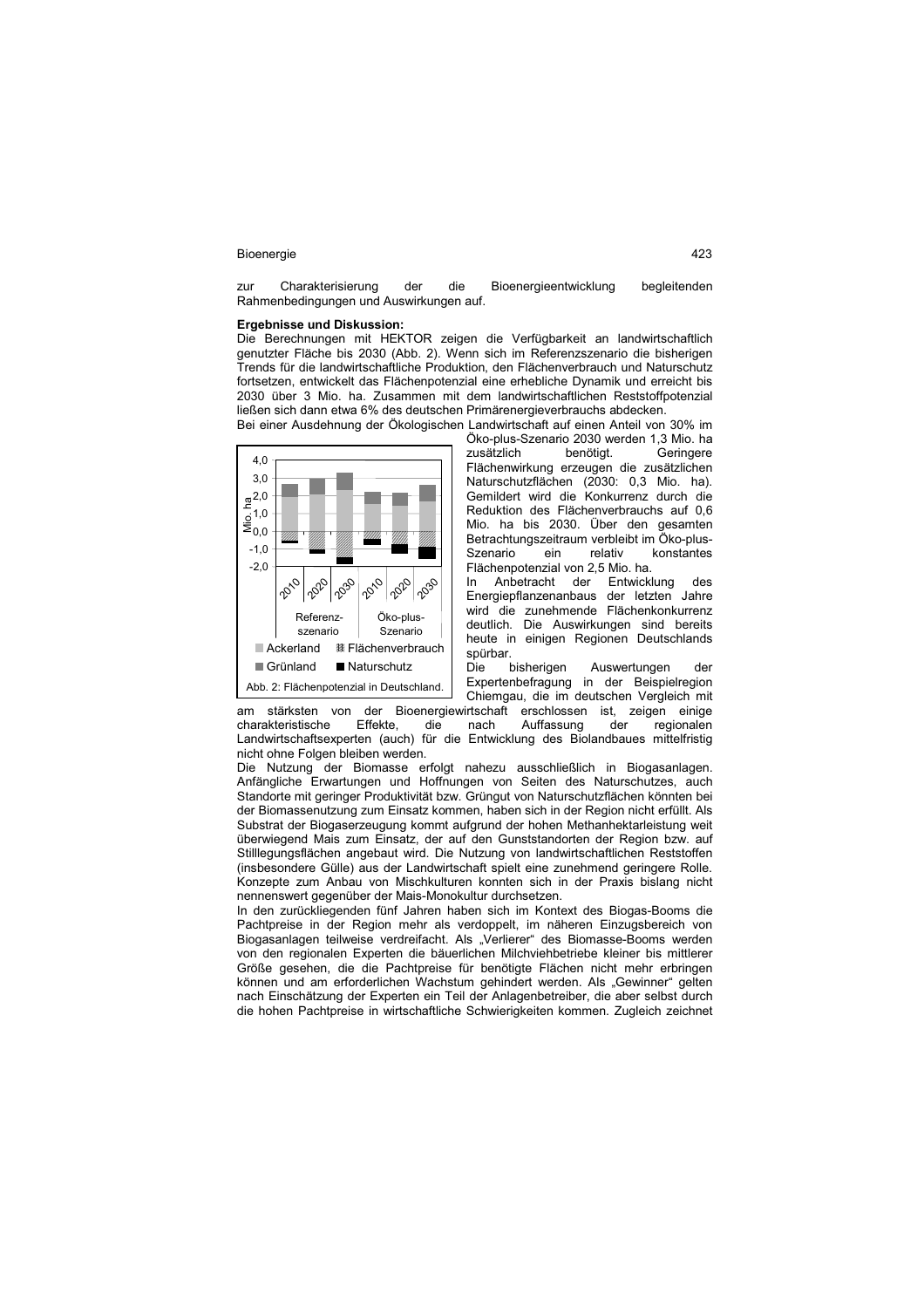sich der Trend ab, dass zum einen die Biomasseverwertungsanlagen immer größer werden und Großprojekte ohne landwirtschaftliche Unternehmensbeteiligung – in Planung befindet sich in der Region eine Anlage mit einem Flächenbedarf von mehr als 100.000 Hektar Ackerfläche – bleiben.

#### **Schlussfolgerungen:**

Die Analysen legen den Schluss nahe, dass – unter den Prämissen einer nationalen Bereitstellung von Biolebensmitteln und Biomasse – regional ein Verdrängungswettbewerb um Fläche erfolgen wird. Eine starke Zunahme der Biomasse-Erzeugung in Deutschland wird den Trend verstärken, wonach die Bio-Lebensmittelerzeugung zur Deckung der wachsenden Nachfrage am nationalen Markt in zunehmendem Maße im Ausland erfolgen wird (vgl. LID 2006). In Deutschland ist das Flächenpotenzial, um gleichzeitig im großen Umfang den Flächenbedarf der ökologischen Land- und Ernährungswirtschaft und eine umfangreichere Energiegewinnung aus Biomasse zu erfüllen, stark begrenzt.

Den Entlastungswirkungen erneuerbarer Energien hinsichtlich der Verringerung von Treibhausgasemissionen und der Schonung fossiler Energieressourcen stehen bei der landwirtschaftlichen Biomasseerzeugung Umwelt belastende Auswirkungen durch eine intensive(re) Flächenbewirtschaftung – Einengung der Fruchtfolge, einen dominanten Einsatz der Bodenzehrpflanze Mais, Versuche der Etablierung von GVO-Pflanzen als Energiepflanzen, u. a. – gegenüber (vgl. auch FRITSCHE et al. 2004). Die Potenziale eines Mischfruchtanbaus (SCHEFFER 2003), die auch im Ökolandbau eine mögliche Alternative darstellen könnten, kommen bislang bei Anlagenkonzeptionen kaum zum Einsatz.

Zur detaillierten Klärung der Frage nach der Qualität der Landnutzung werden zukünftig im Rahmen des Projektes "Naturschutzverträgliche Biomassebereitstellung in der Region" mittels einer GIS-Analyse (KLEINSCHMIT et al. 2006) ökologische und ökonomische Effekte verschiedener landwirtschaftlicher (Bio-)Nutzungsszenarien auf einem regionalen Betrachtungsmaßstab analysiert und mit den Akteuren in den Regionen hinsichtlich ihrer Plausibilität diskutiert. Dadurch sollen Lösungskonzepte für die Flächenkonkurrenzen erarbeitet werden, die eine Abstimmung mit agrarökologischen Zielen, sowie Zielen des Natur- und Landschaftsschutzes bieten können.

#### **Danksagung:**

Die Autoren danken der Deutschen Bundesstiftung Umwelt (DBU) für die Finanzierung des Projektes "Übertragbare Strategien zur naturverträglichen Biomassebereitstellung auf Landkreisebene".

#### **Literatur:**

Fritsche U. R., Dehoust G. et al. (2004): Stoffstromanalyse zur nachhaltigen energetischen Nutzung von Biomasse. Freiburg, Darmstadt, Berlin, Öko-Institut e.V.

Kleinschmit B., Förster M., Korte B., Ross L. (2006): Energie vom Acker. GIS in der Energiewirtschaft – Teil 3: Potenziale und Risiken des Biomasseanbaus. In: GIS-Business 8: 25- 27.

LID (Landwirtschaftlicher Informationsdienst) (30.6.2006): Deutsche Produzenten verpassen den Bio-Boom. Bionetz.ch 168.

Scheffer K. (2003): Der Anbau von Energiepflanzen als Chance einer weiteren Ökologisierung der Landnutzung. Mitteilungen der Gesellschaft für Pflanzenbaukunde 15: 114-119.

Simon S. (2006): Szenarien nachhaltiger Bioenergiepotenziale bis 2030 – Modellierung für Deutschland, Polen, Tschechien und Ungarn. Dissertation, Technische Universität München. (in Vorbereitung).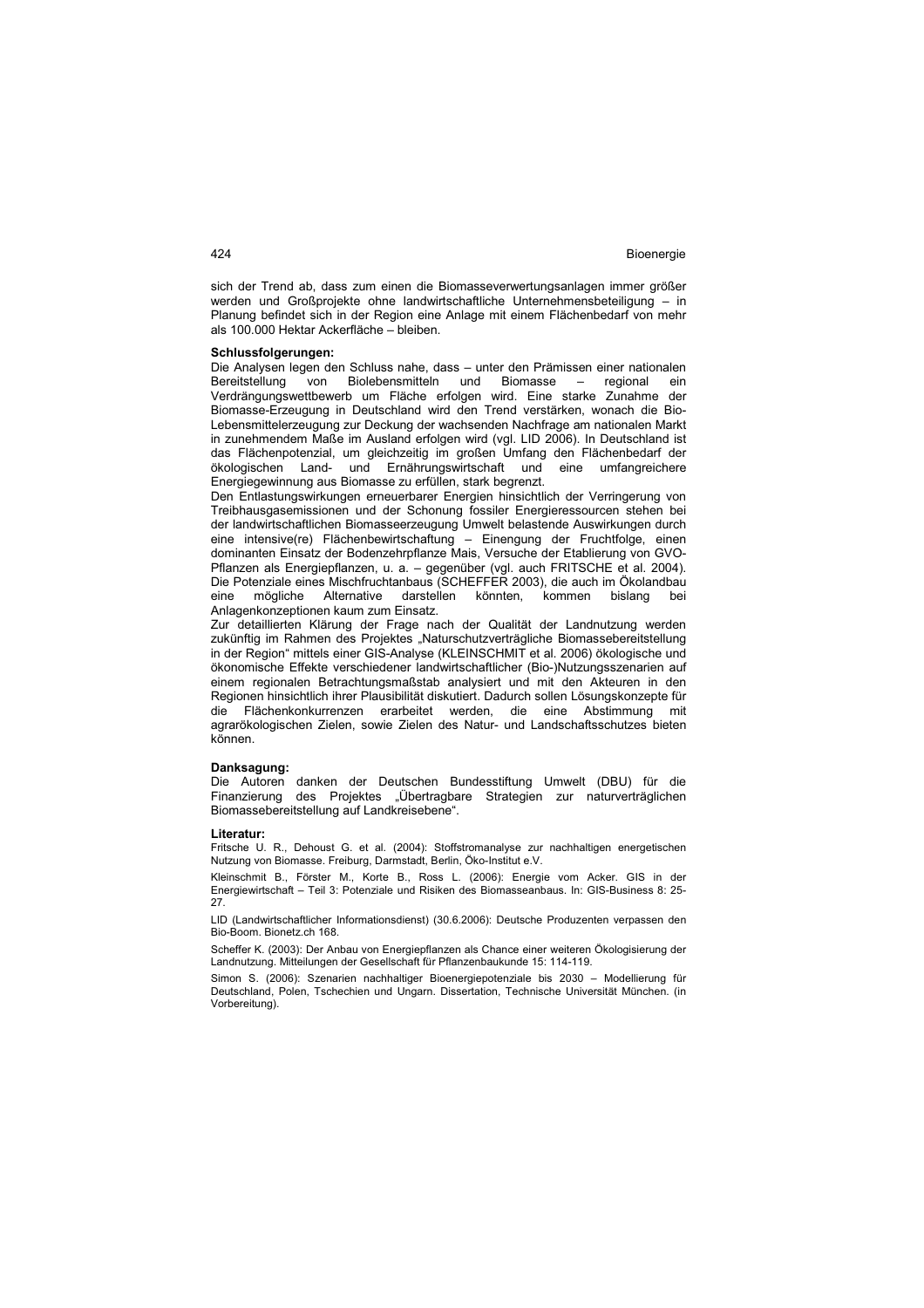## **Nachhaltige Fruchtfolgesysteme für den biologischen Energiepflanzenanbau in Österreich**

## **Sustainable crop rotations for organic energy crop production in Austria**

## R. Hrbek $^{1,2}$ , B. Freyer<sup>1</sup>, T. Amon<sup>2</sup> und J. K. Friedel<sup>1</sup>

**Keywords:** development of organic agriculture, crop rotations for biogas production

**Schlagwörter:** Entwicklung Ökolandbau, Fruchtfolgen für Biogaserzeugung

#### **Abstract:**

*Biogas production is a key technology for sustainable use of biomass from agricultural production. An optimisation of biogas production from energy crops should not confine to the consideration of the biogas process. To assure a durable success, cropping of energy plants has to be designed according to the principles of sustainable crop rotations. Only in site-adapted and ecologically balanced crop rotation systems, energy crop production is meaningful. The general aim of this study was to develope site-adapted crop rotation systems including energy crops as main and catch crops.* 

*Study regions were chosen to represent large regions of Austria. To include a great share of the crop species relevant for Austria, sites from the dry region (NUTS III region "Weinviertel"), the transition zone (NUTS III region "Mostviertel-Eisenwurzen, Northern part") and the Northern Alps (NUTS III region "Mostviertel-Eisenwurzen, Southern part) were chosen.* 

 *Altogether, three different categories of model crop rotations were designed:* 

- *1. Typical regional model crop rotations*
- *2. Crop rotations for energy crop production (I) with the aim of optimising methane hectare yields considering ethical and economic guidelines*
- *3. Crop rotations for energy crop production (II) with the aim of maximal methane hectare yields*

*The methane hectare yields in organic crop rotations I amounted to around 830 to 1700 Nm<sup>3</sup> ha-1 a -1. Crop rotations II yielded around 2430 to 3650 Nm<sup>3</sup> ha-1 a -1. Highest values were achieved on farms with a great share of energetically used fodder crops.* 

#### **Einleitung und Zielsetzung:**

Die Biogaserzeugung ist eine Schlüsseltechnologie zur nachhaltigen Nutzung von agrarisch erzeugter Biomasse. Eine optimale Biogaserzeugung aus Energiepflanzen darf sich aber nicht nur auf die Betrachtung des Biogasprozesses beschränken. Um dauerhaft Erfolg zu bringen, muss der Energiepflanzenanbau nach den Grundsätzen einer nachhaltigen Fruchtfolge und Bodenfruchtbarkeit gestaltet sein. Das Hauptziel der Untersuchung bestand daher in der Entwicklung standortangepasster biologischer und konventioneller Fruchtfolgesysteme unter der Einbeziehung von Energiepflanzen als Haupt- und Zwischenfrüchte. Im folgendem wird auf biologische Fruchtfolgesysteme eingegangen.

#### **Methoden:**

 $\overline{a}$ 

Die Untersuchungen fanden in zwei für den Ackerbau in Österreich typischen Anbaugebieten, sowie in einem Randgebiet (Gebiet III) statt.

<sup>&</sup>lt;sup>1</sup>Institut für Ökologischen Landbau, Department für Nachhaltige Agrarsysteme, Universität für Bodenkultur Wien, Gregor-Mendel-Str. 33,1180 Wien, Österreich, regina.hrbek@boku.ac.at 2 Institut für Landtechnik, Department für Nachhaltige Agrarsysteme, Universität für Bodenkultur Wien, Peter-Jordan-Strasse 82, 1190 Wien, Österreich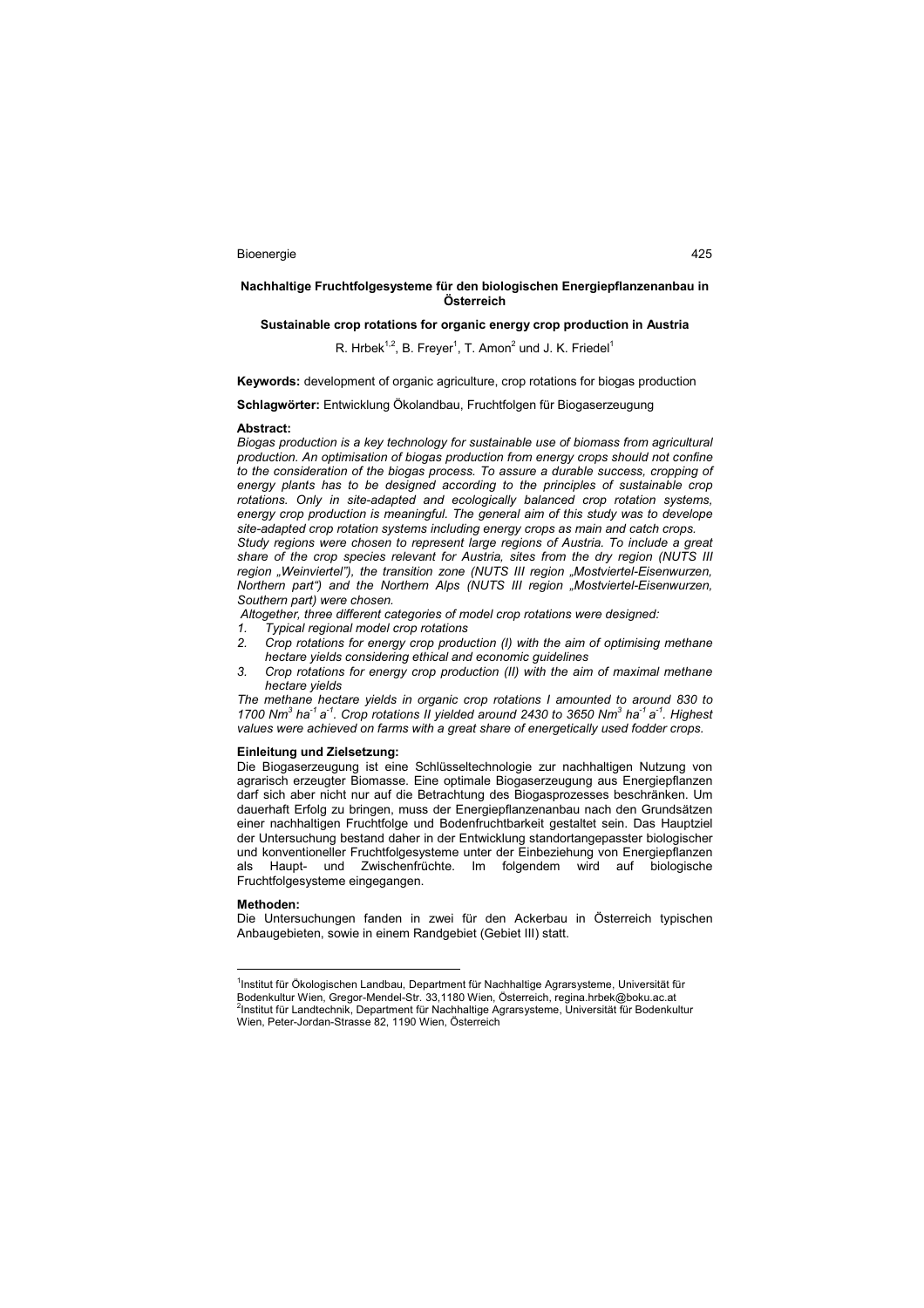Zur Gebietsabgrenzung wurde auf NUTS-III-Regionen<sup>3</sup> zurückgegriffen. Bei den Untersuchungsregionen handelt es sich um:

I. Trockengebiet: NUTS III-Region Weinviertel,<br>II. Übergangsgebiet: NUTS III-Region Mostviertel-

NUTS III-Region Mostviertel-Eisenwurzen, Teil NORD

III. Nördliche Randalpen: NUTS III-Region Mostviertel-Eisenwurzen, Teil SÜD

Die Region Mostviertel-Eisenwurzen wurde in Nord und Süd geteilt, da sie unterschiedliche klimatische Bereiche repräsentiert. Die Region im Norden ist ein typisches Ackerbaugebiet mit Rinder- und Schweinehaltung, während im Süden (Region mit geringem Ackerbauanteil) das Grünland mit Rinderhaltung (keine Schweinebetriebe) dominiert. Als Datengrundlagen für die Erstellung von Modellfruchtfolgen dienten:

- 
- Anteile (%) der Ackerkulturen an der Ackerfläche (AF) (EDER 2005)<br>■ Kulturartenverteilung und Modellbetriebe vorausgehender Untersuchungen Kulturartenverteilung und Modellbetriebe vorausgehender (KRATOCHVIL 2003)
- Hinweise von Beratern zu regionstypischen Modellfruchtfolgen
- Ertragsschätzungen vorausgehender Untersuchungen (KRATOCHVIL 2003)
- Erträge aus BMLFUW (2002) für den biologischen Landbau
- Stroherträge: Berechnung nach dem üblichen Korn/Strohverhältnis
- Stammdaten für die Gasproduktion (KTBL 2005, AMON et al. 2003, AMON & HOPFNER-SIXT 2005) (Tab. 1).

| <b>Kulturart</b>            | <b>Faktor</b>                    | <b>Mittlere oTS</b><br>dt ha $1a^{-1}$ |                          |                          | Methanertrag<br>$Nm^3$ ha <sup>-1</sup> a <sup>-1</sup> |                |                          |
|-----------------------------|----------------------------------|----------------------------------------|--------------------------|--------------------------|---------------------------------------------------------|----------------|--------------------------|
|                             | Nm <sup>3</sup> dt <sup>-1</sup> |                                        | Untersuchungsregionen*   |                          |                                                         |                |                          |
|                             |                                  |                                        | н.                       | Ш.                       | н.                                                      | Ш.             | Ш.                       |
| Luzerne 1. Jahr             | 43,2                             | 71,9                                   | $\overline{\phantom{a}}$ |                          | 3106                                                    | $\overline{a}$ |                          |
| Luzerne 2. Jahr             | 43,2                             | 80.9                                   | $\overline{\phantom{a}}$ |                          | 3495                                                    |                |                          |
| Kleegras 1. Jahr            | 33,5                             | $\overline{\phantom{a}}$               | 99,0                     | 99,0                     | $\overline{\phantom{0}}$                                | 3317           | 3317                     |
| Kleegras 2. Jahr            | 33,5                             |                                        | 108.0                    | 108.0                    |                                                         | 3618           | 3618                     |
| Silomais                    | 39,0                             | 96,0                                   | 133.4                    | 121,0                    | 3744                                                    | 5203           | 4719                     |
| Winterweizenstro<br>n       | 18.9                             | 36.6                                   | 37.4                     | 33,8                     | 692                                                     | 707            | 639                      |
| Winterroggen<br>(GPS)       | 38.0                             | $\overline{\phantom{0}}$               | 37,6                     | $\overline{\phantom{a}}$ | $\overline{\phantom{0}}$                                | 1429           | $\overline{\phantom{0}}$ |
| Sommergerste<br>(GPS)       | 27.0                             | 32.1                                   | 32.1                     | 32.1                     | 867                                                     | 867            | 867                      |
| Dinkelstroh                 | 18,9                             | $\overline{\phantom{0}}$               | 34.7                     |                          | $\overline{\phantom{a}}$                                | 656            | -                        |
| Triticalestroh              | 18,9                             | $\overline{\phantom{0}}$               | 45,3                     | 40,0                     |                                                         | 856            | 756                      |
| Sonnenblume-<br>Restpflanze | 35,0                             | 23,2                                   | $\overline{\phantom{a}}$ |                          | 812                                                     | ٠              |                          |
| Sonnenblume-<br>Presskuchen | 35,0                             | 12,9                                   | $\overline{\phantom{a}}$ | $\overline{\phantom{a}}$ | 452                                                     | $\overline{a}$ | -                        |
| Zwischenfrucht<br>(7F)      | 33,5                             | 18,0                                   | 27,1                     | 27,1                     | 603                                                     | 908            | 908                      |

Tab. 1: Mittlere Ertragsdaten (angegeben in oTS = organische Trockensubstanz) und mittlere Methanhektarerträge verschiedener Kulturarten in den Untersuchungsregionen.

(ZF) Legende: Nm<sup>3</sup> = Norm-Kubikmeter, GPS = Ganzpflanzensilage, - = Kulturart kommt in den vorliegenden Fruchtfolgen nicht vor, \* I = Weinviertel, II = Mostviertel-Eisenwurzen NORD, III = Mostviertel-Eisenwurzen SÜD.

Die Methanhektarerträge ganzer Fruchtfolgen ergeben sich aus der Summe der Methanhektarerträge der Kulturen dividiert durch die Anzahl der Fruchtfolgejahre.

 <sup>3</sup>NUTS (zu deutsch "Systematik der Gebietseinheiten für die Statistik") ist eine allgemeine, hierarchisch aufgebaute, dreistufige territoriale Gliederung der EU-Staaten, wobei die NUTS-Einheiten in der Regel aus einer<br>Verwaltungseinheit oder der Gruppierung mehrerer Einheiten bestehen. Die NUTS-Gliederung dient sowohl<br>statisti (BMLFUW 1998: S. 312).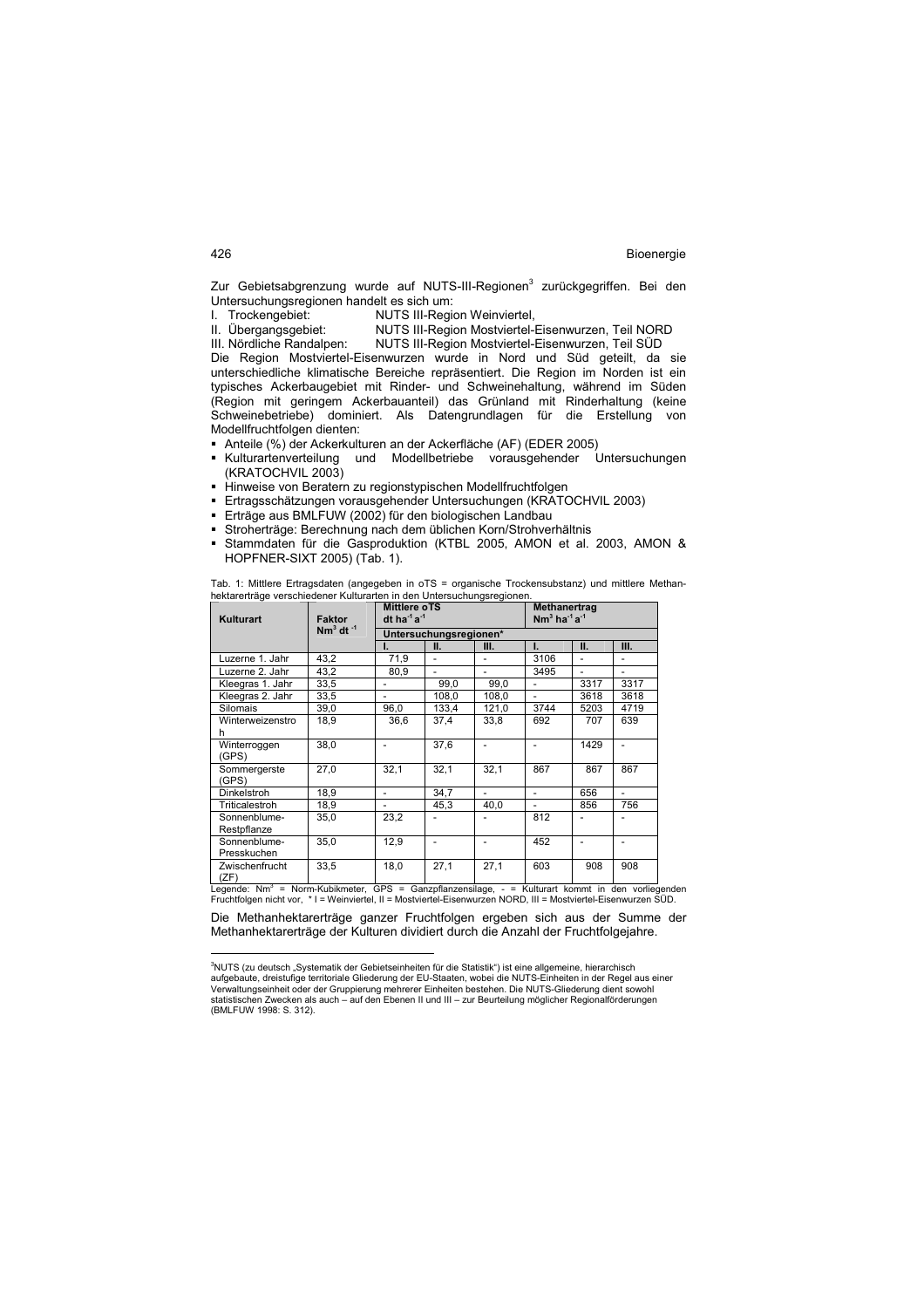Aufbauend auf diesen Daten wurden drei verschiedene Kategorien von Modellfruchtfolgen formuliert:

1. Regionstypische Modellfruchtfolgen (= Ist-Zustand, Ergebnisse nicht dargestellt)

- 2. Fruchtfolgen für den Energiepflanzenanbau (I) mit dem Ziel der Methanhektarertragsoptimierung unter Berücksichtigung ethischer und ökonomischer Rahmenbedingungen (Kulturarten mit einem hohen Methanhektarertrag werden in die Fruchtfolge eingegliedert; Kulturen mit hohem Marktpreis bzw. Kulturen, die zur menschlichen Ernährung dienen und aus ökonomischen bzw. ethischen Gründen nicht in der Biogasanlage vergärt werden sollen, werden als Marktfrüchte verkauft; keine Vergärung von Stroh und Zwischenfrüchten, da dies wegen des niedrigen Methanertrages pro Hektar nicht wirtschaftlich ist (WALLA & SCHNEEBERGER 2005a)
- 3. Fruchtfolgen für den Energiepflanzenanbau (II) mit dem Ziel maximaler Methanhektarerträge (alle Nebenprodukte werden der Biogasanlage zugeführt)

## **Ergebnisse und Diskussion:**

Die Methanhektarerträge der Fruchtfolgen I betragen 830 bis 1700 Nm<sup>3</sup> ha<sup>-1</sup> a<sup>-1</sup> (Tab. 2). Die Fruchtfolgen II erzielen 2430 bis 3650 Nm<sup>3</sup> ha $^{-1}$ a $^{-1}$  (Tab. 3).

Tab. 2: Methanhektarerträge (Nm<sup>3</sup> ha<sup>-1</sup> a<sup>-1</sup>) biologischer Fruchtfolgen (I) unter Berücksichtigung ethischer und ökonomischer Rahmenbedingungen.

| Untersuchungs-<br>regionen                                      | Fruchtfolgeglieder*                                                                                                                                                      | $Nm3$ ha <sup>-1</sup> a <sup>-1</sup> |
|-----------------------------------------------------------------|--------------------------------------------------------------------------------------------------------------------------------------------------------------------------|----------------------------------------|
| Trockengebiet:<br>Weinviertel                                   | 1.1 a: Ohne Tierhaltung (mit Hack- u. Ölfrüchten):<br>1. Luzerne, 2. Luzerne, 3.WW (ZF), 4. Silomais, 5. Kartoffel,<br>Ölkürbis (ZF), 6. WW (ZF), 7. SG                  | 1479                                   |
|                                                                 | 1.1 b: Ohne Tierhaltung (ohne Hack- u. Ölfrüchten):<br>1. Luzerne, 2. Luzerne, 3.WW (ZF), 4. Silomais,<br>5. Körnererbse, Winterroggen, 6. WW (ZF), 7. SG                | 1479                                   |
| Ш.                                                              | 2.1 a: Ohne Tierhaltung (6-jährige Fruchtfolge):<br>1. Kleegras, 2. Kleegras, 3. WW (ZF), 4. Silomais<br>$(10,6\%**)$ und Kartoffel (6%), 5. WW, Dinkel, 6. Winterroggen | 1 704                                  |
| Übergangsbereich:<br>Mostviertel<br>Eisenwurzen NORD            | 2.1 b: Ohne Tierhaltung (5-jährige Fruchtfolge):<br>1. Kleegras, 2. WW (ZF), 3. Silomais (14%**) und Kartoffel<br>(6%), 4. WW u. Dinkel, 5. Winterroggen                 | 1 3 9 1                                |
|                                                                 | 2.2 a: Mit Schweinehaltung:<br>1. Kleegras, 2. Kleegras, 3. WW (ZF), 4. Silomais, 5.<br>Wintergerste und Dinkel (ZF), 6. Sojabohne (ZF), 7. SG u.<br>Hafer               | 1 2 1 9                                |
|                                                                 | 2.3 a: Mit Rinderhaltung:<br>1. Kleegras, 2. WeWi, 3. Triticale (ZF), 4. SG u. Triticale                                                                                 | 829                                    |
| III. Nördliche Rand-<br>alpen: Mostviertel -<br>Eisenwurzen SÜD | 3.1 a: Mit Rinderhaltung:<br>1. Kleegras, 2. Kleegras, 3. Silomais (10%**) und WW<br>(10%), 4. Triticale (ZF), 5. SG                                                     | 1 1 3 5                                |

Legende: WW = Winterweizen, ZF = Zwischenfrucht, SG = Sommergerste, Nm<sup>3</sup> = Norm-Kubikmeter, WeWi =<br>Wechselwiese, \* fett gedruckte Fruchtfolgeglieder werden in der Biogasanlage vergoren, \*\* Prozentanteil an der gesamten Fruchtfolge.

Die höchsten Werte werden auf Betrieben mit einem hohen Anteil an energetisch genutzten Feldfutter-Pflanzen erreicht. Zusätzlich ergeben sich bei den viehhaltenden Betrieben noch Methanhektarerträge aus der vergorenen Rinder- bzw. Schweinegülle in Höhe von 100 – 300 Nm<sup>3</sup> ha<sup>-1</sup> a<sup>-ĭ</sup>. Bei den Fruchtfolgen II müssen die viehhaltenden Betriebe Kraftfutter zukaufen. Trotzdem kann es bei Betrieben mit Rinderhaltung zu einer Einkommenserhöhung durch zusätzliche Erlöse aus der Biogasproduktion kommen, allerdings bei steigendem Arbeitszeitbedarf (WALLA & SCHNEEBERGER 2005b).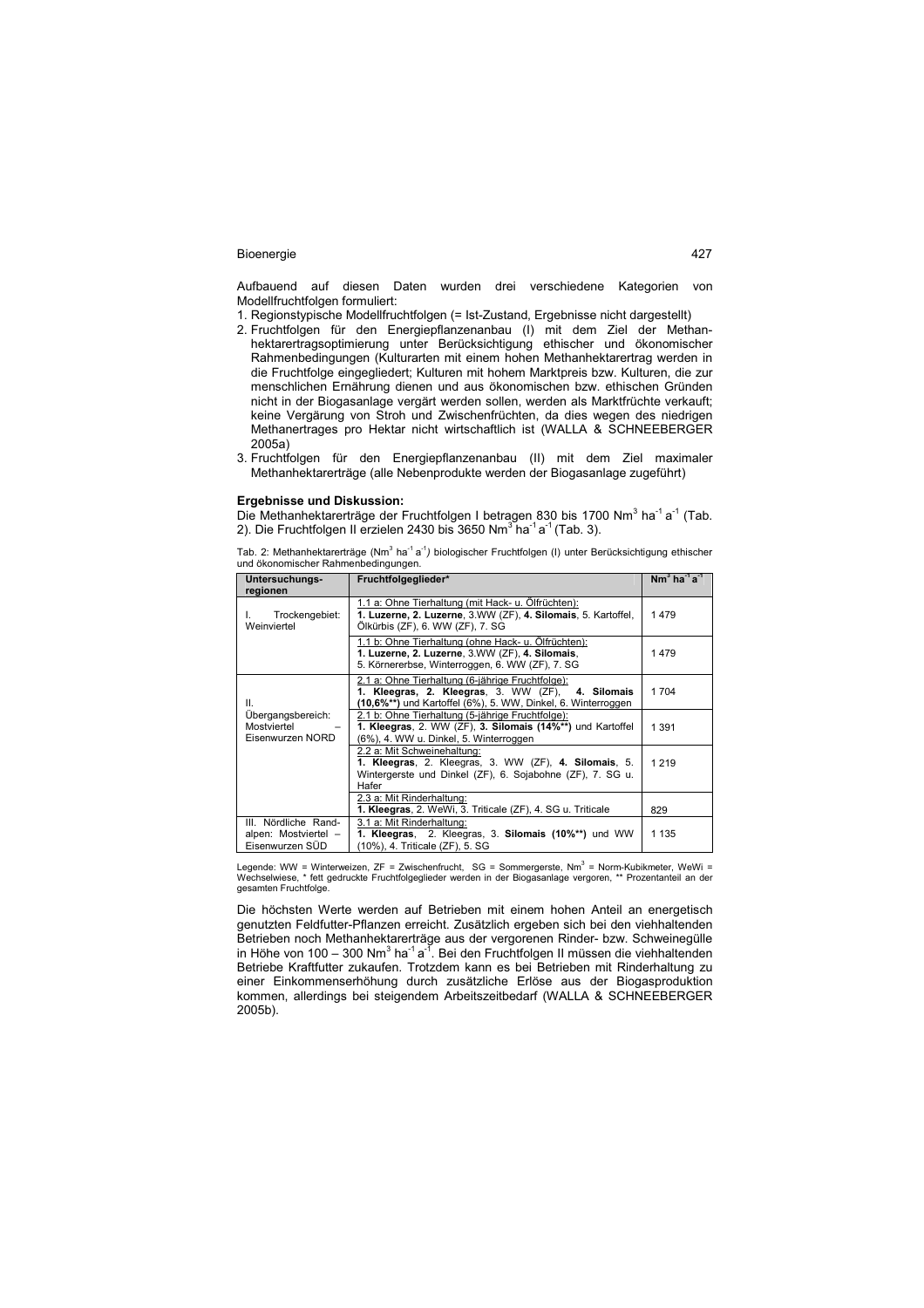Tab. 3: Methanhektarerträge (Nm<sup>3</sup> ha<sup>-1</sup> a<sup>-1</sup>) biologischer Fruchtfolgen (II) mit dem Ziel maximaler Methanerträge.

| Standorträume                                                   | Fruchtfolgeglieder*                                                                                                                                                               | $Nm^3$ ha <sup>-1</sup> a <sup>-1</sup> |
|-----------------------------------------------------------------|-----------------------------------------------------------------------------------------------------------------------------------------------------------------------------------|-----------------------------------------|
| Trockengebiet:<br>Weinviertel                                   | 1.1 a: Ohne Tierhaltung:<br>1. Luzerne, 2. Luzerne, 3. WW <sup>+</sup> (ZF), 4. Silomais (ZF),<br>5. SB*** und SB-Presskuchen (ZF), 6. Silomais (ZF), 7.<br>SG (GPS)              | 2762                                    |
| ΙΙ.<br>Ubergangsbereich:                                        | 2.1 a: Ohne Tierhaltung:<br>1. Kleegras, 2. Kleegras, 3. WW <sup>+</sup> (ZF), 4. Silomais,<br>5. Winterroggen und Silomais (Zweitfrucht), 6. SG<br>(GPS)                         | 3647                                    |
| Mostviertel<br>Eisenwurzen NORD                                 | 2.2 a: Mit Schweinehaltung:<br>1. Kleegras, 2. Kleegras, 3. WW <sup>+</sup> (ZF), 4. Silomais (ZF),<br>5. Sojabohne (13,3%) und Dinkel (3,3%**) <sup>+</sup> (ZF), 6. SG<br>(GPS) | 2839                                    |
|                                                                 | 2.3 a: Mit Rinderhaltung:<br>1. Kleegras, 2. Kleegras, 3. Triticale**** (ZF), 4. SG<br>(GPS)                                                                                      | 2 3 9 4                                 |
| III. Nördliche Rand-<br>alpen: Mostviertel -<br>Eisenwurzen SÜD | 3.1 a: Mit Rinderhaltung:<br>1. Kleegras, 2. Kleegras, 3. WW (10%**) <sup>+</sup> und Silomais<br>(10%**), 4. Triticale**** (ZF), 5. SG (GPS)                                     | 2429                                    |

│ Eisenwurzen SÜD │ (**10%\*\*), 4. Triticale\*\*\*\* (ZF), 5. SG (GPS)**<br>Legende: siehe Tabelle 2, GPS = Ganzpflanzensilage, SB = Sonnenblume, <sup>+</sup> Stroh vergoren, Körner verkauft, \*\*\*<br>Sonnenblumenrestpflanze (Körner zur Ölgewinn

#### **Schlussfolgerungen:**

Der Anbau von nachwachsenden Energiepflanzen trägt zum Klimaschutz bei, bietet der Landwirtschaft Einkommensalternativen und stärkt den ländlichen Raum. Energiepflanzenfruchtfolgen müssen sich aber an den klimatischen Bedingungen und an den Bodeneigenschaften orientieren und somit standortbezogen sein. Standortangepasste und ökologisch ausgewogene Fruchtfolgesysteme können im biologischen Landbau als Zusatznutzen relevante Methanerträge liefern.

#### **Literatur:**

Amon T. und Hopfner-Sixt K. (2005): Analyse und Optimierung neuer Biogasanlagen. Projektnr. 809288 /<br>8539 KA/SA, 2004 – 2005. Im Auftrag der Österreichischen Forschungsförderungsgesellschaft (FFG) – Austrian Research Promotion Agency. Institut für Landtechnik, Universität für Bodenkultur, Wien.

Amon T. (2003): Optimierung der Biogaserzeugung aus den Energiepflanzen Mais und Kleegras. Endbericht Juli 2003. Institut für Land-, Umwelt- und Energietechnik, BOKU, Wien. 88 S.

BMLFUW (Bundesministerium für Land- und Forstwirtschaft, Umwelt und Wasserwirtschaft), (2002): Standarddeckungsbeiträge und Daten für die Betriebsberatung im Biologischen Landbau 2002/2003. Wien, 190 S.

Eder M. (2005): persönliche Mitteilung, Mai 2005. Institut für Agrar- und Forstökonomie, Department für Wirtschafts- und Sozialwissenschaften, Universität für Bodenkultur Wien, Feistmantelstrasse 4, 1180 Wien, Österreich.

Kratochvil R. (2003): Betriebs- und regionalwirtschaftliche Aspekte einer großflächigen Bewirtschaftung nach den Prinzipien des Ökologischen Landbaus am Beispiel der Region Mostviertel-Eisenwurzen. Dissertation, Univ. f. Bodenkultur Wien.

KTBL (Kuratorium für Technik und Bauwesen in der Landwirtschaft) (2005): Gasausbeute in landwirtschaftlichen Biogasanlagen. KTBL-Schriften-Vertrieb im Landwirtschaftsverlag GmbH, Münster.

Walla C., Schneeberger W. (2005a): Energiepflanzenproduktion in viehlosen Biobetrieben. Berichte ü. Landwirtschaft 84/1.

Walla C., Schneeberger W. (2005b): Ökonomische Analysen zum Betriebszweig Energiepflanzenproduktion für Biogasanlagen. In: Austrian Biomass Association: Proceedings - Central European Biomass Conference 2005, 26. 29.1.2005, Graz; Eigenverlag, Wien.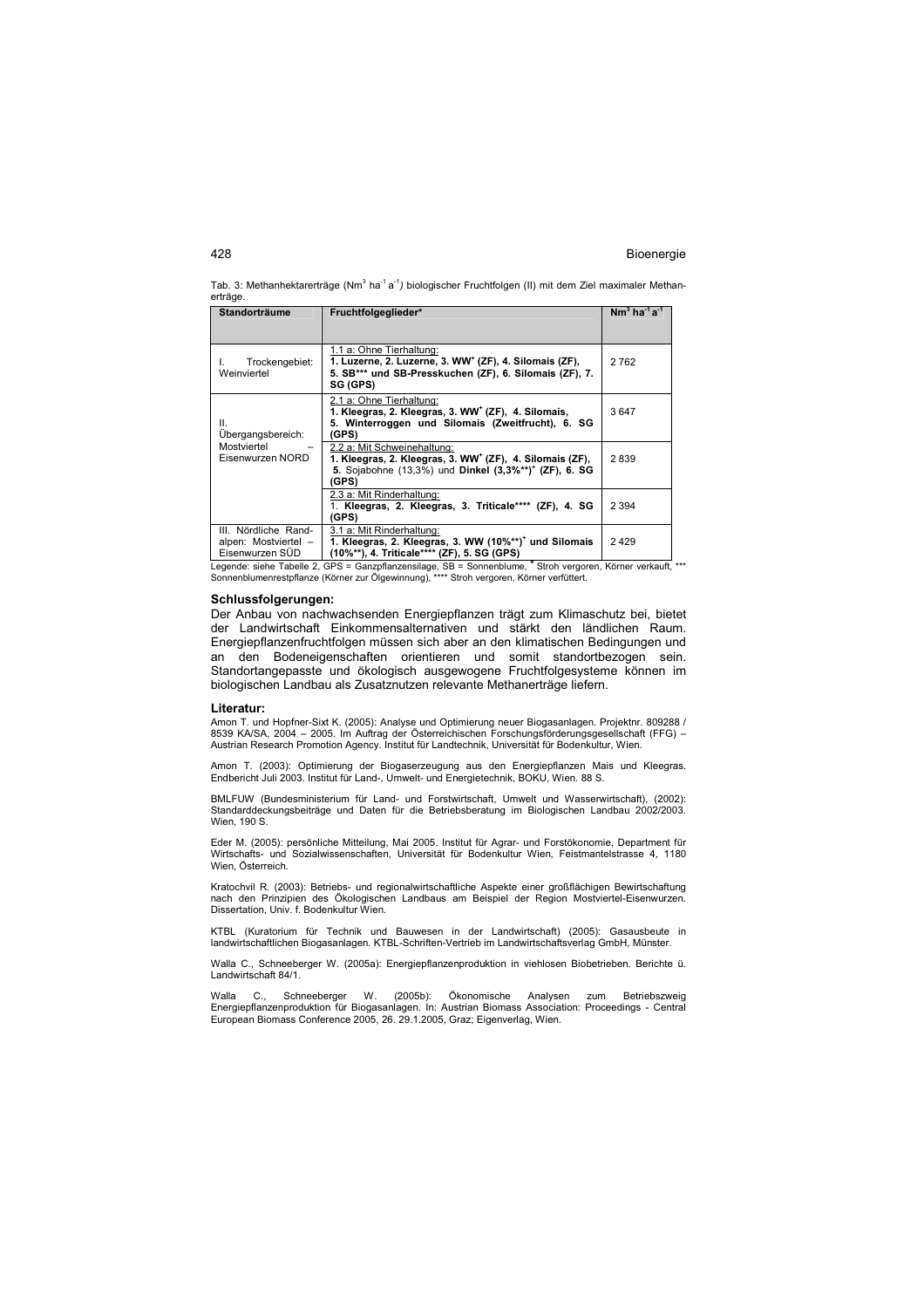### **Auswirkungen der Einbindung einer Biogasanlage in ein ökologisches Betriebssystem**

## **Effects of integrating a biogas plant into an organic farming system**

S. Helbig<sup>1</sup>, R. Grass<sup>2</sup> und K.-J. Hülsbergen<sup>1</sup>

**Keywords:** biogas, nutrient management, farming system

**Schlüsselwörter:** Biogas, Nährstoffmanagement

#### **Abstract:**

*Biogas plants gain increasing circulation in organic agriculture. Among systems engineering effects on matter cycles, soil, plants and environment particularly depend on the integration of the biogas plant into the farming system. Ecological effects should already be taken into consideration in the planning stage. Therefore appropriate tools are required.* 

*In this contribution ecological effects of changing an organic cash crop farming system into a biogas system are shown by using an established modelling approach. Starting from an existing cash crop farm a biogas-scenario was developed which includes e. g. structural adaptations of the cultivation system and crop rotation, the use of internal products and manuring. The biogas plant was conceived as a joint plant so that matter flows between the examined farming system and neighbouring farms occur. Scenario calculations show that the integration of a biogas plant with a capacity of 350 kWel on a 250 ha cash crop farm leads to intensified nitrogen flows by what yield potentials but also potential nitrogen losses increase. Energy input as well as energy tie-up in crop production rise. Energy efficiency (output/input-relation) is highly dependent on the chosen energy crop. Planning energy crop rotations risks of soil erosion and minimizing strategies need to be taken into consideration. Plant capacities are to be compared with biomass yields. Yield potentials of energy crops have to be realistically estimated in consideration of ecological aspects to avoid incorrect planning.*

# **Einleitung und Zielsetzung:**

 $\overline{a}$ 

Die Einbindung von Biogasanlagen in ökologische Betriebssysteme kann zu deren Intensivierung und damit zu einer erhöhten Wettbewerbsfähigkeit der Betriebe führen. Nach CLEMENS & AHLGRIMM (2001) können durch die Biogastechnologie Treibhausgasemissionen auf Betriebsebene vermindert werden. Den Chancen stehen jedoch auch ökologische Risiken gegenüber, die auf umgestaltete Betriebsstrukturen und den Einsatz von Gärrestgülle als einem Düngesubstrat mit hohem Anteil anorganischen Stickstoffs zurückzuführen sind. Insbesondere für ökologische Marktfruchtbetriebe ist eine deutliche Veränderung betrieblicher Stoffströme zu erwarten.<br>Die Einbindung

Die Einbindung einer Biogasanlage in das Produktionssystem erfolgt betriebsindividuell und bewirkt komplexe Wechselwirkungen innerhalb des Betriebskreislaufes. Daher kann die Betrachtung von Einzelaspekten oder betrieblicher Fallbeispiele nur eingeschränkt Aussagen zu ökologischen Wirkungen des Biogaseinsatzes im Ökologischen Landbau liefern. Es ist notwendig, eine Methode zu etablieren, mit der eine repräsentative Anzahl von Betriebssystemen mit Biogasanlagen untersucht und anhand eines Sets ökologischer Indikatoren vergleichbare und reproduzierbare Aussagen im Systemzusammenhang getroffen

<sup>1</sup> LS für Ökologischen Landbau, TU München, 85350 Freising, Deutschland, shelbig@wzw.tum.de 2 FG Ökologischer Land- und Pflanzenbau, Universität Kassel, Nordbahnhofstraße 1a, 37213 Witzenhausen, Deutschland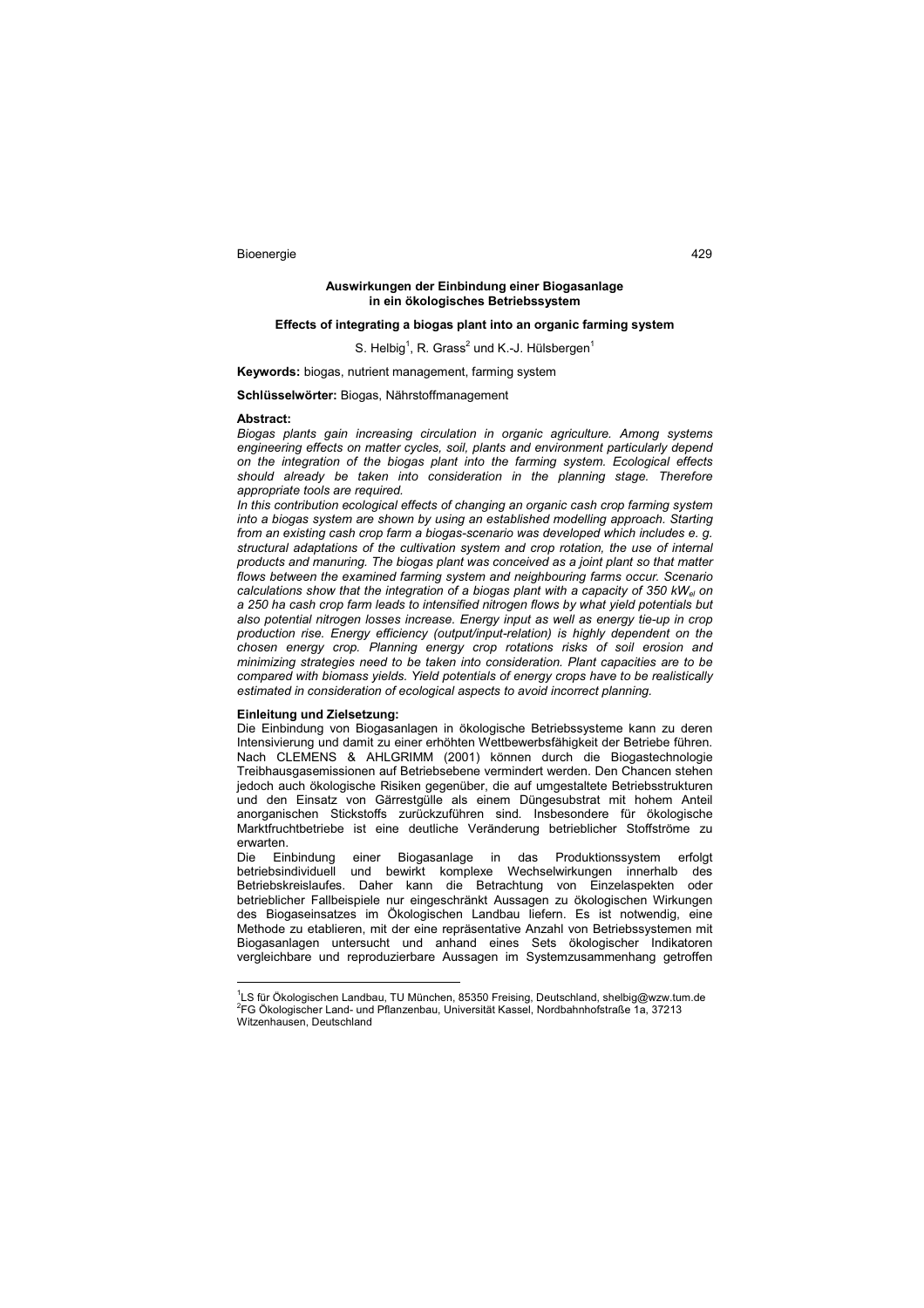werden können. Die Modellierung von Wirkungszusammenhängen in einem<br>Iandwirtschaftlichen Biogassystem erlaubt das Abschätzen potentieller landwirtschaftlichen Biogassystem Umweltwirkungen noch vor der Integration der Anlage und kann zu einer ökologisch tragfähigen Betriebsentwicklung beitragen. Am Beispiel eines Öko-Marktfruchtbetriebes werden in Szenariorechnungen Umweltwirkungen, die durch die Integration einer Biogasanlage verursacht werden, analysiert und es wird geprüft, inwieweit ein bestehendes Modell zur Abbildung und Bewertung von Stoffflüssen auf Biogasbetriebssysteme anwendbar ist.

#### **Methoden:**

Der Untersuchungsbetrieb liegt am Nordrand des Bayerischen Tertiärhügellandes. Es handelt sich um einen Öko-Marktfruchtbetrieb, der den Bau einer Biogasanlage plant. Das gemeinsam mit dem Betriebsleiter entwickelte Biogasszenario geht von der Installation einer 350 kWel-Biogasanlage aus, die ausschließlich mit pflanzlicher Biomasse betrieben wird. Die Anbaustruktur des Marktfruchtbetriebes (75% Getreide mit Weißkleeuntersaat, 25% Körnerleguminosen) wird im Szenario durch den Anbau von Energiepflanzen erweitert (26% Getreide, 13% Körnermais, 14% Körnerleguminosen, 11% Silomais, 24% Kleegras, 12% Leg./Nichtleg.-Gemenge). Damit dient etwa die Hälfte der Ackerfläche dem Anbau von Marktfrüchten, auf der restlichen Fläche werden Energiepflanzen angebaut. Im Szenario sind der Zukauf von pflanzlichen Substraten und die Ausfuhr der damit zugeführten Stickstoff(N)-Menge über Abgabe der entsprechenden Menge Gärrestgülle vorgesehen.

Die Analyse des bestehenden Marktfruchtbetriebes wie auch des Biogasbetriebsszenarios erfolgt mit dem Betriebs- und Umweltmanagementsystem REPRO (HÜLSBERGEN 2003). In das Modell sind die Methoden für die Bilanzierung von Stickstoff- und Energieflüssen nach HÜLSBERGEN (2001), die Abschätzung der N-Verlustpotentiale nach ABRAHAM (2001) und die Berechnung der Erosivität von Fruchtfolgen nach SIEBRECHT et al. (2006) integriert.

Die Biogasertragspotentiale der Gärsubstrate werden anhand der Trockenmasseerträge und der spezifischen Gasbildungspotentiale berechnet (LfL 2006).

#### **Ergebnisse und Diskussion:**

In Abb. 1 sind die Stickstoffflüsse des Marktfruchtbetriebes dargestellt. Erkennbar ist die wesentliche Stickstoffzufuhr in den Betrieb über die N-Fixierung der Leguminosen (Bilanzgrößen 'Immissionen' und 'Saatgut' nicht dargestellt) und die Rückführung großer Mengen Stickstoffs über Ernte- und Wurzelrückstände in den Boden. Insgesamt zeigt sich der Betrieb als nährstoffextensives System; es werden vernachlässigbar geringe N-Verlustpotentiale über Denitrifikation und Auswaschung ausgewiesen.

Abb. 2 zeigt die für das Biogasszenario simulierten N-Flüsse. Über den Substratzukauf gelangen ca. 100 kg N ha<sup>-1</sup> a<sup>-1</sup> in den Betrieb; diese N-Menge verlässt das System wieder über die Abgabe von Gärrestsubstraten. Die auf Basis von Untersuchungen (STINNER et al. 2005, RAUBUCH et al. 2005) erwartete Steigerung der Erträge und Proteingehalte im Getreide führt im Biogasszenario zu einem erhöhten N-Entzug im Ernteertrag. Durch die energetische Nutzung der Nebenprodukte und Zwischenfrüchte werden den Böden mit 26 kg N ha<sup>-1</sup> a<sup>-1</sup> nur relativ geringe N-Mengen über Ernte- und Wurzelrückstände zugeführt. Der wesentliche Anteil des N der geernteten Biomasse (103 kg N ha<sup>-1</sup> a<sup>-1</sup>) gelangt in die Biogasanlage und von dort (unter Annahme N-verlustfreier Anlagen und Lagerbehälter) über die Biogasgülle in den Boden. Für den Stickstoff im Gärrest werden aufgrund des erhöhten Mineral-N-Anteils Ammoniakverluste von 16 kg N ha<sup>-1</sup> a<sup>-T</sup> bei der Ausbringung berechnet. Die Verlagerung von N mit dem Sickerwasser führt zu einer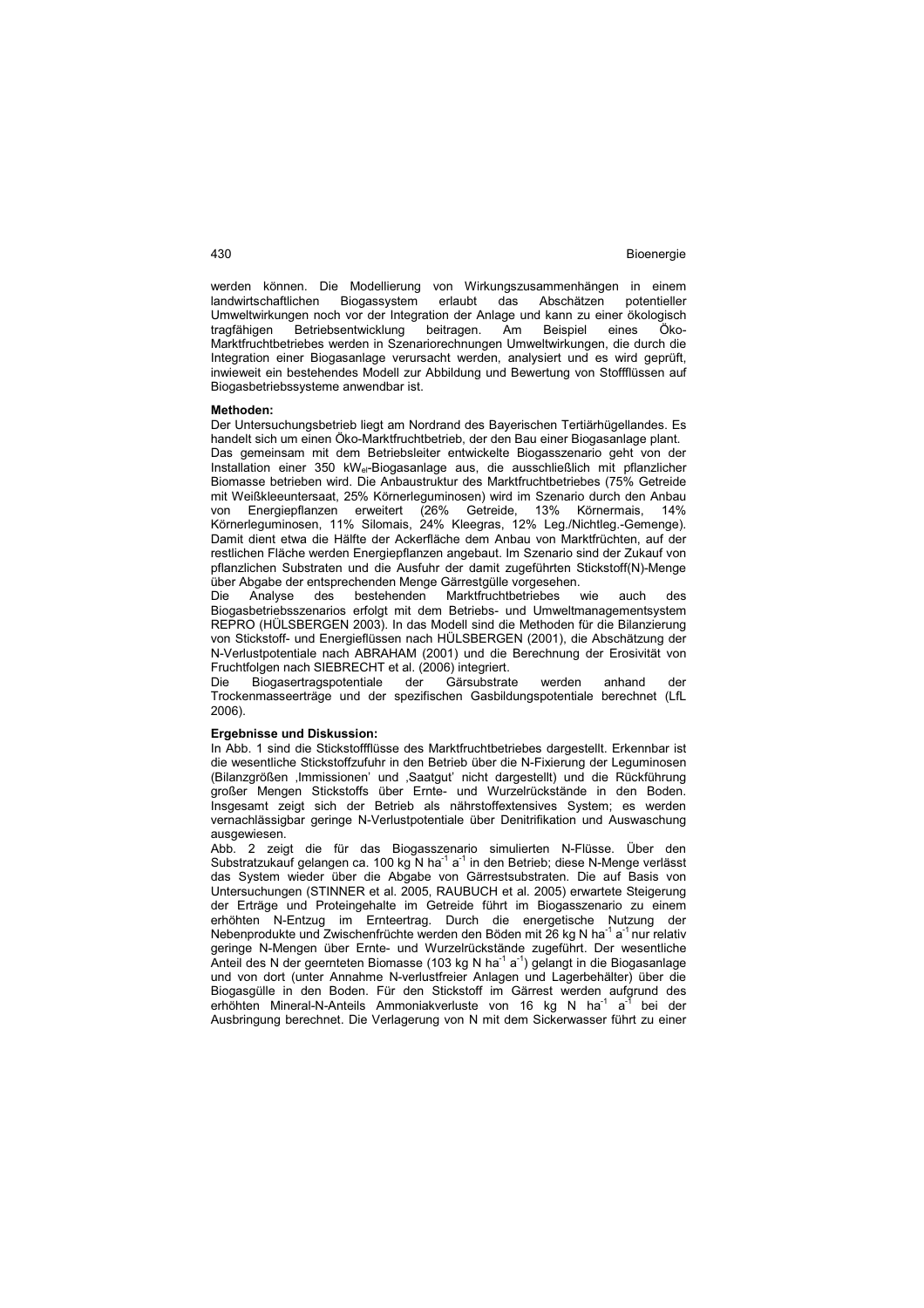berechneten Konzentration von 12 mg NO<sub>3</sub>  $I<sup>1</sup>$ . Zu beachten ist jedoch, dass die N-Verluste mit dem in REPRO verwendeten Ansatz eher unterschätzt werden, da der Modellierungszeitraum nur wenige Jahre beträgt und längerfristige Effekte (Aufbau von Mineralisierungspotentialen) unberücksichtigt bleiben.

Der Aufbau des Boden-N<sub>org</sub>-Pools ist in beiden Systemen vergleichbar (ca.<br>20 kg N ha <sup>−1</sup> a<sup>-1</sup>, Abb. 1 und 2). Allerdings ist die Bewertung der Humusreproduktionsleistung von Biogasgülle noch unsicher (MÖLLER et al. 2006); hier besteht weiterer Forschungsbedarf.





Abb. 1: Stickstoffflüsse (kg N ha $^{-1}$  a $^{-1}$ ) im Marktfruchtbetrieb.

Abb. 2: Stickstoffflüsse (kg N ha<sup>-1</sup> a<sup>-1</sup>) im Biogasszenario.

(NF - N<sub>2</sub>-Fixierung; GS - zu vergärendes Substrat; NE - Nährstoffentzug; EWR - Ernte- und Wurzelrückstände; MP - pflanzliche Marktprodukte; OD - organischer Dünger, VA - Ammoniakverluste, VD - Denitrifikationsverluste, VS – sickerwassergebundene Nitratverluste).

Der Energieeinsatz steigt von 5 GJ ha<sup>-1</sup> im Marktfruchtbetrieb auf 12 GJ ha<sup>-1</sup> im Biogasbetriebsszenario und ist mit Ökobetrieben mit Viehhaltung vergleichbar (HÜLSBERGEN et al. 2002). Mais besitzt durch einen doppelt so hohen Energieoutput je eingesetzter Energie (Output/Input-Verhältnis 20:1) sowie durch eine um ca. 100 GJ höhere Energiebindung energetische Vorteile gegenüber mehrschnittigem Kleegras (Output/Input-Verhältnis 11:1). Diese Vorteile den fruchtartspezifischen Risiken (Humuswirkung, Unkrautdruck, Erosionsdisposition) gegenüberzustellen, bleibt in .<br>Hinblick auf eine gesamtbetriebliche Umweltbewertung eine Herausforderung.<br>Der C-Faktor (Bodenbedeckungs- und Bearbeitungsfaktor) des Biogas-

Der C-Faktor (Bodenbedeckungs- und Bearbeitungsfaktor) des betriebsszenarios ist mit 0,10 doppelt so hoch wie der des Marktfruchtbetriebes mit 0,05. Die Erosionsgefährdung der Fruchtfolge nimmt durch die Umstellung auf das Biogassystem deutlich zu. Dabei überdeckt die stark erosive Eigenschaft des Silomaises im Szenario erosionsmindernde Maßnahmen wie Bodenbedeckung über den Winter und Anbau Gefügestabilisierenden überjährigen Kleegrases.

Die Berechnung der Gasausbeute zeigt, dass die Substrate der zugrunde gelegten Fruchtfolge nicht genügend Energie liefern, um die geplante Anlage auszulasten. Die Anlagenkapazität wird nur zu 72 % (8000 Betriebsstunden) bis 82 % (7000 Betriebsstunden) ausgeschöpft. Diese Werte stimmen mit Untersuchungen von KEMPKENS (2006) zur Auslastung von Biogasanlagen im Ökolandbau überein.

# **Schlussfolgerungen:**

Die Integration einer Biogasanlage in einen ökologischen Marktfruchtbetrieb beeinflusst wesentliche Umweltbereiche. Einer vielfältigen Fruchtfolgegestaltung steht eine erhöhte Erosionsdisposition gegenüber. Entgegen der emissionsmindernden Effekte einer Biogasanlage in viehhaltenden Systemen kommt es im untersuchten Fall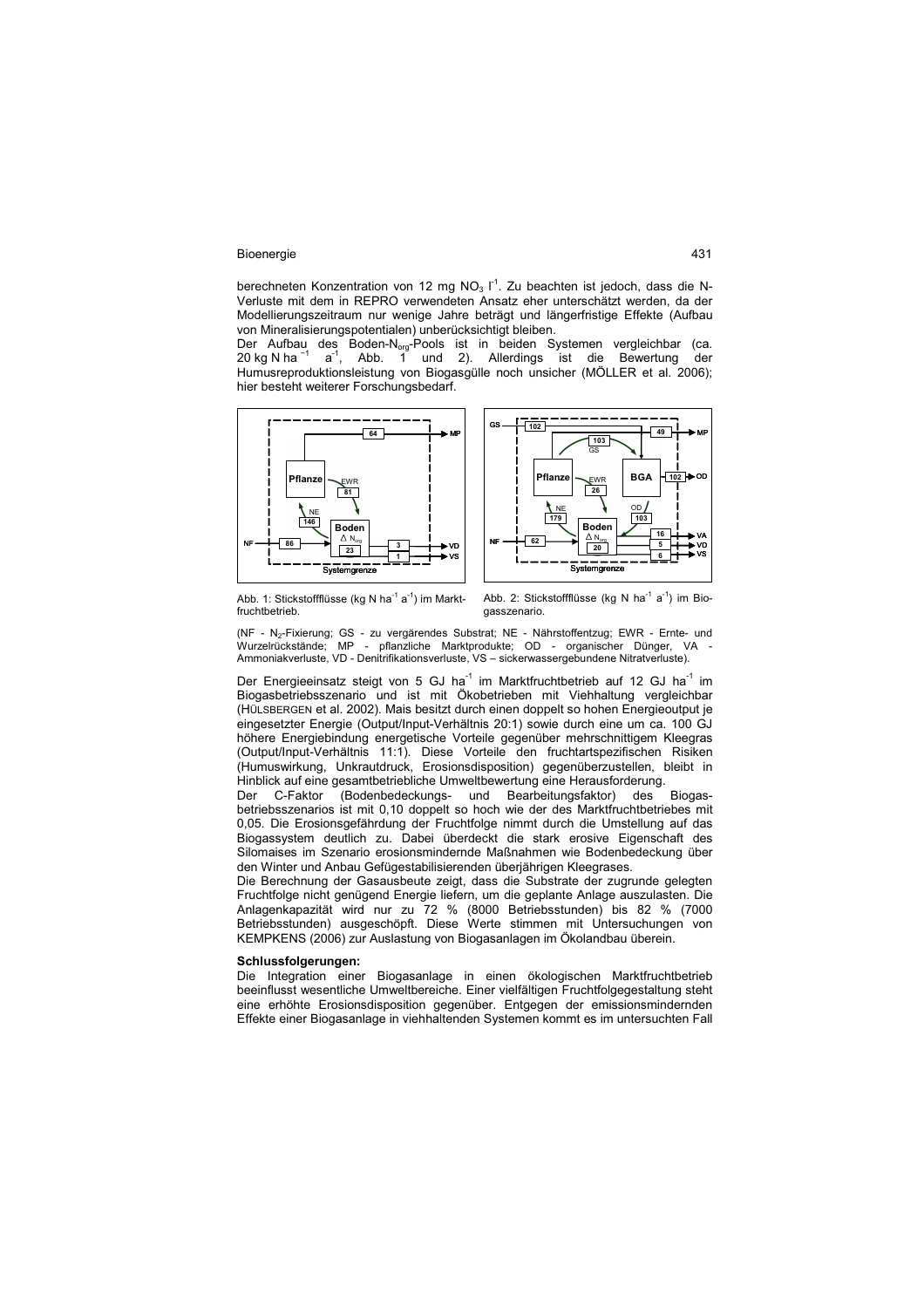durch den Einsatz der Gärrestgülle zu einem erhöhten Emissionspotential. Weiterhin werden erhöhte N-Verluste im Boden ausgewiesen. Das als Richtwert angegebenen Biomassepotential von ca. 2 kWh<sub>el</sub> ha<sup>-1</sup> ist unter den Bedingungen des Ökolandbaus kaum zu erreichen. In diesem Szenario ist der ökologische Vorteil der Biogastechnologie für das Betriebssystem fraglich, was die Notwendigkeit bestätigt, Auswirkungen der Integration einer Anlage (I) betriebsspezifisch und (II) im Vorfeld der Umstrukturierung zu untersuchen. Das Modell REPRO erlaubt eine Charakterisierung von Betriebssystemen hinsichtlich wesentlicher Umweltwirkungen. Der Modellansatz wird um ein Biogasmodul erweitert, mit dem die Stoff- und Energieflüsse durch die Biogasanlage detailliert abzubilden sind. Grundlage für die Modellentwicklung und -validierung bilden umfangreiche Messreihen im Rahmen des Projekts "Wissenschaftliche Begleitung von Biogas-Pilotanlagen auf landwirtschaftlichen Betrieben in Bayern" der Arbeitsgruppe um Dr. A. Gronauer an der Bayerischen Landesanstalt für Landwirtschaft.

#### **Literatur:**

Abraham J. (2001): Auswirkungen von Standortvariabilitäten auf den Stickstoffhaushalt genutzter Böden unter Berücksichtigung der Betriebsstruktur, der standortspezifischen Bewirtschaftung und der Witterungsbedingungen. Diss., Shaker-Verlag.

Clemens J., Ahlgrimm H.-J. (2001): Greenhouse gases from animal husbandry: mitigation options. Nutrient cycling in Agroecosystems 60: 287-300.

Hülsbergen K.-J., Feil B., Biermann S., Rathke G.-W., Kalk W.-D., Diepenbrock W. (2001): A method of energy balancing in crop production and its application in a long-term fertilizer trial. Agriculture, Ecosystems & Environment 86: 303-321.

Hülsbergen K.-J. (2003): Entwicklung und Anwendung eines Bilanzierungsmodells zur Bewertung der Nachhaltigkeit landwirtschaftlicher Systeme. Habil., Berichte aus der Landwirtschaft. Shaker Verlag Aachen.

Kempkens K. (2006): Biogas im Ökologischen Landbau. Beitrag zur Tellower<br>Vortragsveranstaltung. Landwirtschaftskammer Nordrhein-Westfalen. http://landwirtschaft-Vortragsveranstaltung. Landwirtschaftskammer Nordrhein-Westfalen. http://landwirtschaftmv.de/content/lfa/oeko/-pflanzen/biogasmv.pdf, (Abruf: 13.08.2006).

LfL (2006): Biogasausbeuten verschiedener Substrate, http://www.lfl.bayern.de/ilb/technik/10225/ index.php, (Abruf 20.08.2006).

Möller K., Leithold G., Michel J., Schnell S., Stinner W., Weiske, A. (2006): Auswirkungen der Fermentation biogener Rückstände in Biogasanlagen auf Flächenproduktivität und Umweltverträglichkeit im Ökologischen Landbau – Pflanzenbauliche, ökonomische und ökologische Gesamtbewertung im Rahmen typischer Fruchtfolgen viehhaltender und viehloser ökologisch wirtschaftender Betriebe. Endbericht DBU.

Raubuch M., Terhoeven-Urselmanns T., Scheller E. (2005): Suspensionen aus Biogas: Qualität und Wirkung auf den Ertrag. In: Heß, J. und Rahmann, G. (Hrsg.): Ende der Nische - Beiträge zur 8. Wissenschaftstagung Ökologischer Landbau, Kassel, 1.-4. März 2007, 199 S.

Siebrecht N., Kainz M. und Hülsbergen K.-J. (2006): Wirkungen des Ökologischen Landbaus auf Bodenerosion. Beitrag zur 9. Wissenschaftstagung Ökologischer Landbau: Zwischen Tradition und Globalisierung, Hohenheim.

Stinner W., Möller K., Leithold G. (2005): Biogaserzeugung im viehlosen Betrieb: Effekte auf Stickstoffmanagement, Erträge und Qualität. In: Heß, J. und Rahmann, G. (Hrsg.): Ende der Nische: Beiträge zur 8. Wissenschaftstagung Ökologischer Landbau: Ende der Nische, Kassel, S. 185-188.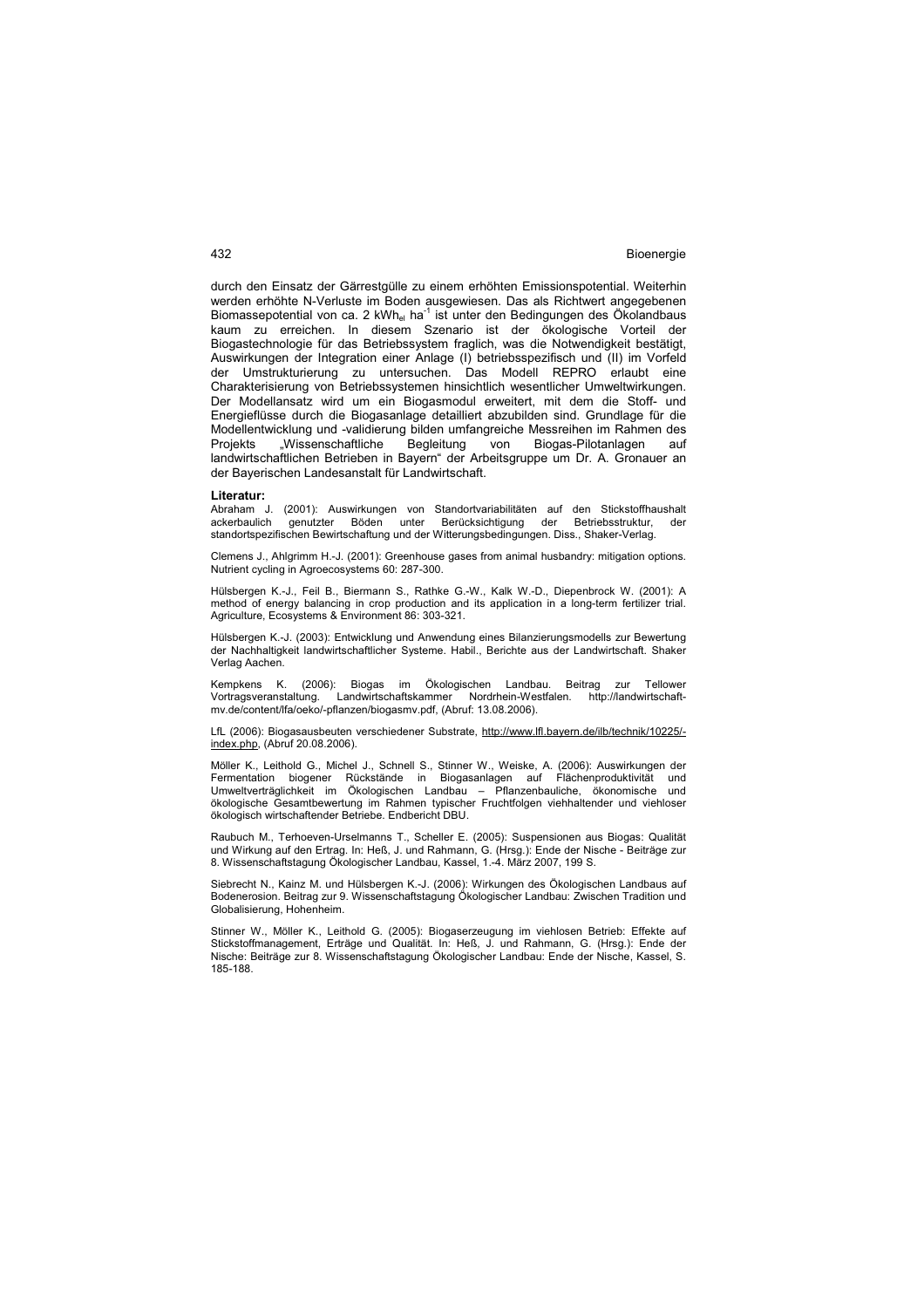## **Strukturen landwirtschaftlicher Biogasproduktion im ökologischen Landbau in Deutschland**

## **Structures of biogas production in organic farming systems in Germany**

## V. Anspach $^1$  und D. Möller $^1$

**Keywords:** biogas, production systems, development of organic agriculture

## **Schlagwörter:** Biogas, Betriebssysteme, Entwicklung Ökolandbau

**Abstract:** *The relevance of biogas on organic farms is increasing. To analyse the structures, development and importance of biogas production in the organic sector, telephone-based and face-to-face interviews have been carried out on more than 80 plant managers. Today at least 120 biogas plants with an electrical power of 15-20 MWel are installed. Since 2005 the number of biogas plants has increased by about 1/3, the electrical power by about 64%. Most of the plants are located on forage cropping farms, but at currently more and more so-called biogas farms have come into existence. The main reasons for acquiring biogas – beside generation income from electricity sales - are positive effects on crop production, upgrading of organic*  fertilisers and a sensible use of grass/clover and grassland. The acquisition of *substrates and the use of maize have a great importance in organic farming.* 

#### **Einleitung und Zielsetzung:**

 $\overline{a}$ 

In der Biogasproduktion sehen viele ökologisch wirtschaftende Betriebe ein potentiell lohnendes Betätigungsfeld, das sich wirkungsvoll in die bestehende Betriebsorganisation integrieren lässt. Positive Aspekte werden in der Möglichkeit einer verbesserten Grünland- und vor allem Kleegrasverwertung bei allen Betriebsformen, insbesondere aber bei Ackerbaubetrieben gesehen. Zudem wirkt sich die Abfuhr des oberirdischen Pflanzenmaterials positiv auf die Sammelleistung der Knöllchenbakterien aus. Die deutlichsten Effekte einer Biogaswirtschaft liegen jedoch in der pflanzenbaulichen Wirkung der Biogasgülle. Durch eine exakte und gezielte Bestandesführung sind sowohl deutliche Mehrerträge als auch eine erleichterte Qualitätsproduktion möglich. Dies liegt vor allem an der besseren Fließfähigkeit und Homogenität sowie den hohen Ammoniumanteil und der dadurch besseren Verfügbarkeit des Stickstoffs in der Biogasgülle (MÖLLER et al. 2006).

Auch für Ökobetriebe stellt sich jedoch die Herausforderung, wirtschaftlich sinnvolle Verfahren zur Produktion von nachwachsenden Rohstoffen zu entwickeln. Dies bedeutet zum einen niedrige Produktionskosten bei hohen Flächenerträgen und zum anderen günstige sowie langfristig verfügbare Flächen. Darüber hinaus müssen tragund zukunftsfähige Konzepte zur Einbindung von Biogasanlagen in den landwirtschaftlichen Betrieb entwickelt werden, die die Aspekte Stromerzeugung, Wärmenutzung und Nährstoffmanagement optimal verbinden (MÖLLER 2006). Es stellt sich die Frage, welche Betriebe Biogasanlagen nach welchen Konzepten betreiben. Dafür ist die Analyse vorhandener Strukturen und der Bedeutung von Biogasanlagen im ökologischen Landbau notwendig.

<sup>&</sup>lt;sup>1</sup>Fachgebiet Betriebswirtschaft, Universität Kassel - Fachbereich Ökologische

Agrarwissenschaften, Steinstraße 19, 37213 Witzenhausen, Victor Anspach: vanspach@unikassel.de, Detlev Möller: d.moeller@uni-kassel.de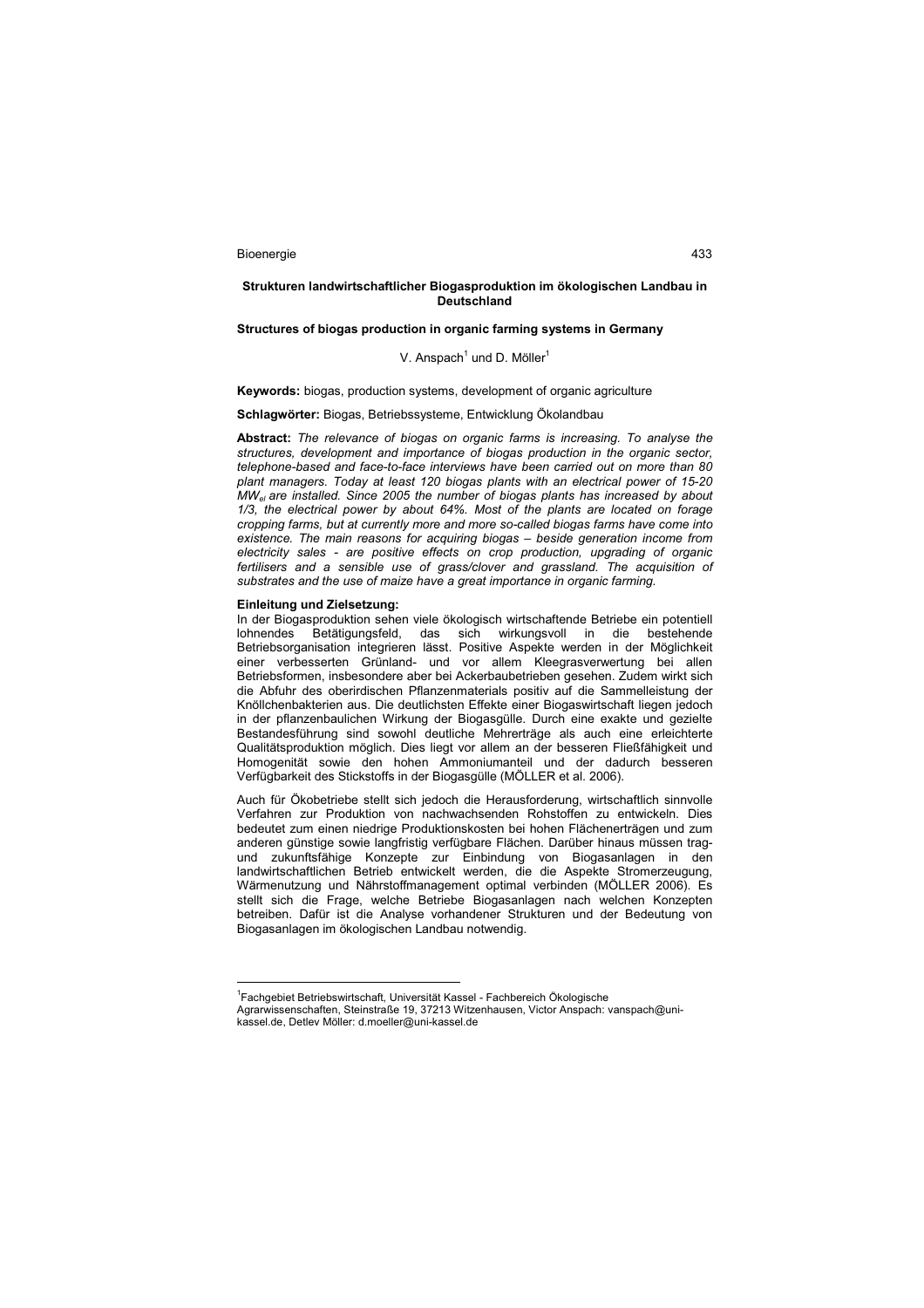#### **Methode:**

Die Entwicklung und Bedeutung von Biogasanlagen im Ökolandbau sowie die Strukturen und Betriebskonzepte der Betriebe sind bisher nicht untersucht. Aus diesem Grund wurde eine Strukturanalyse vorgenommen, die wesentliche Aspekte der Betriebskonzeption und zur Biogasanlage erfasst (Tab.1). Die Recherche nach Betrieben mit Biogasanlage erfolgte in Zusammenarbeit mit Ökoverbänden, Ministerien und durch persönliche Kontakte. Auf Basis qualitativer persönlicher Interviews oder telefonischer Befragung wurden grundlegende Daten über die Biogasanlagen und die Betriebstruktur von 83 Betrieben gesammelt. Betriebsdaten und Daten zu den Biogasanlagen liegen für alle Betriebe vollständig vor. Daten der Spalte "Im Aufbau" basieren auf persönlichen Interviews bei 20 Betrieben, die im Sommer 2006 durchgeführt wurden. Ergänzt wurde die Befragung durch Experteninterviews.

**Tab. 1:** Erfasste Parameter.

| <b>Betriebsdaten</b>    | Daten zur Biogasanlage    | Im Aufbau               |
|-------------------------|---------------------------|-------------------------|
| - Betriebsgröße         | - Art der Biogasanlage    | - Gründe für den Bau    |
| - Betriebsausrichtung   | - Bauiahr                 | - Wärmenutzungskonzepte |
| - Verbandszugehörigkeit | - Leistung                | - Pflanzenbauliche      |
| - Region                | - Substratzusammensetzung | Auswirkung              |
|                         | und Substratzukauf        | - Wirtschaftlichkeit    |

Folgend werden ausgewählte Untersuchungsergebnisse vorgestellt.

#### **Ergebnisse und Diskussion:**

Ökobetriebe gehören zu den Pionieren der Biogasbranche. Die erste noch heute betriebene Biogasanlage auf einem Ökobetrieb stellt eine 20 kWel Anlage dar, die 1981 in Hessen errichtet wurde. Insgesamt sind 4 noch heute betriebene Biogasanlagen aus den 80er Jahren bekannt. In den 90er Jahren ist die Entwicklung durch ein gleichmäßiges kontinuierliches Wachstum geprägt. Pro Jahr wurden ca. 3 Biogasanlagen mit einer durchschnittlichen Leistung von 40 kW<sub>el</sub> gebaut. Bis zum Jahr 2005 setzte sich diese Entwicklung fort, wobei die durchschnittlich installierte Leistung auf ca. 140 kW<sub>el</sub> stieg. Ein regelrechter Biogasboom entstand ab den Jahren 2005/06. Allein 2006 bis Frühjahr 2007 entstanden so viele Biogasanlagen wie in den 6 Jahren zuvor. Die neu installierte Leistung beträgt über 8 MW<sub>el</sub> und stellt damit ca. 64% der gesamten installierten Leistung auf Ökobetrieben dar. Die durchschnittliche Leistung stieg auf über 300 kW<sub>el</sub> je neuer Biogasanlage. Im Durchschnitt aller Biogasanlagen auf Ökobetrieben liegt sie bei ca. 180 kW<sub>el</sub> und damit um etwa 100 kW<sub>el</sub> niedriger als auf konventionellen Betrieben (FNR 2005). Der Grund liegt in der relativ hohen Anzahl älterer und damit kleinerer Anlagen. Im Vergleich neu installierter Anlagen sind jedoch kaum Unterschiede zwischen Anlagen auf ökologischen und konventionellen Betrieben feststellbar. Bereits heute wird über die Hälfte des erzeugten Stroms von Biogasanlagen mit einer installierten Leistung von 500 kW<sub>el</sub> oder mehr produziert. Mindestens 3% aller Biogasanlagen in Deutschland sind auf Ökobetrieben angesiedelt, rund die Hälfte dieser Anlagen ist in Baden-Württemberg zu finden. Da in

einigen Bundesländern die Datenerhebung noch nicht abgeschlossen ist, wird von insgesamt 120-150 Biogasanlagen ausgegangen werden, dies entspricht einem Anteil von rund 5% aller Anlagen. Die elektrische Gesamtleistung beträgt etwa 15-20 MWel.

Den überwiegenden Anteil der Betriebe stellen Futterbaubetriebe mit ca. 70%. Jeweils ca. 10% sind Ackerbau-, Gemischt- oder Biogasbetriebe. Letztere sind erst in den vergangenen drei Jahren aus Futterbaubetrieben entstanden und haben ihre Tierhaltung aus unterschiedlichen Gründen ausgegliedert oder abgeschafft.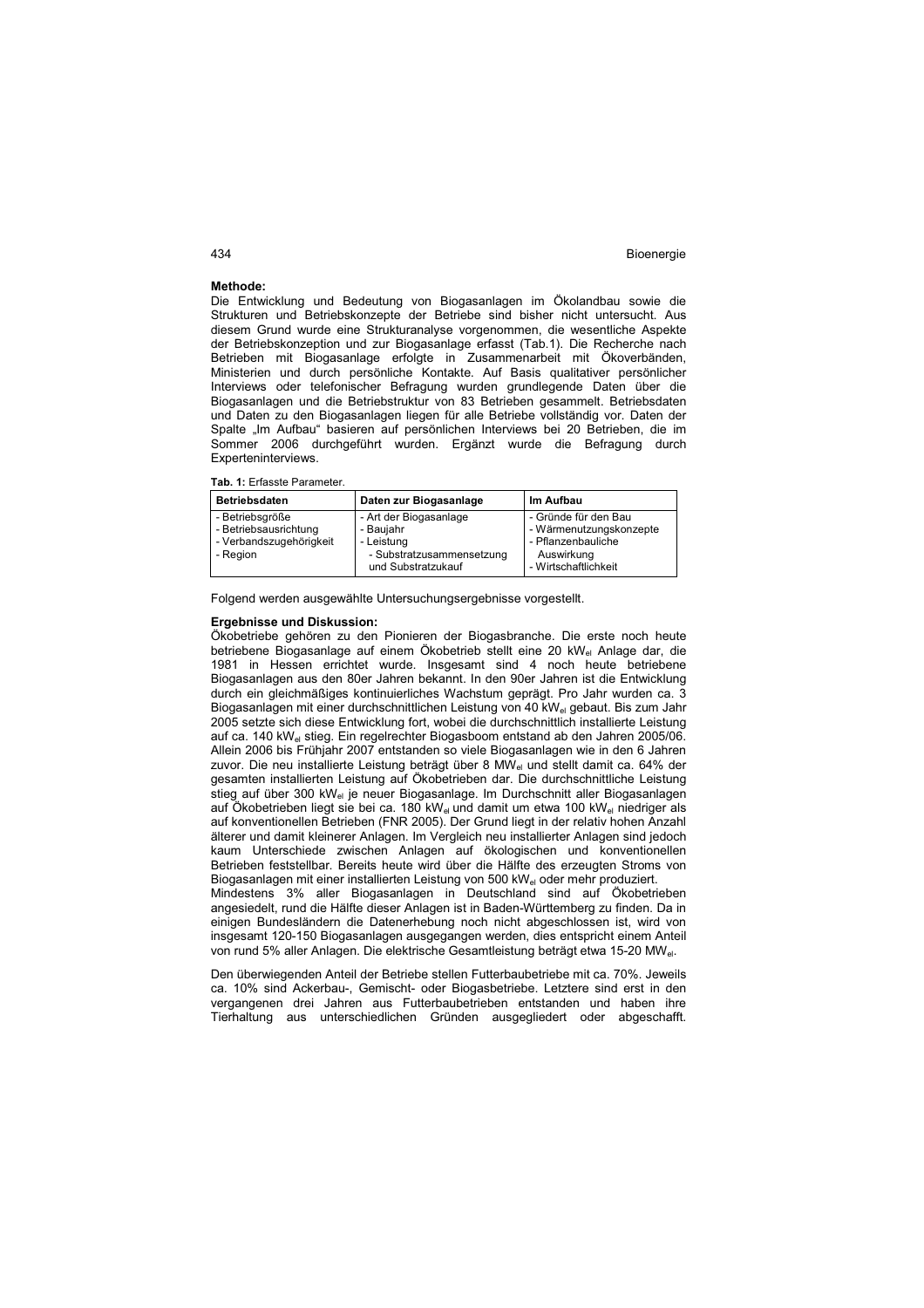Biogasbetriebe sind dadurch gekennzeichnet, dass sie über 50% des Betriebseinkommens mit der Biogasanlage erwirtschaften. Ihre Substratgrundlage besteht aus Energiepflanzen, vor allem Gras- und Kleegrassilagen. Drei Anlagen wirtschaften gänzlich ohne Wirtschaftsdünger, die Hälfte der Biogasbetriebe ohne die Nutzung von Mais als Substrat. Ein Drittel aller Biogasanlage sind reine Gülle- bzw. Festmistanlagen mit ausschließlicher Kovergärung von Silageabraum und Futterresten. Ein weiteres Drittel führt seine Biogasanlagen gülle- bzw. mistbasiert mit Kovergärung von Energiepflanzen. Als Energiepflanzen werden vor allem Gras- und Kleegrassilage, Getreide-GPS, Mais und Getreide eingesetzt. Von diesen Betrieben nutzen zwei Drittel Mais als Substrat (eigen und/oder zugekauft), ein Drittel verzichtet auf Mais. Energiepflanzenanlagen stellen ca. ein Viertel aller Biogasanlagen. 22% der Anlagen sind Energiepflanzenanlagen mit und ca. 5% ohne Kovergärung von Wirtschaftsdünger. Bei Anlagen mit der Bezeichnung "unspezifisch" (Abb. 2) ist die genaue Substratzusammensetzung nicht bekannt. Rund die Hälfte aller Biogasanlagen nutzt zugekaufte Substrate, die überwiegend aus konventionellem Anbau stammen.

Hauptgründe für den Bau einer Biogasanlage lagen bei den meisten Landwirten, neben der Stromproduktion, in der positiven pflanzenbaulichen Wirkung der Biogasgülle, der Veredlung von Wirtschaftsdünger und einer sinnvollen Nutzung von überschüssigen Kleegras- und Grünlandbeständen. Die Ertragssteigerungen durch die Biogasgülle werden von den Landwirten auf etwa 20-30% beziffert, bei gleich bleibend hohen oder sogar besseren Qualitäten. Gerade die Möglichkeiten eines effizienteren Nährstoffmanagements werden sehr positiv bewertet.